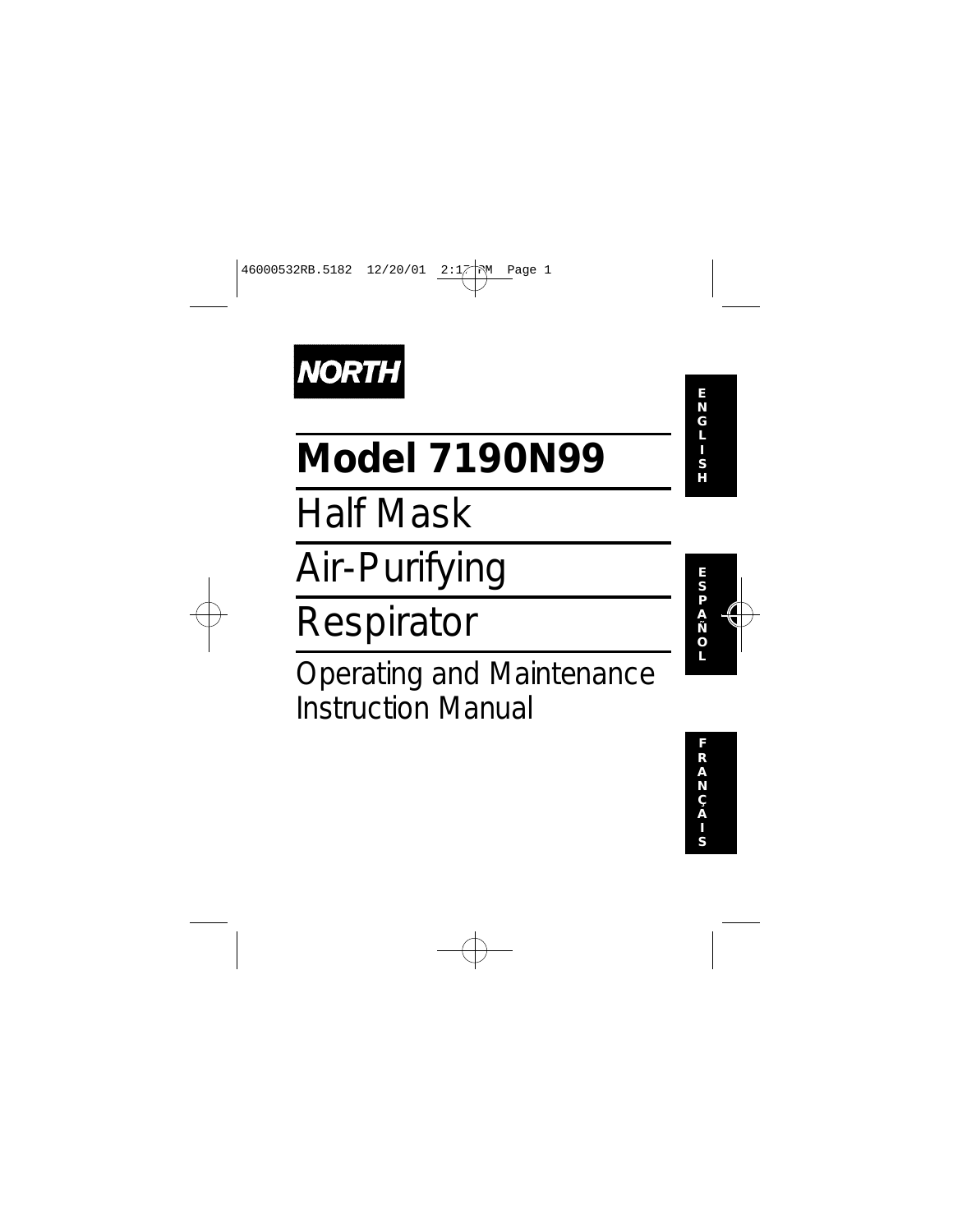# **CONTENTS PAGE**

**E N G L I S H**

| 1     |                              |
|-------|------------------------------|
| 1.1   | IMPORTANT INFORMATION 3      |
| 111   |                              |
| 1.1.2 | GENERAL WARNINGS 4           |
| 2     |                              |
| 2.1   |                              |
| 2.2   |                              |
| 2.3   |                              |
| 2.4   |                              |
| 3     | TO PUTON THE RESPIRATOR 8    |
| 4     |                              |
| 41    |                              |
| 411   | TOTAKE OFF THE RESPIRATOR 11 |
| 412   | TURNAROUND CHECKS 11         |
| 4.2   |                              |
| 4.3   |                              |
| 44    | REPLACEMENTFILTER 14         |
| 45    |                              |
|       |                              |



| <b>North Safety Products</b> |
|------------------------------|
| 2000 Plainfield Pike         |
| Cranston, RI 02921           |
| USA                          |

**North Safety Products**<br>10550 Parkway Blvd.<br>Anjou, Quebec<br>Canada H1J2K4

Telephone 401 943 4400 Facsimile 401 942 9360

Telephone 888-212-7233 Facsimile 514-355-7233

**www.northsafety.com**

© 2001 North Safety Products Printed in U.S.A. Part No. 46000532 Rev B



**2**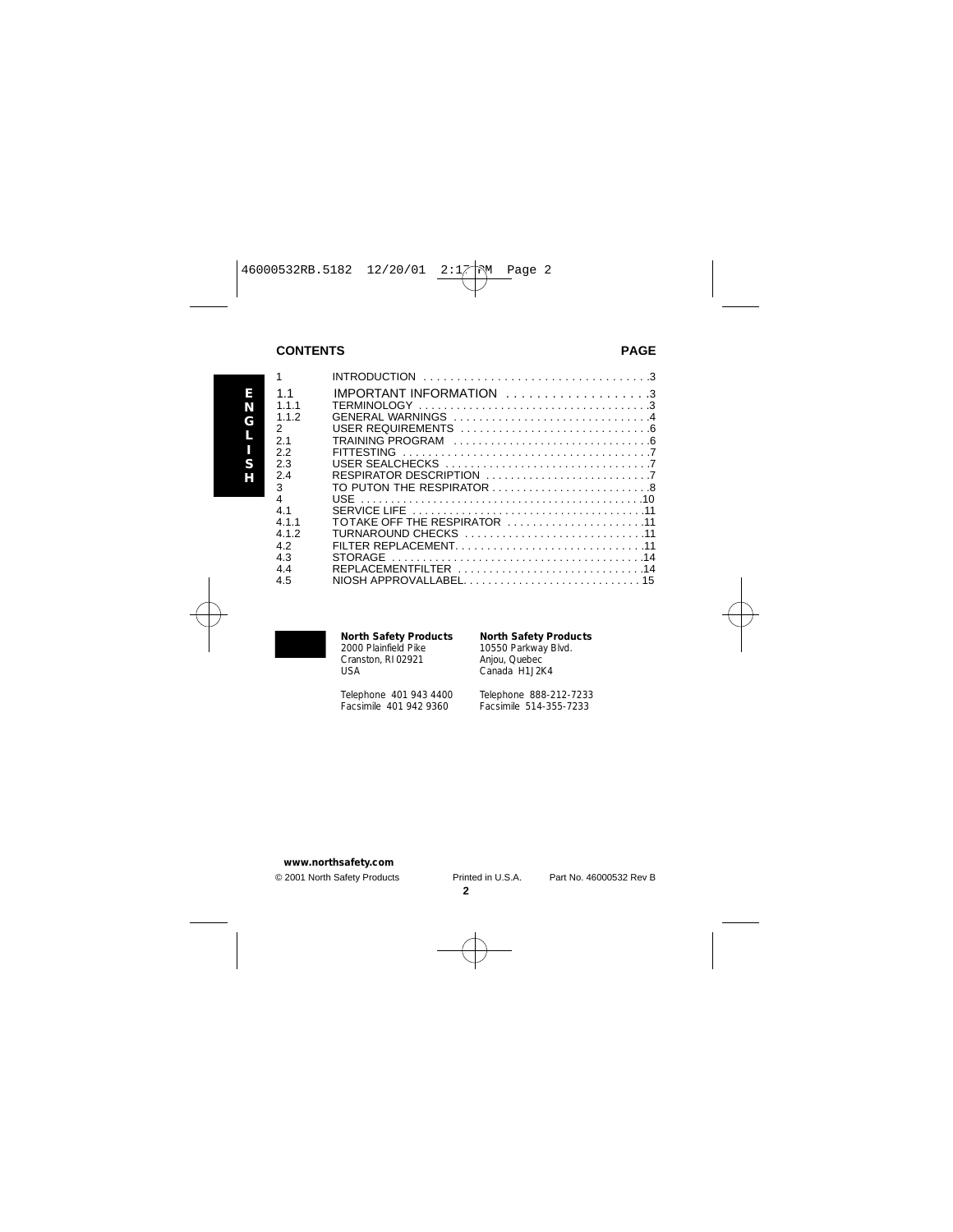# **1 INTRODUCTION**

The North Model 7190N99 Respirator is a low-profile, air-purifying respirator intended to be used for respiratory protection against particulate contaminants not containing oil.

The Model 7190N99 has a large filter area to provide low breathing resistance. The coaxial valve system prevents exhaling through the filter, prolonging the filter's useful life.

# **1.1 IMPORTANT INFORMATION**

This manual contains important information and must be read and understood by all persons who may use or maintain this respirator.

North respirators should only be used or maintained by persons who are familiar with the instructions contained within this manual.

# **1.1.1 TERMINOLOGY**

Warnings, cautions and notes used in this manual have the following significance:

to emphasize.

# **NOTE CAUTION**

Procedures and techniques that Procedures and techniques are considered important enough which, if not carefully followed, j will result in damage to the equipment.



Procedures and techniques which, if not carefully followed, will expose the user to the risk of serious injury, illness or death.







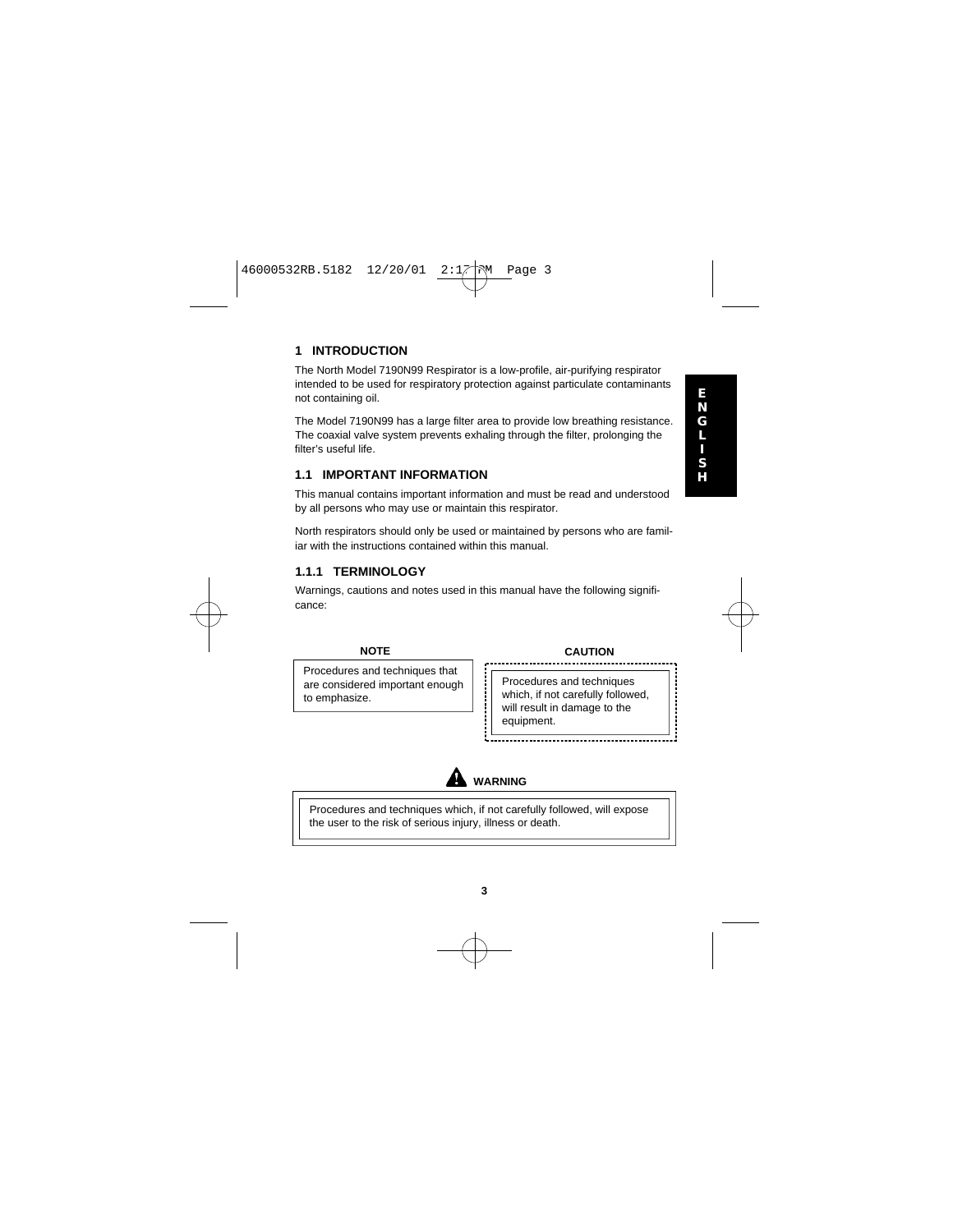# **GENERALWARNINGS**

- 1. Failure to properly select the appropriate respirator for all the contaminants and their concentrations against which protection is required, or a failure to follow North's instructions and Warnings, as well as the Cautions and Limitations contained within the NIOSH Approval Label on the back page of these instructions will subject the user to the risk of serious injury, illness or death from exposure to hazardous materials.
- 2. Do **NOT** use this respirator under any of the following conditions: • For protection against particulates containing oil.
	- For protection against Arsenic, Asbestos or Lead in any concentration.
	- For protection against gases or vapors; or against unknown contaminants.
	- In atmospheres where the concentration of the contaminant exceeds the respirator's Maximum Use Concentration of 10 times the contaminant's permissible exposure limit established by applicable OSHAor other government regulations.
	- While performing or observing abrasive blasting (sandblasting) operations.
	- In oxygen-deficient atmospheres (any atmosphere having less than 19.5% oxygen by volume at sea level).
	- In atmospheres where the concentrations of contaminant are unknown, or are Immediately Dangerous to Life or Health (IDLH). An IDLH atmosphere is any atmosphere which has a concentration of any toxic, corrosive or asphyxiant substance that poses an immediate threat to life, which would cause irreversible debilitating effects on health, or which would interfere with the ability to escape from a dangerous atmosphere.
	- In confined spaces such as tanks, small rooms, tunnels or vessels, unless the confined space is well ventilated and the concentration



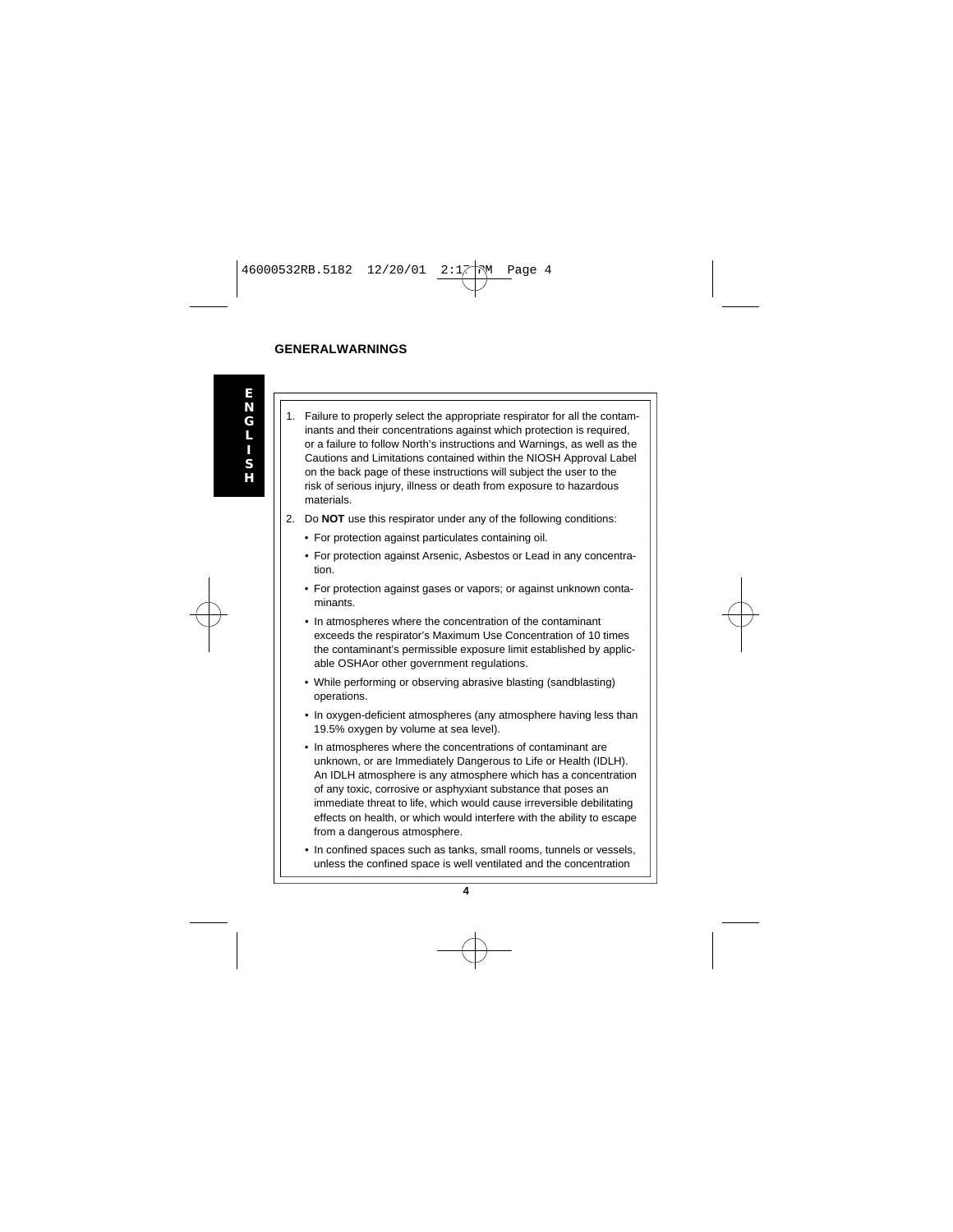# **WARNING (CONTINUED)**

of toxic contaminants is known to be, and will continue to be, below the Maximum Use Concentration recommended for this respirator.

- For fire fighting.
- 3. Do **NOT** use this respirator when conditions prevent a good facepiece-to-face seal. For example:
	- i) the growth of beards, mustaches or sideburns which will pass between the facepiece sealing area and the face;
	- ii) the use of spectacles, goggles or other devices which interfere with the respirator;
	- iii)the use of head or face coverings which contain materials which will pass between the facepiece sealing area and the face; and
	- iv)missing teeth or dentures, facial deformities or deep scars.
- 4. Immediately leave the contaminated area if:
	- i) breathing becomes difficult;
	- ii) dizziness or other distress occurs;

iii)you smell, taste or sense irritation from the contaminants; or iv)the respirator becomes damaged.

- 5. Any air purifying respirator, when properly selected and fitted, will significantly reduce, but will not completely eliminate, the breathing of contaminant(s) by the respirator wearer. When working in atmospheres containing substances which are reported to cause cancer in amounts below their permissible exposure standard, you will obtain better protection from a continuous flow or positive pressure air supplied respirator.
- 6. This respirator does not provide protection to exposed areas of the body. If the contaminated atmosphere contains vapors, gases or airborne particulate matter which may either irritate or burn the eyes or the skin, or can be absorbed by the body through penetration of the skin, the use of specialized eye, hand and/or body coverings may be required for protection.



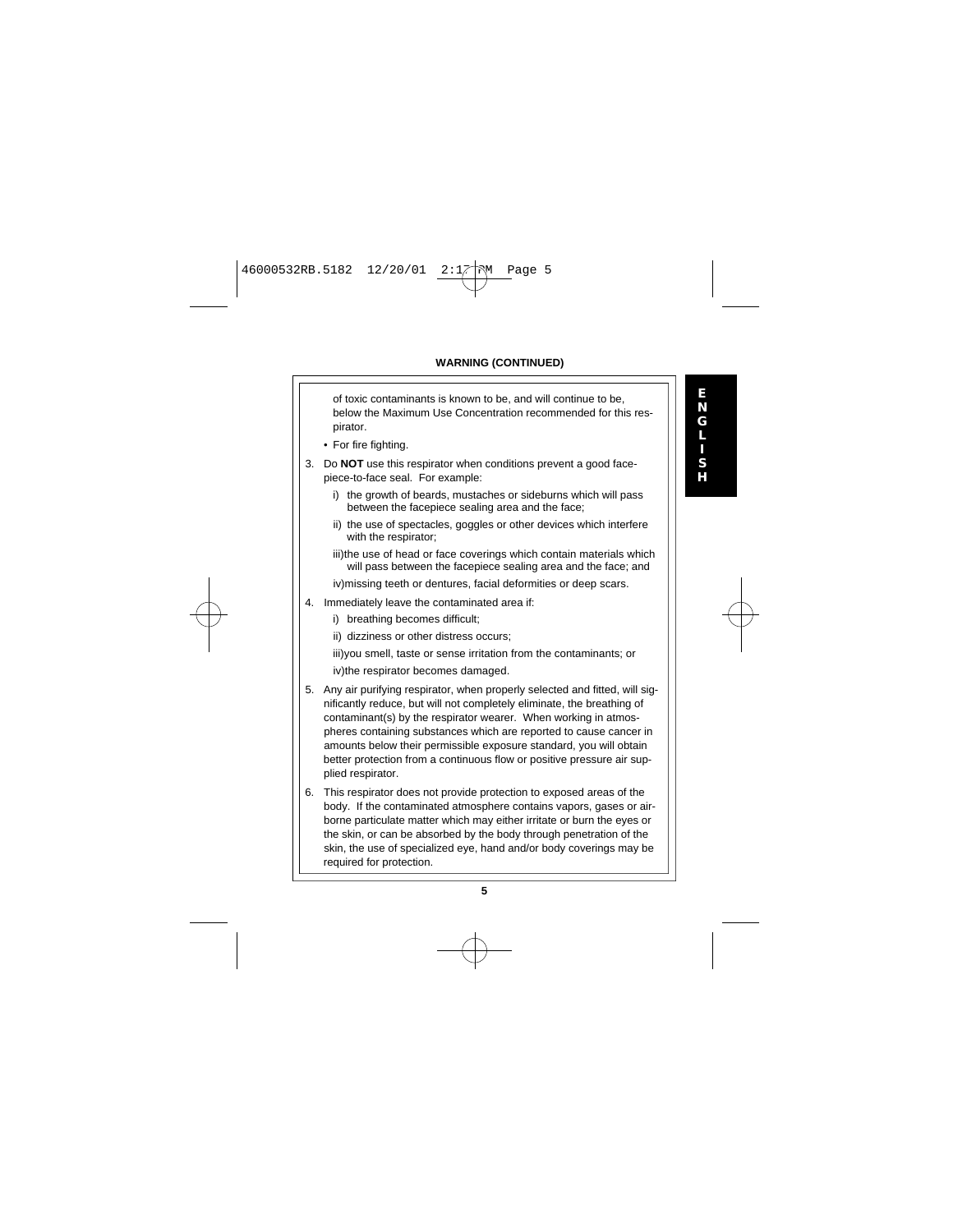# **1.1.3 USER REQUIREMENTS**

To use this respirator you must know:

- 1) The contaminants and their concentrations. (Ask your Safety Director or Industrial Hygienist, or follow the hazard determination steps as outlined in paragraph 7.2.2.1 of American National Standards Institute (ANSI) Standard Z88.2-1992, *American National Standard for Respiratory Protection*.)
- 2) That this is the respirator approved for use against those contaminants and at those concentrations. (Carefully read the NIOSH Approval Label on the back page of this manual.) If you have any doubts prior to using the respirator, consult an Industrial Hygienist, or North Safety Products Customer Service in the United States at 1-800-430-4110 or 1-401-943- 4400 or in Canada 1-888-212-7233 or 1-514-351-7233.)
- 3) That the contaminated atmosphere is not Immediately Dangerous to Life or Health (IDLH). For the definition of IDLH see Warning #2 of the preceding list of General Warnings.
- 4) That this respirator fits you properly. (See Warning #3 of the preceding list of General Warnings and the section on Fit Testing.)
- 5) That you do not have any physical limitations or illness which would preclude you from using this respirator or which would be aggravated by an increase in breathing resistance. (Ask your Safety Director or physician.)

### **You should not enter any potentially contaminated atmosphere unless you have confirmed all of these factors.**

# **1.1.4 TRAINING PROGRAM**

These brief written instructions cannot substitute for a formal Respirator Training Program. Such training should include an opportunity for you to handle the respirator, learn how to inspect it, have it properly fitted, test its facepiece-toface seal, wear it in normal air for a long familiarity period, and finally, to wear it in a test atmosphere. The Training Program should be based on ANSI Z88.2- 1992, and should familiarize you with OSHARegulation 29CFR Section 1910.134 and other regulations promulgated by various regulatory authorities.



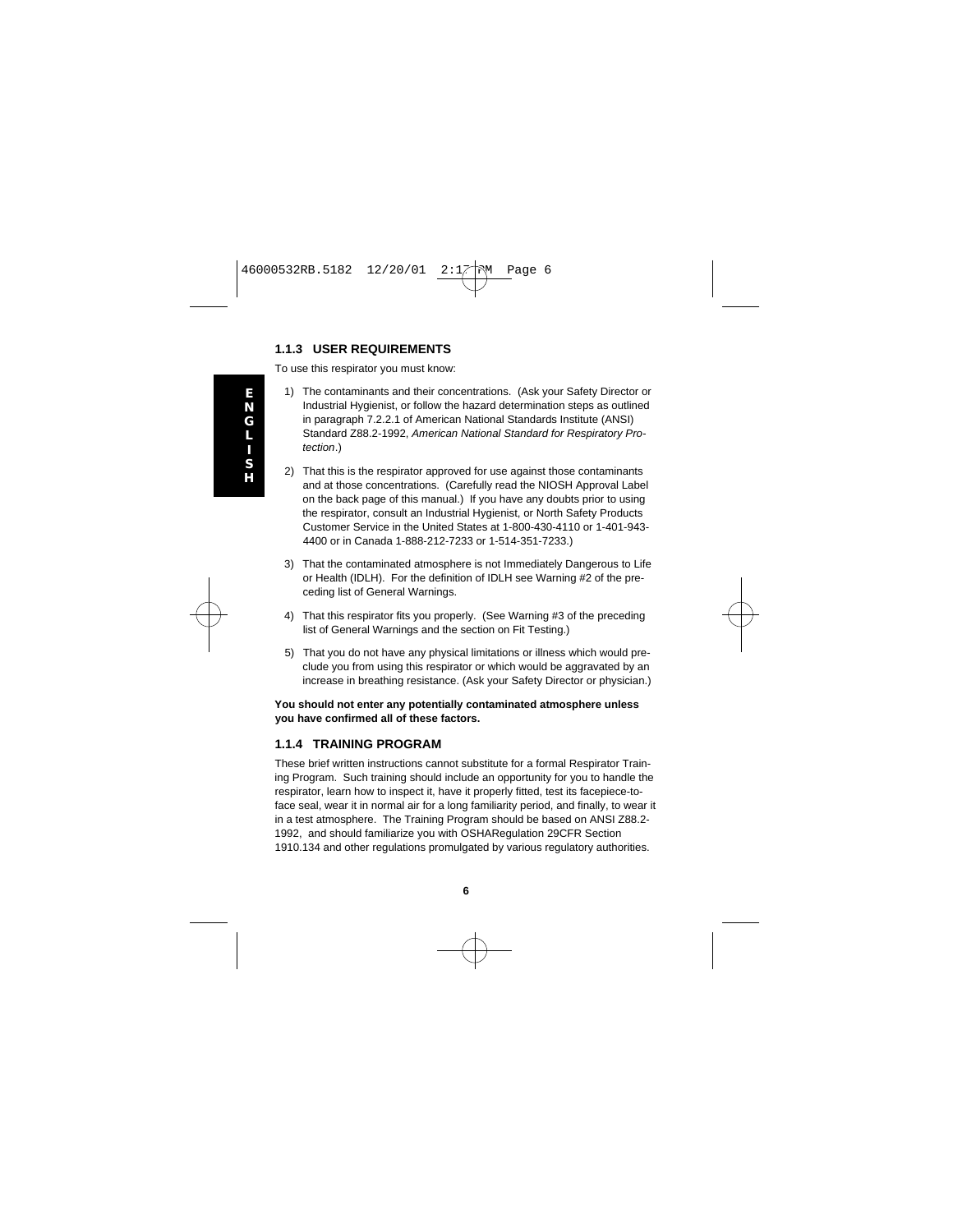# **1.1.5 FIT TESTING**

Arespirator should not be assigned to a person unless the person is given a qualitative or quantitative respirator fit test and the results of the test indicate that the facepiece of the respirator fits properly.

Fit tests should be conducted at least annually and more frequently if there are factors such as weight change or dental surgery which may affect the fit of the respirator.

Instructions for carrying out qualitative and quantitative respirator fit tests are given in publications such as ANSI Z88.2-1992, and respirator manuals published by government agencies such as NIOSH, ERDA, and NRC.

### **USER SEAL CHECKS (Facepiece-to-Face Seal Checks)**

Each time that the respirator is put on and before each entry into a contaminated atmosphere, as well as periodically while wearing the respirator in the contaminated area, the respirator wearer should check the effectiveness of the seal of the facepiece to the wearer's face by carrying out a positive pressure seal check. Instructions for carrying out a positive pressure seal check on this respirator are given in the section of this manual titled TO PUTON THE RES-PIRATOR.

# **RESPIRATOR DESCRIPTION**

This device is an air-purifying respirator consisting of a half mask facepiece assembly and a replaceable filter which provide respiratory protection against hazardous particulate matter. Other than filter replacement, no other maintenance can be performed on this respirator. The entire respirator must be replaced when soiled or damaged.

When the respirator wearer inhales, the contaminated air is drawn through the air-purifying filter, which removes the hazardous particulate matter from the air before it enters the lungs. During inhalation, the inhalation valve in the facepiece opens and the exhalation valve closes to prevent contaminated air from entering the facepiece. During exhalation, the exhalation valve opens and the inhalation valve closes to prevent exhaled air from passing back through the air-purifying filter.







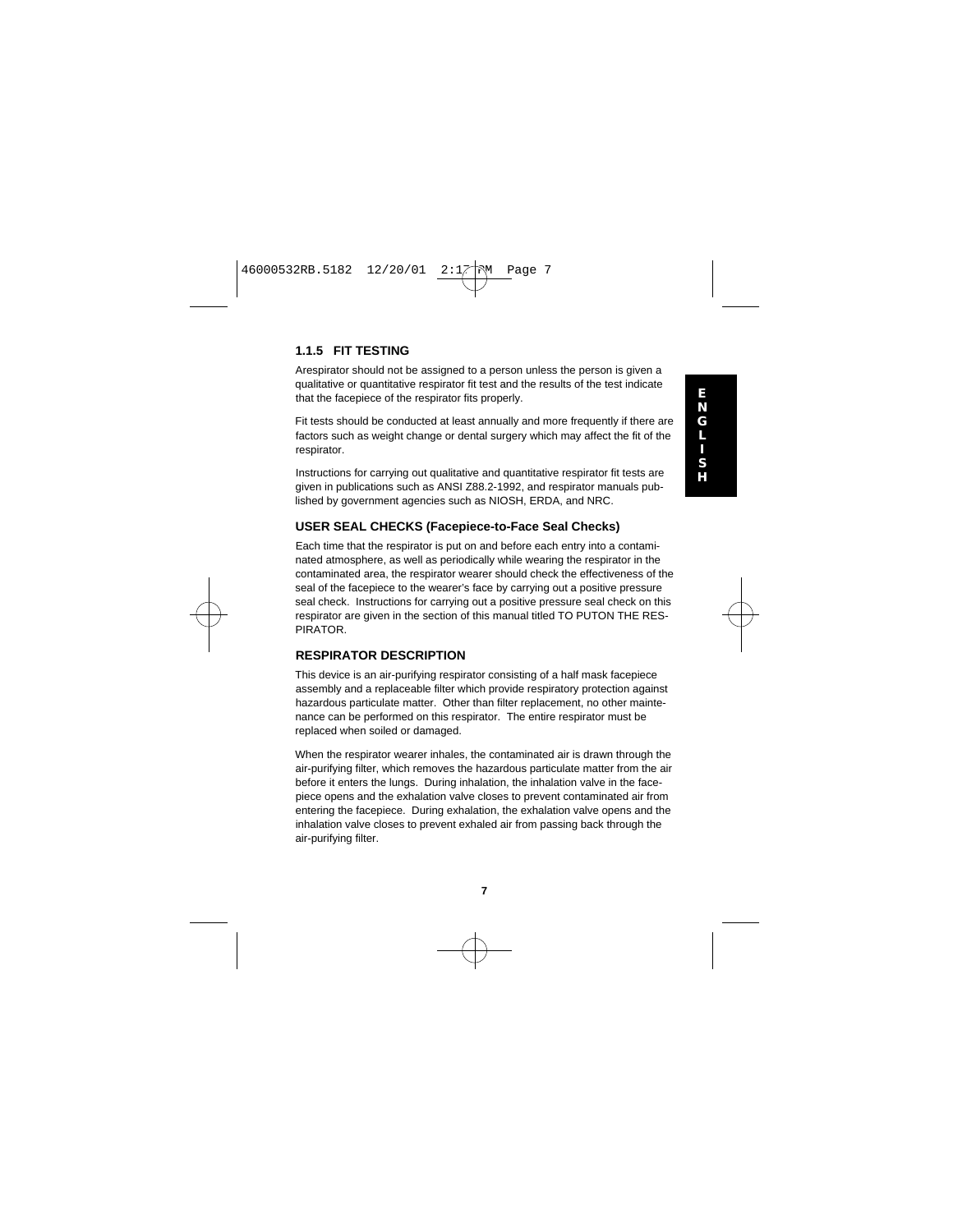This respirator is approved by NIOSH to protect against, and reduce exposure to, particulates free of oil.

# **TO PUT ON THE RESPIRATOR**

**E N G L I S H**

j

**CAUTION**<br>————————————————————

Arespirator must be inspected by the wearer before and after each use to insure that it is in good working condition

L.

The following should be performed in an area with uncontaminated air.

1. Remove your eyewear (if worn), then grasp the front of the respirator with one hand and the upper headband with your other hand. Place the wide portion of the facepiece under your chin. Position the narrow portion of the facepiece on your nose bridge, and place the top headband above your ears, on the back of your head. Place the bottom headband behind your neck, below your ears, and adjust the position of the facepiece on your face for best fit and comfort. (See Figure 1.)



**FIGURE 1 Putting on the Respirator**

2. The lengths of the headbands are adjustable. You may tighten the fit by holding the respirator body with one hand and pulling on the elastic material in the appropriate direction with your other hand. To loosen, push out on the retaining tab with a finger of one hand and pull the elastic material back through the slot with the other hand.



**8**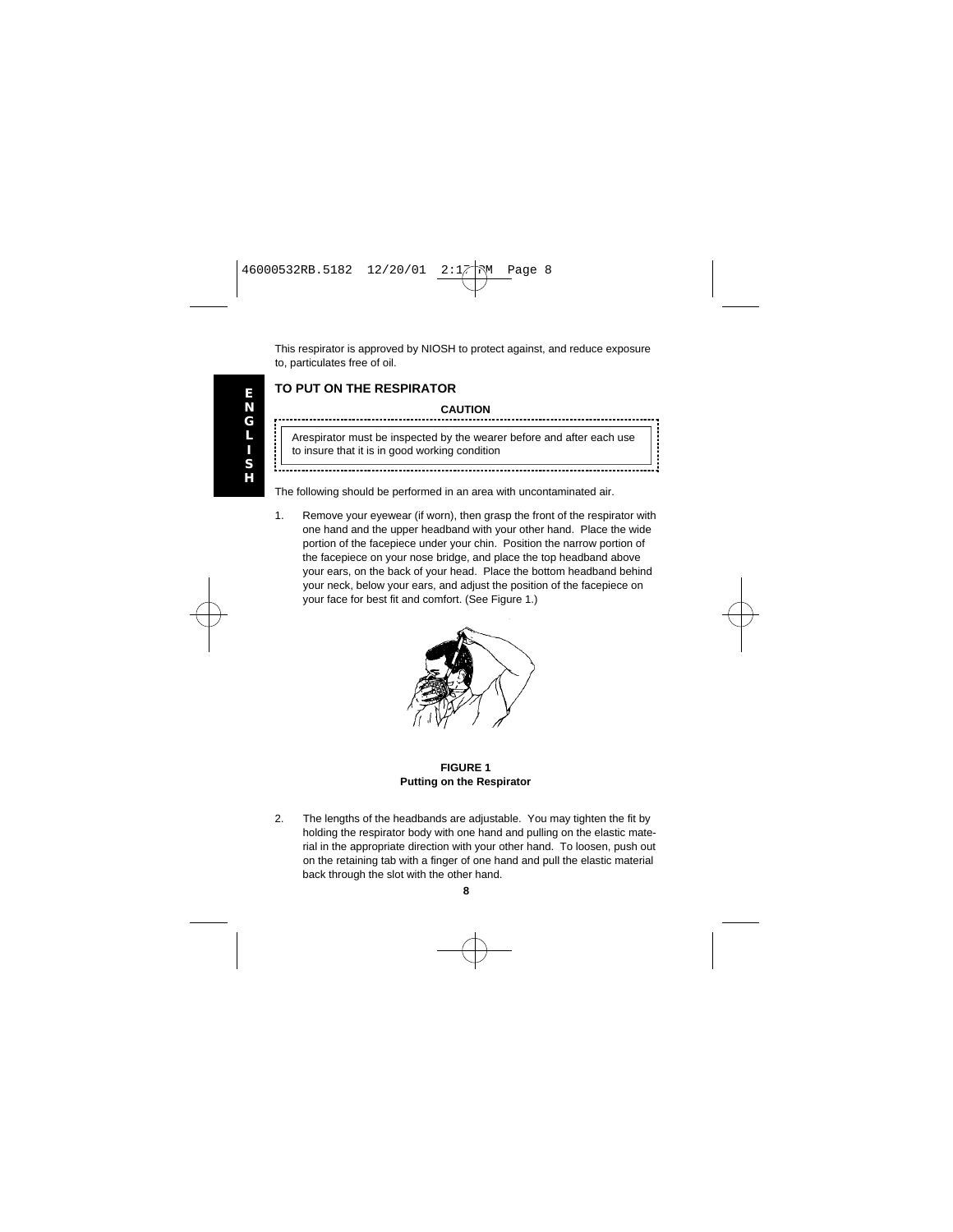3. Position the facepiece so that the nose section rests as low on the bridge of your nose as is comfortable, and adjust the upper headband on each sides just tight enough so that the respirator doesn't slide down on your nose. Do not over tighten. If the respirator pinches your nose, loosen the upper headband slightly. Adjust the lower headband on each sides just tight enough to secure the respirator under your chin. (See Figure 2).



**FIGURE 2 Adjusting the Headband**

### **NOTE**

For proper positioning and comfort, the headbands should be adjusted equally on both sides of the respirator, the upper headband should be adjusted first, then the lower headband.

4. If you previously removed your eyewear, put it back on at this time.

5. Conduct a positive pressure user seal check as follows:

To conduct a positive pressure seal check, block the opening in the exhalation valve guard using the palm of your hand and exhale slightly. If the facepiece bulges slightly and no air leaks between the facepiece and your face are detected, an effective seal has been obtained. If air is detected to be leaking out between the facepiece and your face, reposition the facepiece on your face





### **E N G L I S**

**H**

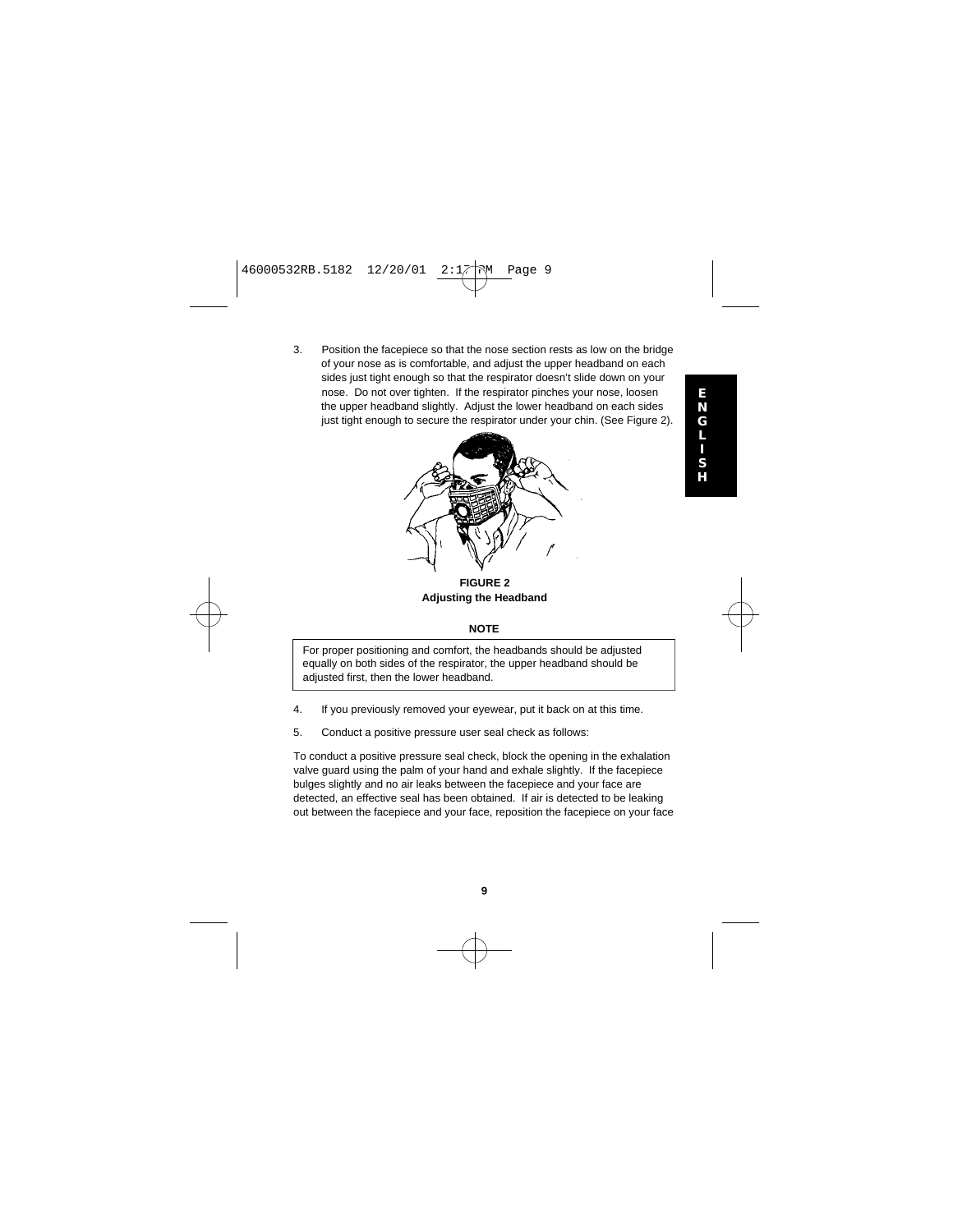and/or readjust the tension of the headbands to eliminate the leakage. This check must be repeated until an effective seal of the facepiece to your face is obtained. (See Figure 3.)





**Positive Pressure Seal Check**

# **4 USE**

You are now ready to enter the use environment for which the respirator is intended.



- Immediately leave the work area and replace the respirator if:
- i) breathing becomes difficult,
- ii) dizziness or other distress occurs,
- iii) you smell, taste or sense irritation from the contaminants in the work area, or
- iv) the respirator becomes damaged.

Should any of these occur, and you remain in the contaminated work area, you risk exposure to hazardous quantities of the air contaminant which can result in serious injury or illness.



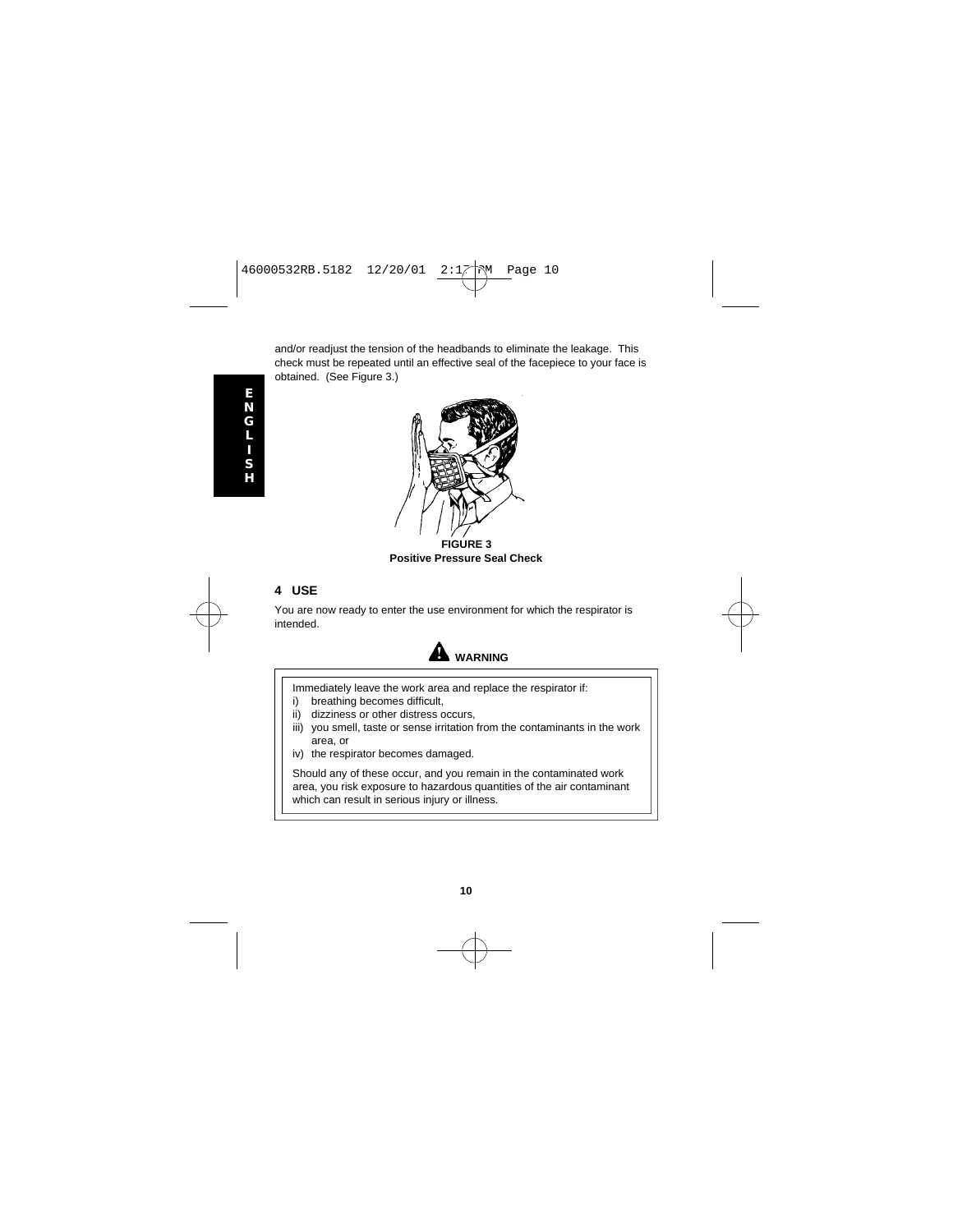# **4.1 SERVICE LIFE**

The service life of this respirator will vary depending on the work environment.

Replace the filter after eight hours of use, or more frequently if used in a dirty environment or if breathing becomes difficult.

The entire respirator should be replaced when soiled or damaged.

# **TO TAKE OFF THE RESPIRATOR**

Go to an area with uncontaminated breathable air.

Loosen the headbands and remove the facepiece.

# **TURNAROUND CHECKS**

After each use, the respirator should be examined by trained personnel.

Check for worn, damaged or missing parts and replace the entire respirator if worn, damaged or missing parts are observed.

The respirator facepiece should be wiped with a North 7002 respirator wipe pad to remove facial oils and loose particulates.

If used for eight hours, the filter should be changed. (See FILTER REPLACE-MENT).

# **CAUTION**

Do not attempt to repair or disassemble the respirator except to replace the filter. The respirator is intended to be discarded when it becomes worn, soiled or damaged. Any other maintenance or substitution of parts voids the NIOSH Approval and all North Warranties.

# **FILTER REPLACEMENT**

ļ

l.

# **NOTE**

The replacement of the filter must be done in a safe area containing uncontaminated breathable air.







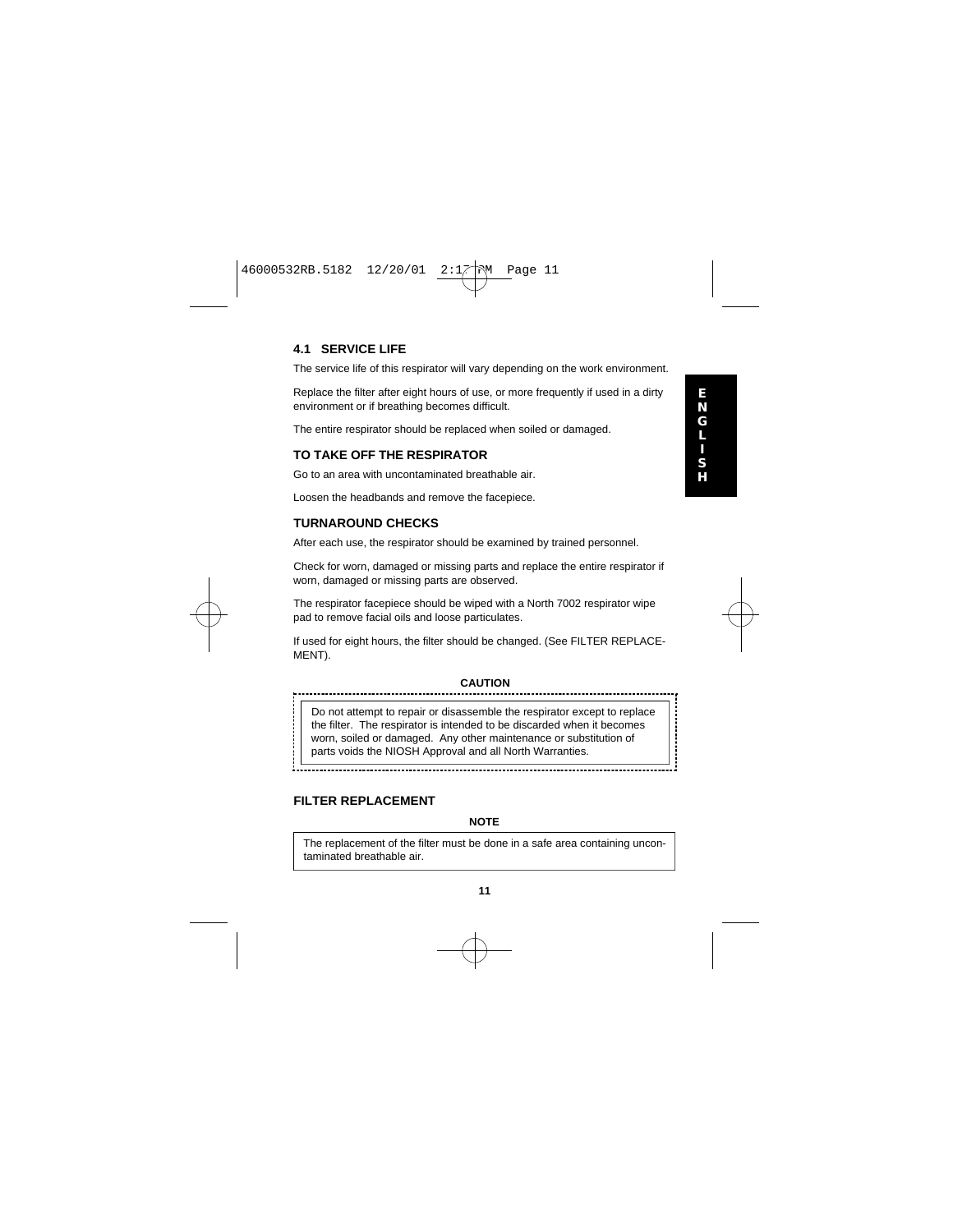1. Remove the used filter from the respirator by unsnapping the filter cover from the filter holder. The left and right sides of the filter cover have tabs for retaining the filter holder. The respirator may be disassembled by gently prying the retention tabs outward from the edge of the filter holder. See Figure 4.)



**FIGURE 4 Disassembling the Respirator**

2. Discard the contaminated filter.

**E N G L I S H**

> 3. Inspect the filter cover and filter holder for broken or missing parts. Discard the respirator if any parts appear damaged or missing.



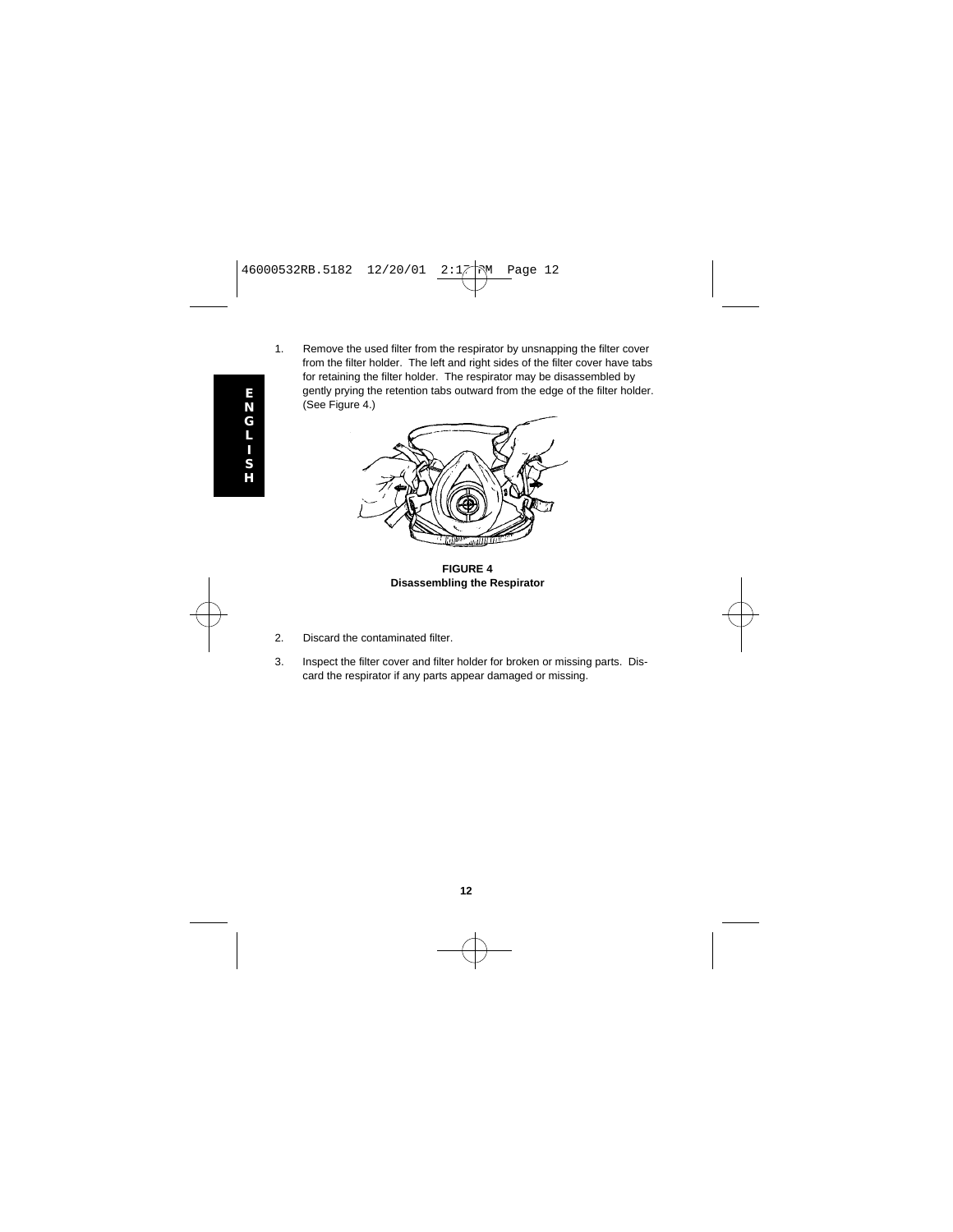4. Lay the filter evenly against the grillwork in the filter cover with the printed side toward the grillwork. Align the hole in the filter with the center projection of the filter cover. Adjust the filter so that it covers the entire filter cover and is tucked under the tabs on each end of the cover. (See Figure 5.)



**E N G L I S H**



5. Place the filter holder into the filter cover such that the filter assembly is sandwiched between the filter holder and the cover. When the respirator is oriented properly, the North logo should be right side up.

**Positioning the Filter**



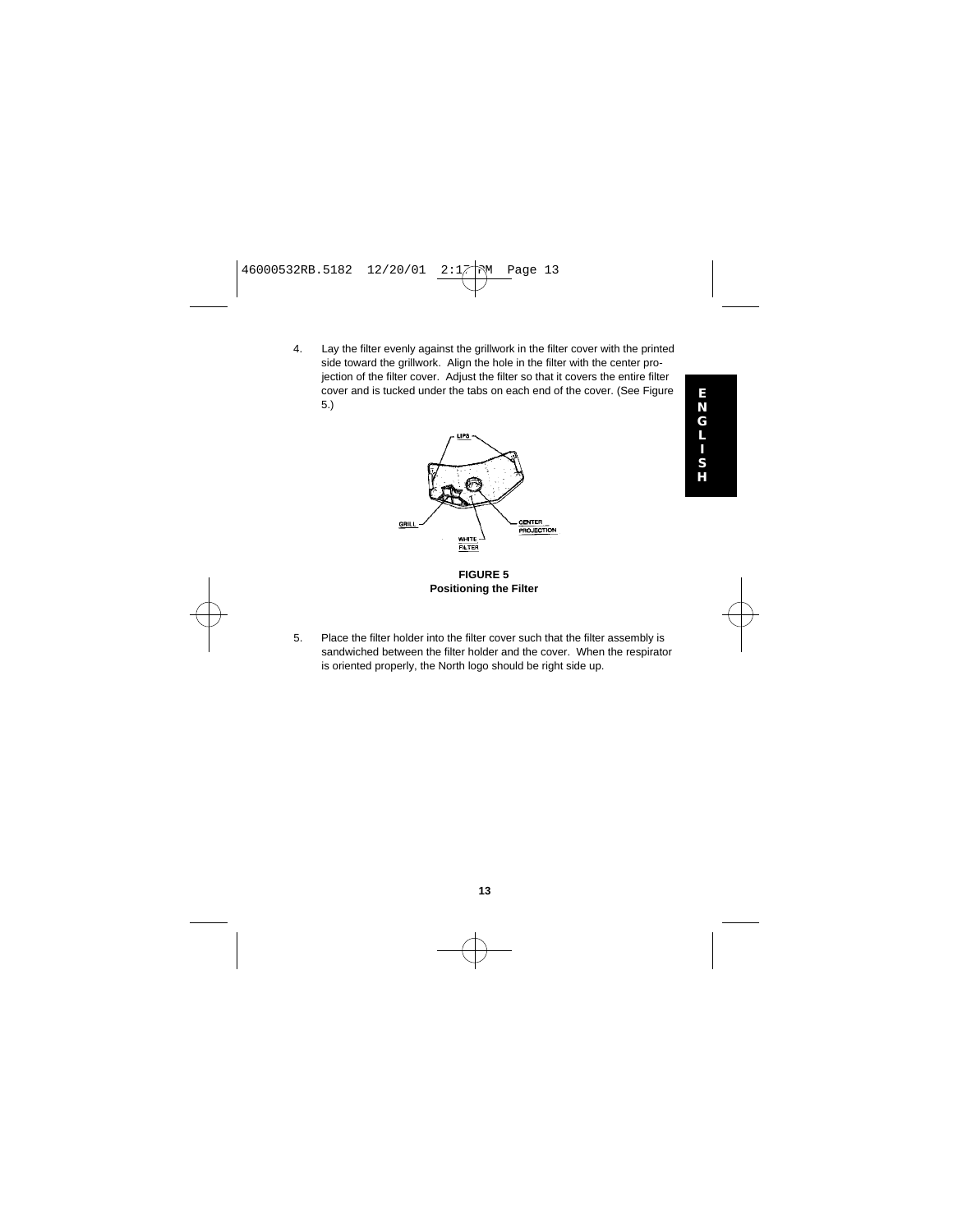6. Snap both sides of the filter holder under the tabs on the filter cover. Take care to pinch the filter between the filter holder and the cover around the entire periphery of the filter. (See Figure 6.)





**FIGURE 6 Assembling the Cover**

7. Look through the filter cover to verify that the filter is pinched around the entire periphery. If the filter is not pinched around the entire periphery, remove the filter cover, readjust the filter and reassemble.



# **STORAGE**

Store in a clean dry area.

# **CAUTION**

į

Elastomeric parts must be stored in a manner which will prevent them from taking an abnormal set. Do not expose this respirator, during storage, to excessive heat (above 140(F/60(C), oil or airborne particulates. Excessive heat may distort the facepiece resulting in the inability to achieve a proper fit. Contaminated air can damage the filter. Either of these conditions will expose the wearer to the risk of serious injury or illness.

# **REPLACEMENT FILTER**

Use only North 7190-9N99 Replacement Filters.



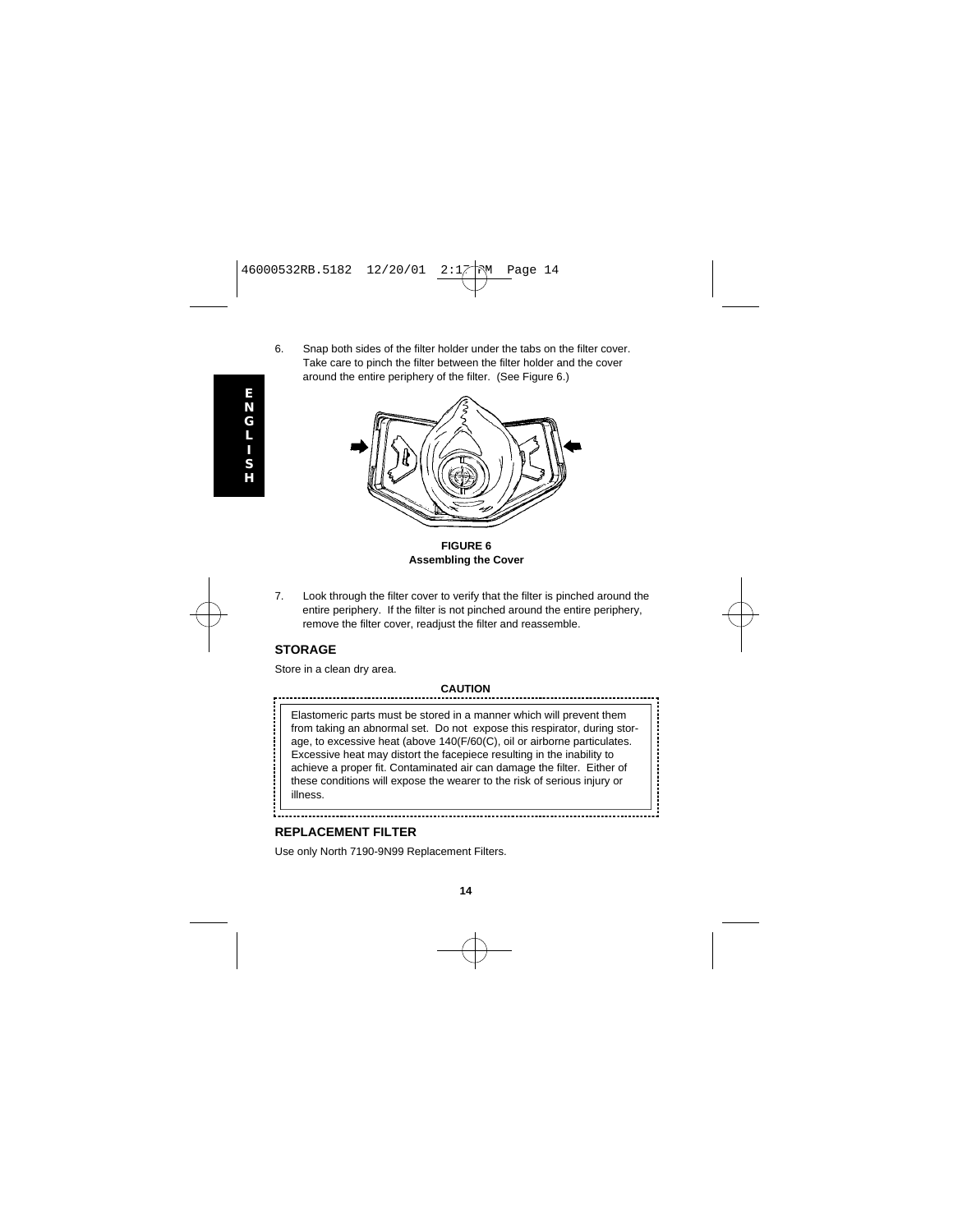

**North Safety Products 2000 Plainfield Pike Cranston, RI 02921-2019 1-800-430-4110**



**E N G L I S H**

THIS RESPIRATOR IS APPROVED ONLYIN THE FOLLOWING CONFIGURATION:

| <b>RESPIRATOR COMPONENTS</b> |                         |                 |           |                       |                 |                                  |  |
|------------------------------|-------------------------|-----------------|-----------|-----------------------|-----------------|----------------------------------|--|
| TC-                          | Protection <sup>1</sup> | Model<br>Number | Facepiece | Filter                | Filter<br>Cover | Cautions and<br>Limitations $^2$ |  |
|                              |                         |                 | 9         | 9<br>9<br>Ν<br>9<br>9 | 2               |                                  |  |
| 84A-2460                     | N99                     | 7190N99         | x         | X                     | x               | ABCJLMNOP                        |  |

### **1. Protection**

N99 - Particulate Filter (99% filter efficiency level) effective against particulate aerosols free of oil; time use restrictions may apply

**2. Cautions and Limitations**

- A Not for use in atmospheres containing less than 19.5% oxygen
- B Not for use in atmospheres immediately dangerous to life or health.
- C Do not exceed maximum use concentrations established by regulato-ry standards.
- J Failure to properly use and maintain this product could result in injury or death.
- L Follow the manufacturer's User's Instructions for changing cartridges, canisters and/or filters.
- M All approved respirators shall be selected, fitted, used and maintained in accordance with MSHA, OSHAand other applicable regulations.
- N Never substitute, modify, add, or omit parts. Use only exact replace-ment parts in the configuration as specified by the manufacturer.
- O Refer to User's Instructions, and/or maintenance manuals for informa-tion on use and maintenance of these respirators.
- P NIOSH does not evaluate respirators for use as surgical masks.



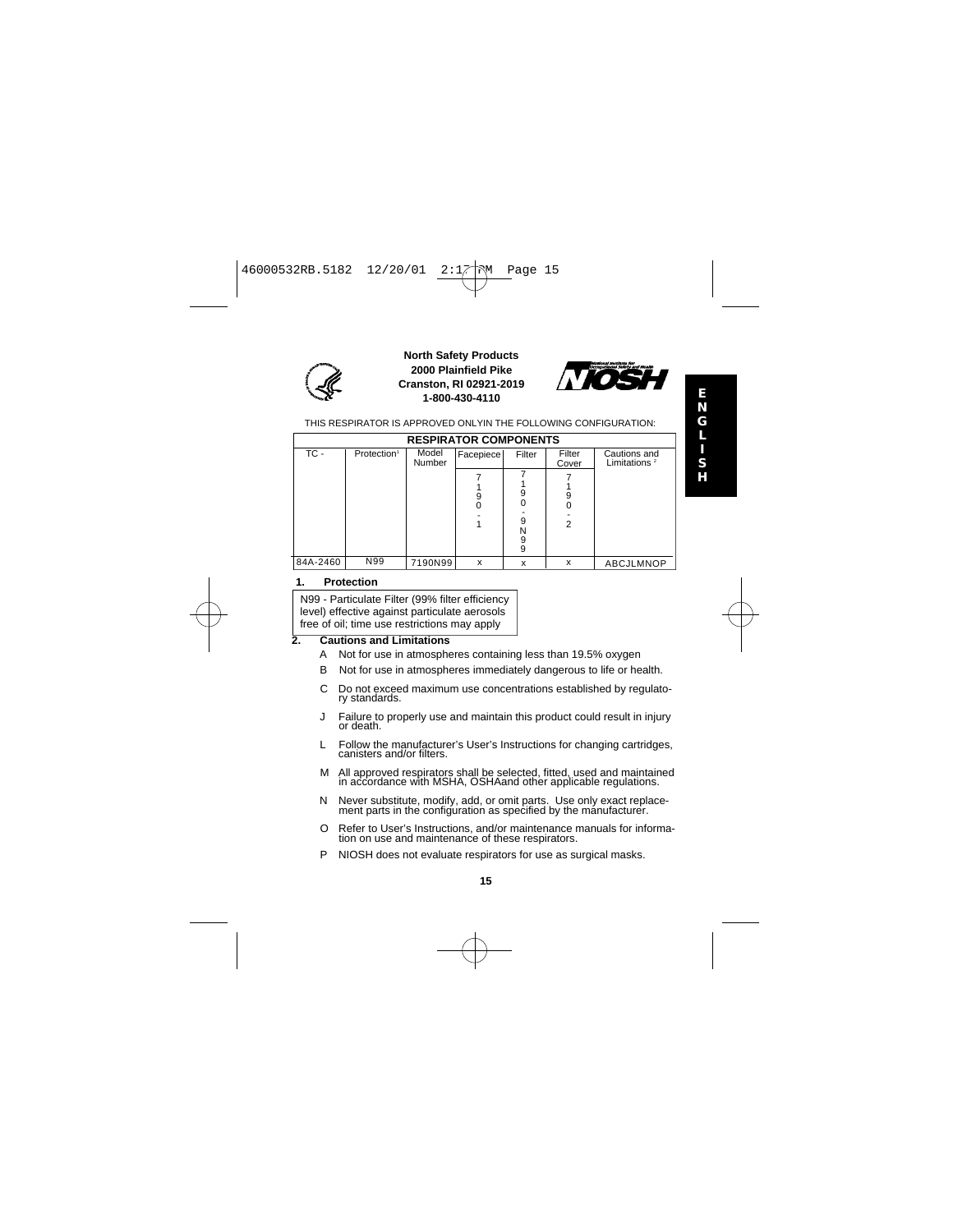





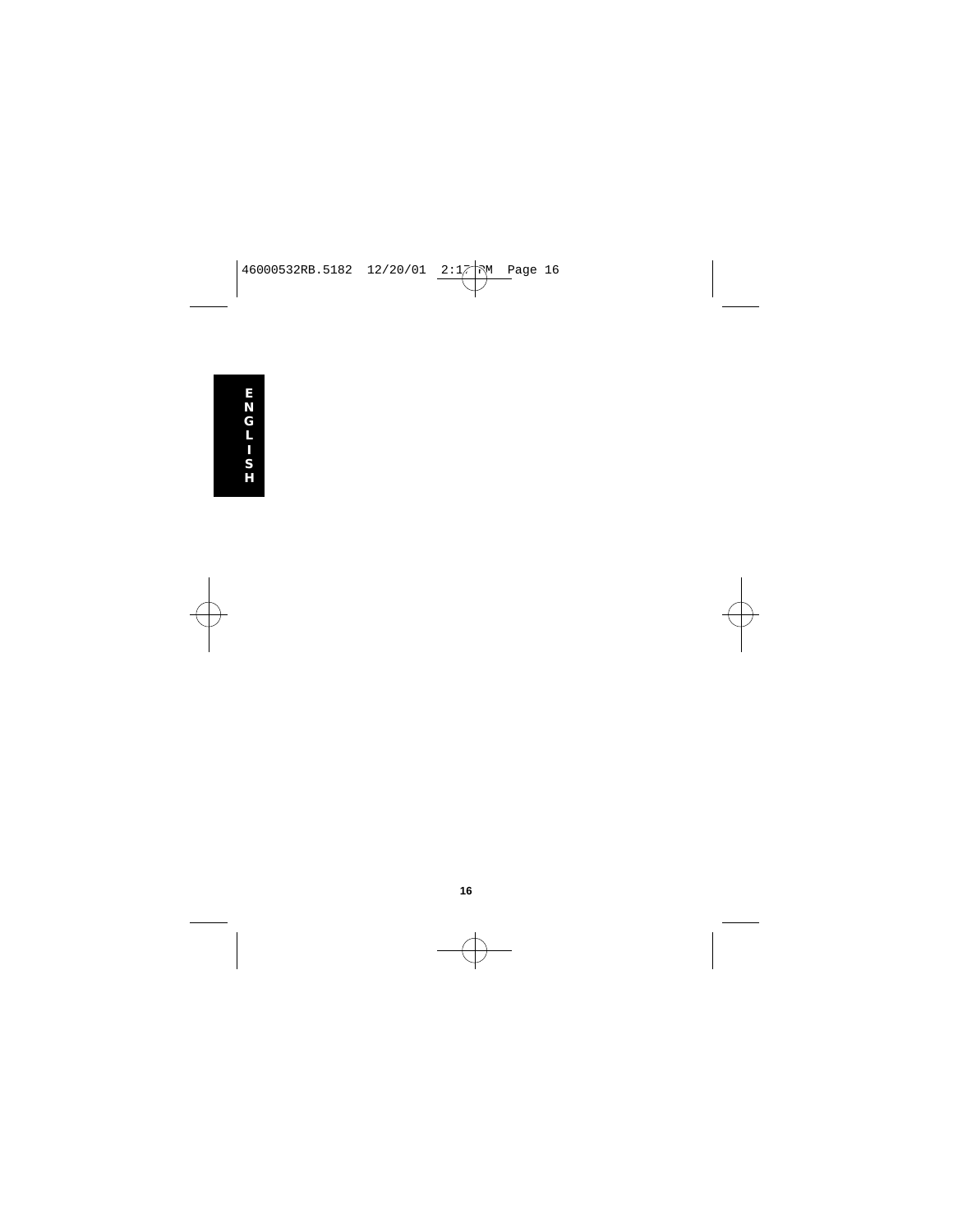

# Respirador

Purificador de Aire

de Media Máscara



# **Modelo 7190N99**



Manual de Instrucciones de Operación y Mantenimiento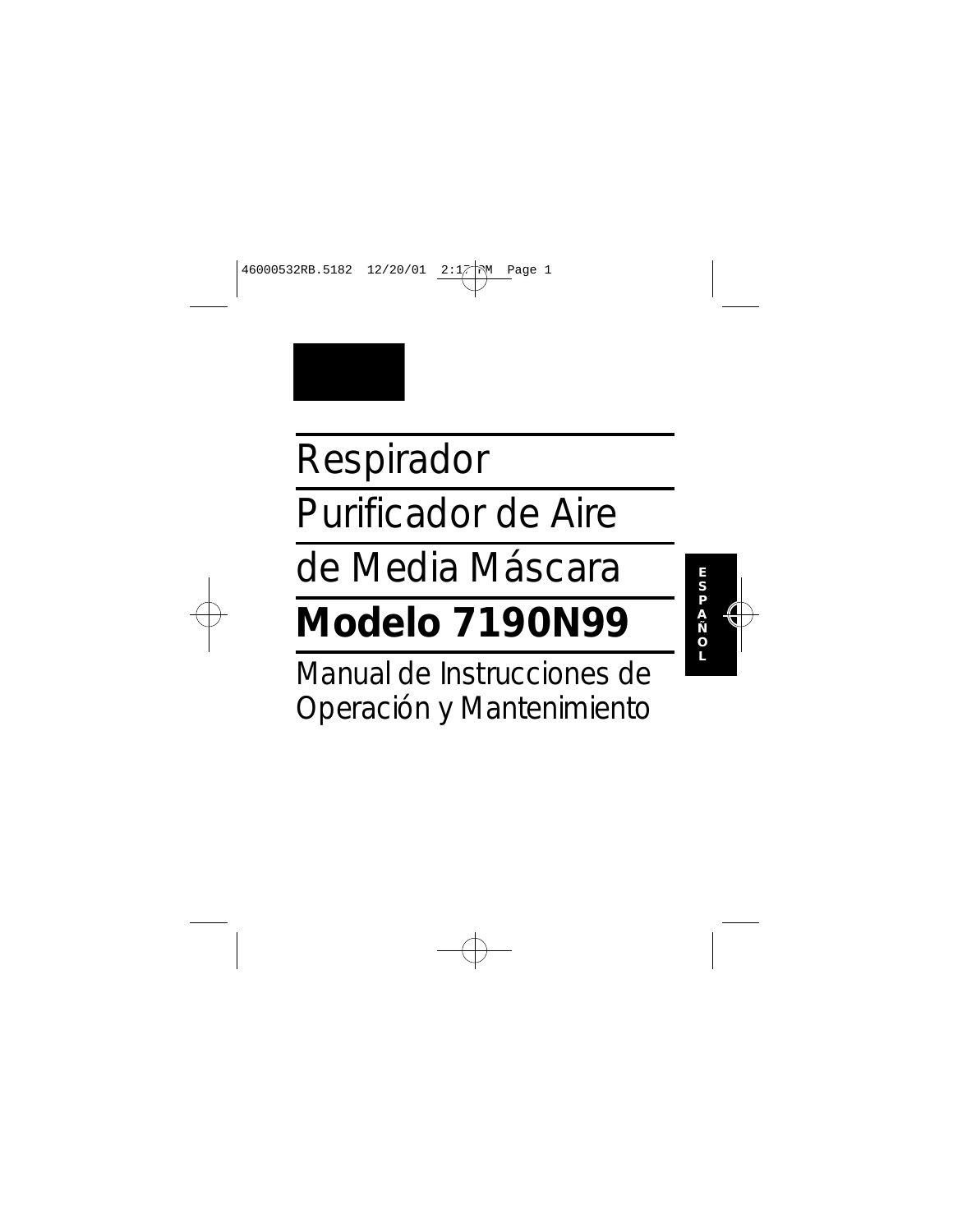# **CONTENIDO PAGINA**



# **North Safety Products** 2000 Plainfield Pike Cranston, RI 02921 USA

# **North Safety Products**<br>10550 Parkway Blvd.<br>Anjou, Quebec<br>Canada H1J2K4

Telephone 401 943 4400 Facsimile 401 942 9360

Telephone 888-212-7233 Facsimile 514-355-7233

©2001 North Safety Products Impreso en EE.UU.

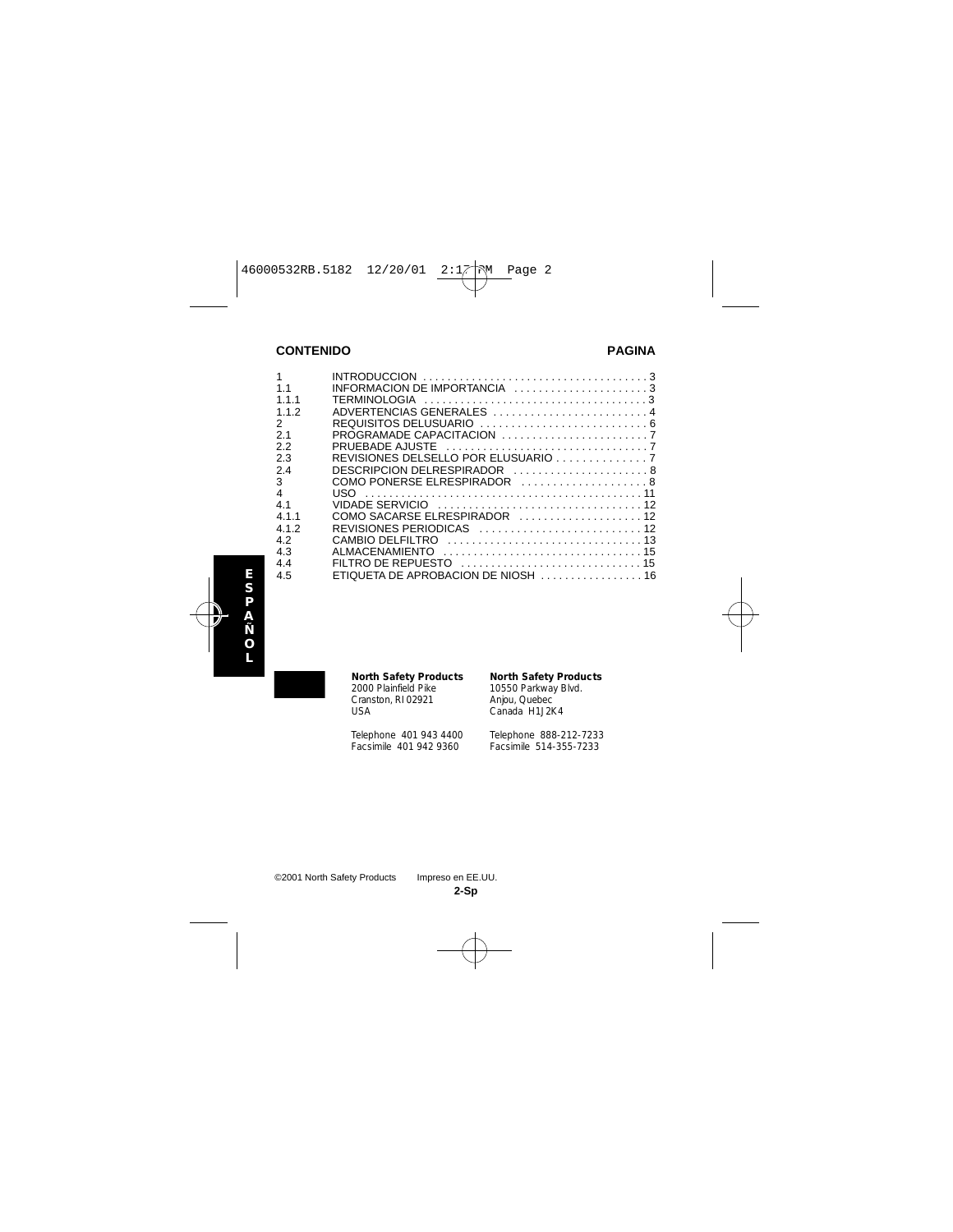# **1 INTRODUCCION**

El Modelo 7190N99 North es un respirador purificador de aire, de bajo perfil, que ha sido diseñado para usarse para la protección respiratoria en contra de contaminantes de partículas que no contienen aceite.

El Modelo 7190N99 tiene una área de filtro grande para proporcionar una baja resistencia a la respiración. El sistema de la válvula coaxial impide exhalar a través del filtro, prolongando la duración útil del filtro.

### **1.1 INFORMACION DE IMPORTANCIA**

Este manual contiene información de importancia y todas las personas que puedan usar o mantener este respirador tienen que leerlo y comprenderlo.

Sólo las personas que estén familiarizadas con las instrucciones incluidas en este manual deben usar o mantener los respiradores North.

# **1.1.1 TERMINOLOGIA**

Las advertencias, las precauciones y los avisos que se usan en este manual tienen la importancia siguiente:

# **E S P A Ñ O L**

# **AVISO PRECAUCION**

Se refiere a los procedimientos y a las técnicas consideradas lo suficientemente importantes como para darles énfasis.

Se refiere a los procedimientos y a las técnicas que producirán daños en el equipo si no se obedecen cuidadosamente. 



ъā

Se refiere a los procedimientos y a las técnicas que expondrán al usuario al riesgo de lesiones personales graves, enfermedades o la muerte si no se obedecen cuidadosamente.



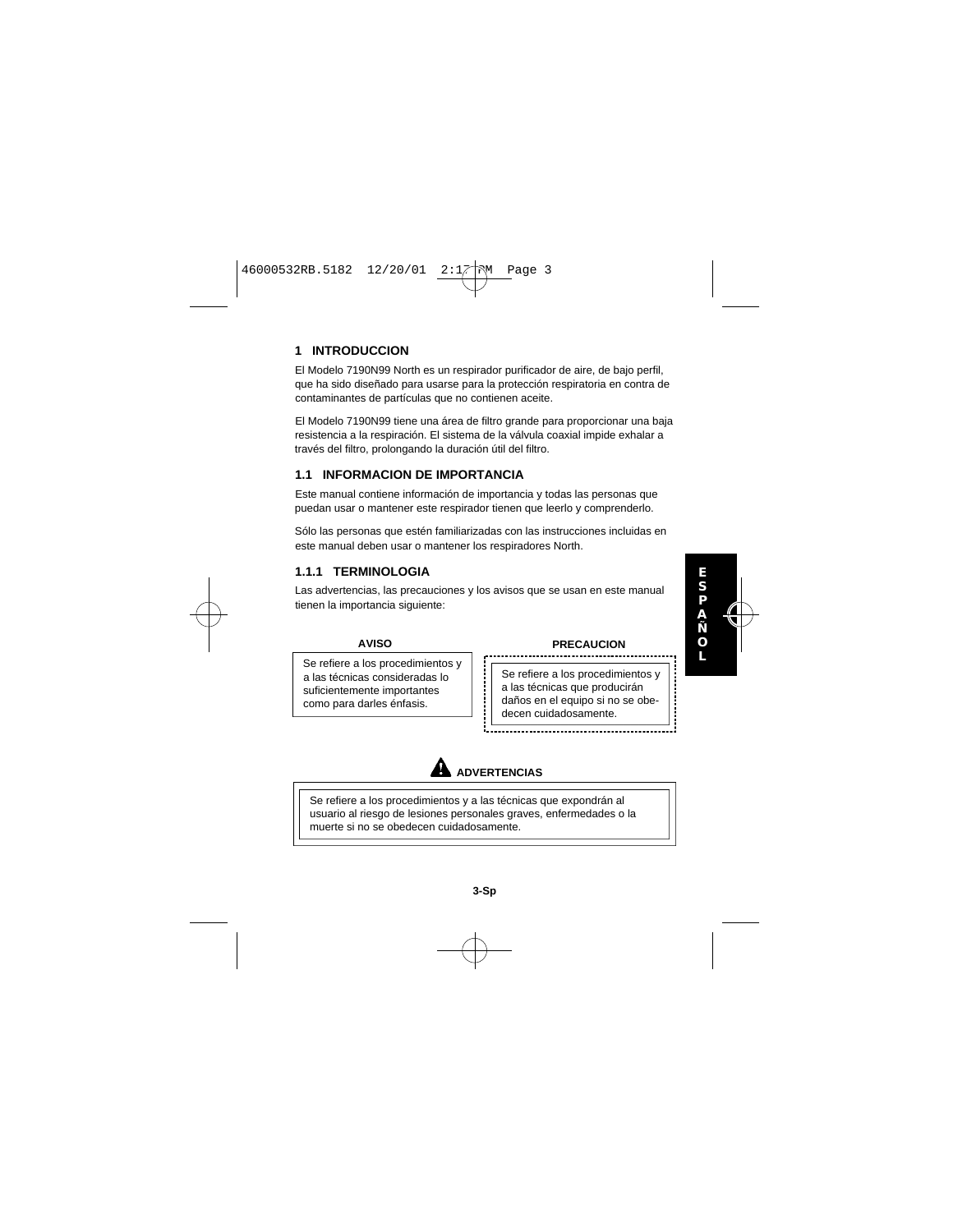# **ADVERTENCIAS GENERALES**

# **ADVERTENCIA**

- 1. Si no se selecciona el respirador correcto, para todos los contaminantes y sus concentraciones, en contra de los cuales se necesita protección, o si no se siguen las instrucciones y advertencias de North, como también las precauciones y las limitaciones que vienen en la etiqueta de aprobación de NIOSH en la página de atrás de estas instrucciones, el usuario puede quedar expuesto a materiales peligrosos y al riesgo de lesiones graves, a enfermedades o a la muerte.
- 2. **NO** use este respirador bajo ninguna de las condiciones siguientes:
	- Para protección en contra de partículas que contienen aceite.
	- Para protección en contra de arsénico, asbesto o plomo en cualquier concentración.
	- Para protección en contra de gases o vapores; o en contra de contaminantes desconocidos.
	- Cuando existen atmósferas en donde la concentración del contaminante excede la concentración de uso máxima del respirador, 10 veces el límite de exposición permisible del contaminante, establecido por las regulaciones de OSHAaplicables o por otras regulaciones del gobierno.
	- Cuando se hagan u observen las operaciones de limpieza con chorro (limpieza con chorro de arena).
	- Cuando existen atmósferas que no tienen suficiente oxígeno (toda atmósfera que contenga menos de 19,5% de oxígeno por volumen al nivel del mar).
	- Cuando hay atmósferas en donde las concentraciones de contaminantes son desconocidas o son inmediatamente peligrosas para la vida o la salud. Una atmósfera tál es aquella que tiene una concentración de cualquier sustancia tóxica, corrosiva o asfixiante que





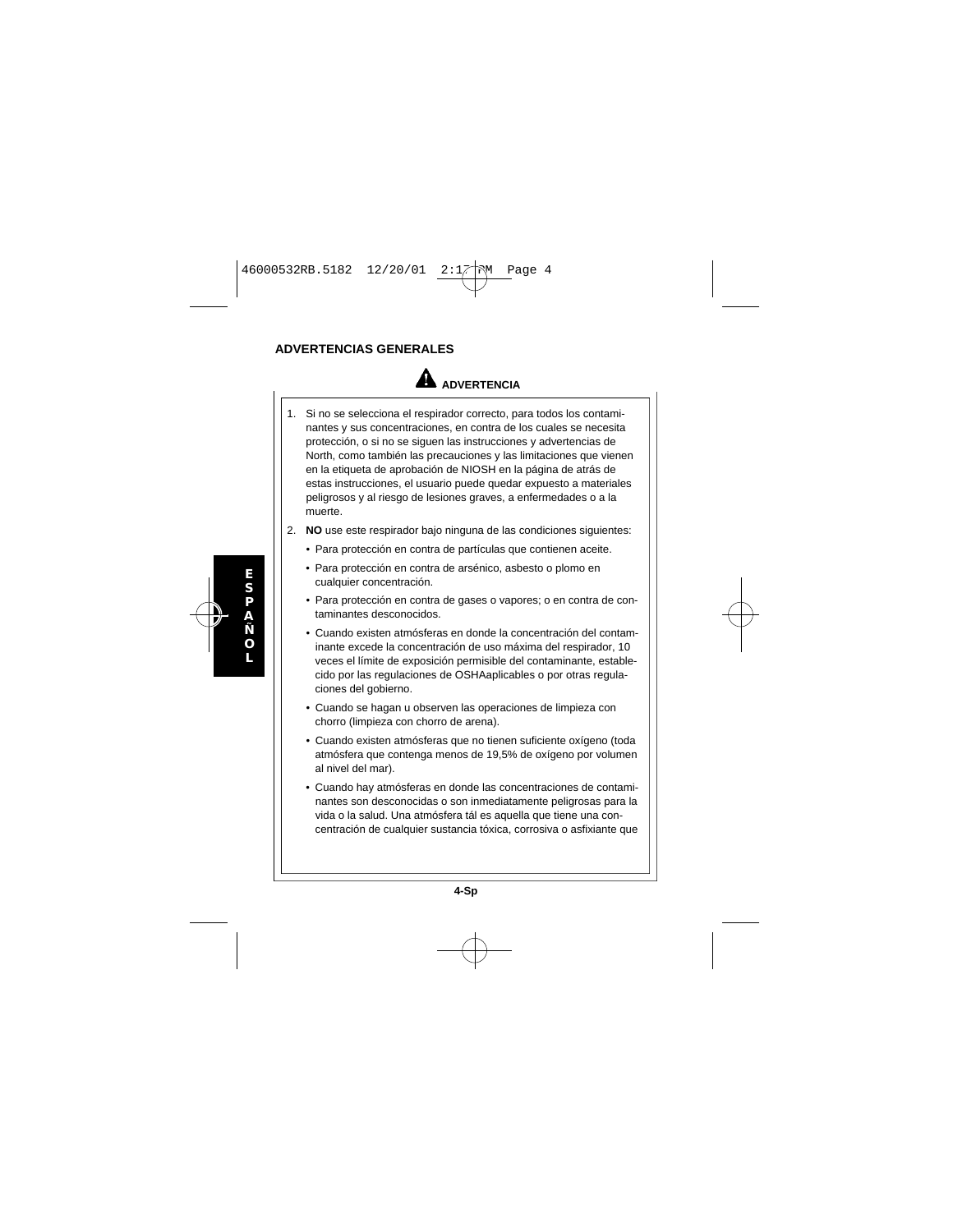# **ADVERTENCIA(CONTINUA)**

presenta una amenaza inmediata para la vida, que puede producir efectos debilitadores irreversibles en la salud o que puede interferir con la capacidad de escapar de una atmósfera peligrosa.

- Cuando hay espacios confinados tales como los estanques, salas pequeñas, túnnel o contenedores, a menos que el espacio confinado esté bien ventilado y que la concentración de los contaminantes tóxicos se sepa que está y continuará estando, por debajo de la concentración de uso máxima recomendada para este respirador.
- Para combatir incendios.
- 3. **NO** use este respirador cuando las condiciones impiden un buen sello de la pieza facial con la cara. Por ejemplo:
	- i) las barbas, bigotes, o patillas que pasan entre el área del sello de la pieza facial y la cara;
	- ii) el uso de anteojos, gafas u otros dispositivos que interfieran con el respirador;

iii)el uso de tapados de cabeza o cara que contienen materiales que pasarán entre el área del sello de la pieza facial y la cara; y

iv)dientes que falten o dentaduras postizas, deformidades faciales o cicatrices profundas.

- 4. Salga inmediatamente del área contaminada si:
	- i) se dificulta la respiración;
	- ii) se produce mareo u otra clase de angustia;
	- iii)se huele, se siente el sabor o irritación debido a los contaminantes; o
	- iv)se daña el respirador
- 5. Cualquier respirador purificador de aire, cuando se ha seleccionado y ajustado correctamente, reducirá considerablemente, pero no eliminará completamente, el(los) contaminante(s) que el usuario respira. Cuando se trabaja en atmósferas que contienen substancias que se sabe producen cáncer en cantidades que están por debajo de su límite de exposición permisible, se obtendrá una mejor protección





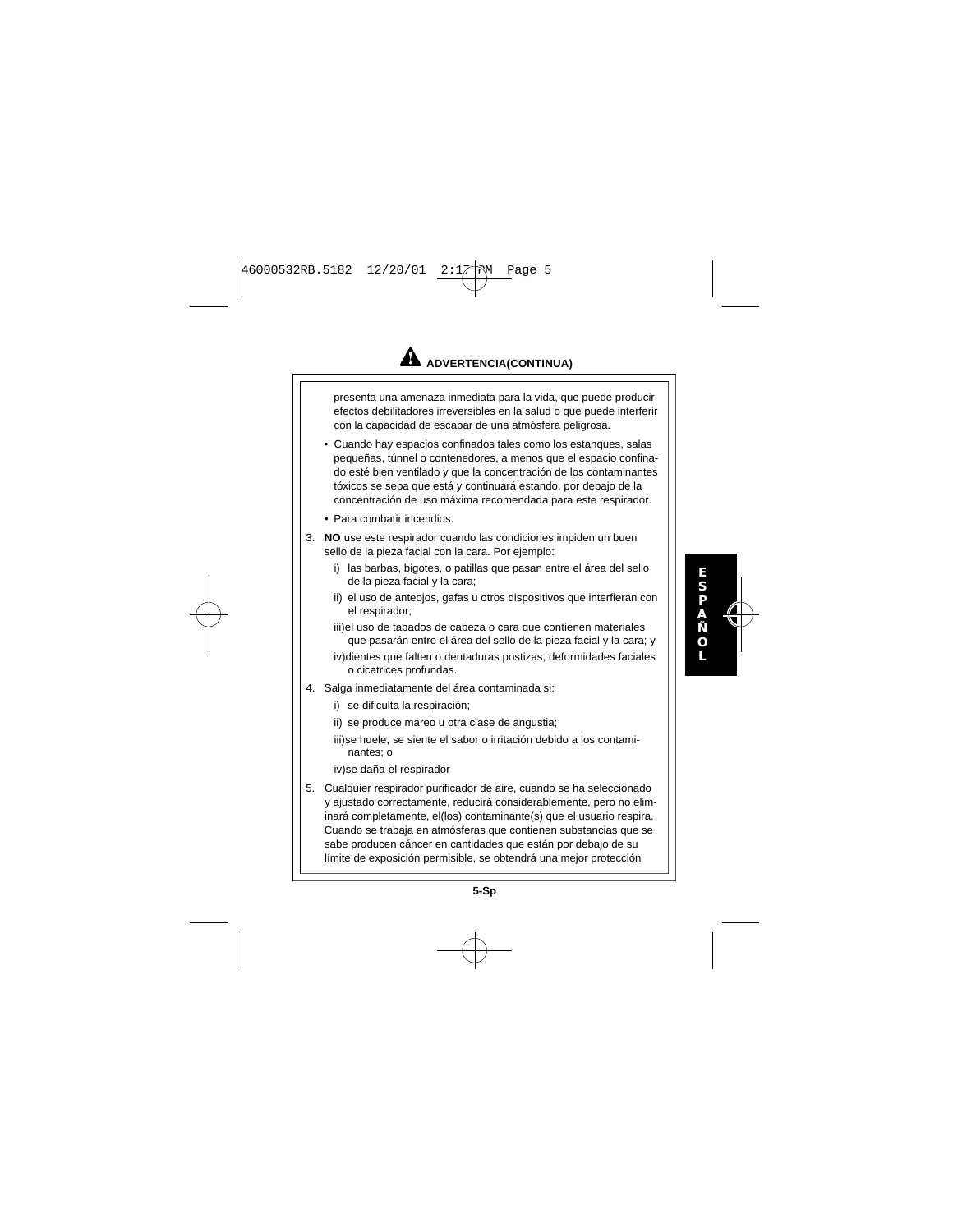### **ADVERTENCIA(CONTINUA)**

con un respirador de abastecimiento de aire de presión positiva o flujo continuo o con un aparato de respiración autocontenido.

6. Este respirador no proporciona protección a las áreas del cuerpo expuestas. Si la atmósfera contaminada contiene vapores, gases o materias de partículas transportadas por el aire que pueden, ya sea, irritar o quemar los ojos o la piel, o que pueden ser absorbidas por el cuerpo a través de la penetración de la piel, puede que sea necesario usar protecciones especializadas para los ojos, manos y/o cuerpo.



# **1.1.3 REQUISITOS DEL USUARIO**

Para usar este respirador es necesario saber lo siguiente:

- 1) Los contaminantes y sus concentraciones. (Pregúntele a su director de seguridad o higienista industrial o siga los pasos para la determinación de peligro, tal como se describen en el párrafo 7.2.2.1 del American National Standards Institute (ANSI) Z88.2-1992, *American National Standard for Respiratory Protection* o en una publicación local parecida.)
- 2) Que sea el respirador aprobado en contra de los contaminantes y en esas concentraciones. (Lea cuidadosamente la etiqueta de aprobación de NIOSH en la página de atrás de este manual.) Si tiene alguna duda antes de usar el respirador, consulte con un higienista industrial o con el departamento de Servicio al Cliente de North Safety Products en los Estados Unidos en el 1-800-430-4110 o 1-401-943-4400 o en Canadá 1-888-212-7233 o 1-514-351-7233.
- 3) Que la atmósfera contaminada no sea inmediatamente peligrosa para la vida o la salud. Para la definición de esta atmósfera vea la advertencia #2 en la lista anterior de Advertencias Generales.
- 4) Que el respirador se le ajuste correctamente. (Vea la advertencia #3 en la lista anterior de las Advertencias Generales y la sección Prueba del Ajusta.)



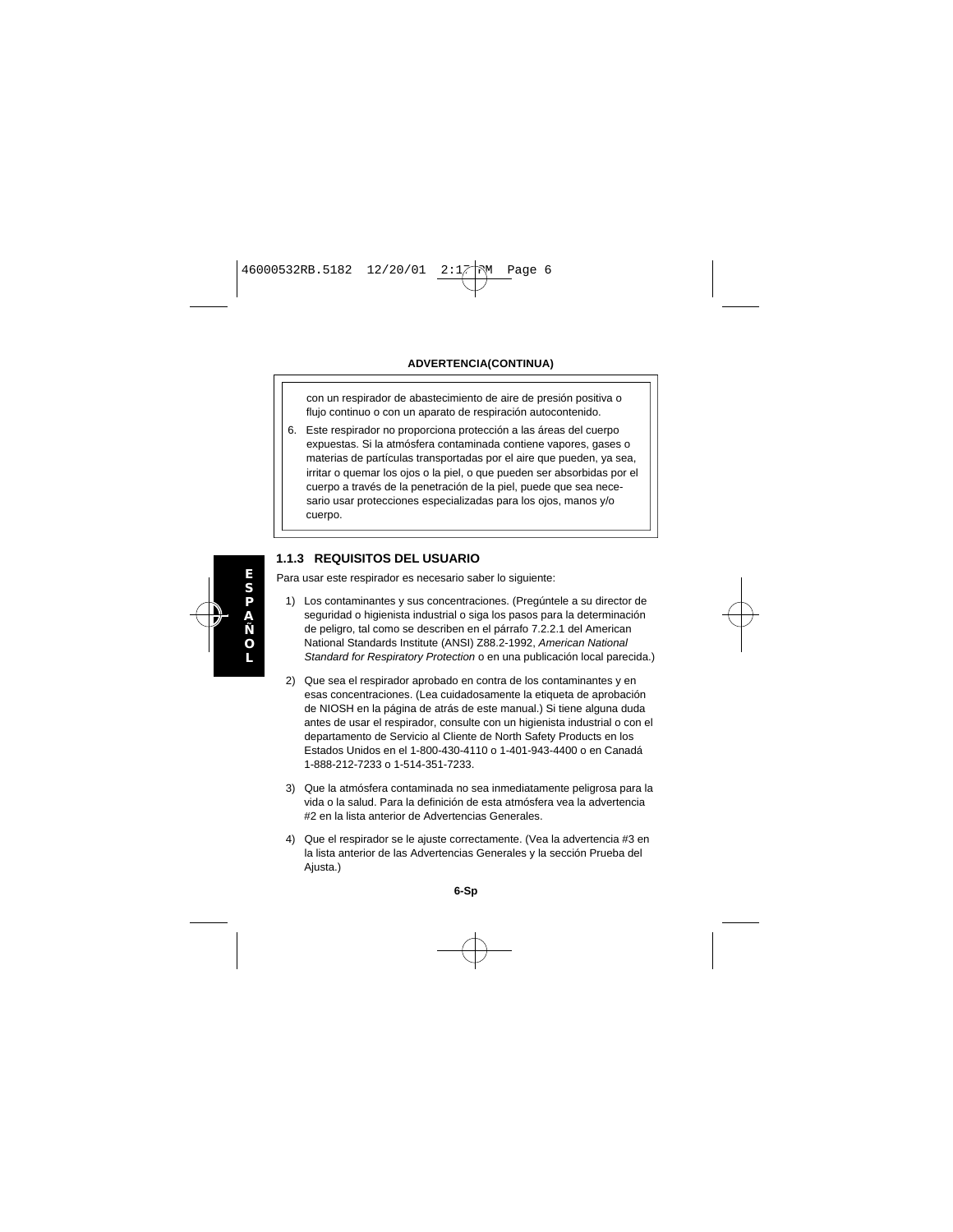5) Que no tenga limitaciones físicas o enfermedades que no le permitan usar este respirador o que se agraven debido al aumento en la resistencia de la respiración. (Pregúntele a su director de seguridad o a su doctor.)

**No debe entrar a una atmósfera potencialmente contaminada a menos que tenga confirmados todos estos factores.**

# **1.1.4 PROGRAMADE CAPACITACION**

Estas instrucciones escritas breves no pueden substituir el programa de capacitación para el uso formal del respirador. Dicha capacitación tiene que incluir la oportunidad de poder manejar el respirador, aprender a inspeccionarlo y a ajustárselo correctamente, probar su sello entre la máscara y la cara, usarlo en aire normal para familiarizarse con éste por un largo período de tiempo y por último usarlo en una atmósfera de prueba. El programa de capacitación se basa en ANSI Z88.2-1992 o en una publicación local parecida y lo debe familiarizar con la regulación OSHA29CFR Sección 1910.134 y con otras regulaciones promulgadas por las diversas autoridades regulatorias locales.



# **1.1.5 PRUEBADELAJUSTE**

No se debe asignar un respirador a una persona a menos que se le haga una prueba cualitativa o cuantitativa en lo que se refiere al ajuste y que esta prueba indique que la máscara del respirador se ajusta correctamente.

Las pruebas de ajuste se tienen que llevar a cabo por lo menos anualmente y con más frecuencia si existen factores tales como cambios de peso o cirugía dental que pueden afectar el ajuste del respirador.

Las instrucciones para llevar a cabo pruebas cualitativas y cuantitativas de ajuste para el respirador se encuentran en las publicaciones tales como ANSI Z88.2-1992 y en los manuales de respiradores publicados por las agencias del gobierno tales como NIOSH, ERDAy NRC.

# **REVISIONES DEL SELLO POR ELUSUARIO (revisiones del sello de la pieza facial con la cara)**

El usuario del respirador debe revisar si el sello de la pieza facial está surtiendo efecto en su cara, haciendo una revisión del sello de presión positiva cada



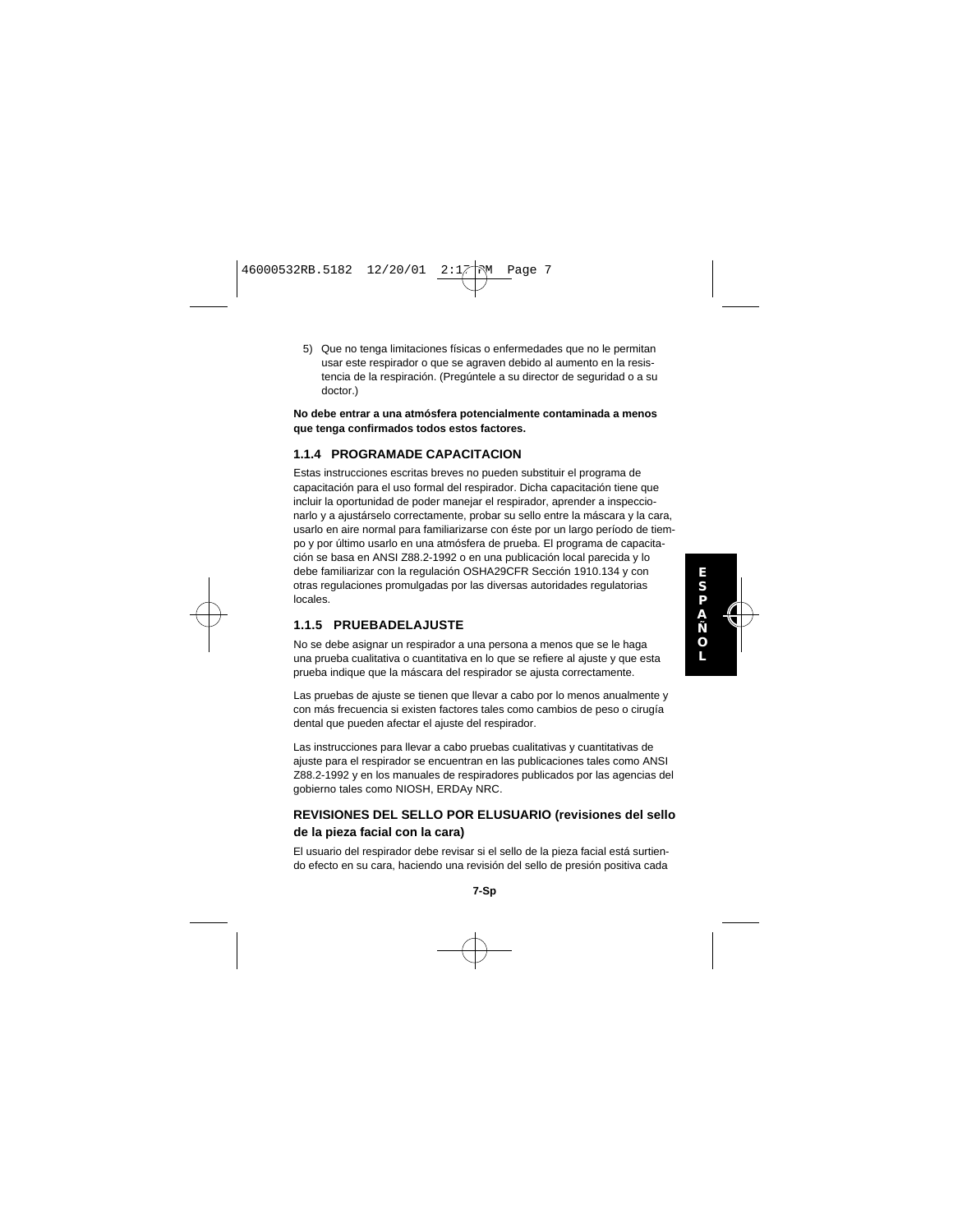vez que se pone el respirador y antes de cada vez que se entre en una atmósfera contaminada, como también periódicamente cuando se está usando el respirador en el área contaminada. Las instrucciones para llevar a cabo una revisión del sello de presión positiva en este respirador aparecen en la sección de este manual titulada COMO PONERSE ELRESPIRADOR.

# **DESCRIPCION DEL RESPIRADOR**

Este dispositivo es un respirador purificador de aire que consiste de un conjunto de una pieza facial de media máscara y de un filtro cambiable que proporciona protección respiratoria en contra de materia de partículas peligrosas. Fuera del cambio del filtro, no se puede hacer más mantenimiento en este respirador. Se tiene que cambiar el respirador completo cuando se ensucia o daña.



Cuando el usuario del respirador inhala, el aire contaminado pasa a través del filtro purificador de aire, que remueve la materia de partículas peligrosas del aire antes de que entre en los pulmones. Durante la inhalación, la válvula de inhalación en la pieza facial se abre y la de exhalación se cierra para impedir que el aire contaminado entre en la pieza facial. Durante la exhalación, la válvula de exhalación se abre y la de inhalación se cierra para impedir que el aire exhalado pase de vuelta a través del filtro purificador de aire.

Este respirador ha sido aprobado por NIOSH para ofrecer protección y reducir la exposición a partículas sin aceite.

# **COMO PONERSE ELRESPIRADOR**

# **PRECAUCION**

El usuario tiene que inspeccionar el respirador antes y después de cada uso para asegurarse que esté en buenas condiciones de trabajo.

Se deben seguir los pasos siguientes en un área sin aire contaminado.

1. Remueva sus anteojos o espejuelos (si los usa) luego agarre la parte delantera del respirador con una mano y la banda elástica superior con la otra. Ponga la parte ancha de la pieza facial debajo de su barbilla. Ponga la parte angosta de la pieza facial en el caballete de su nariz y ponga la banda elástica superior sobre sus orejas en la parte trasera de



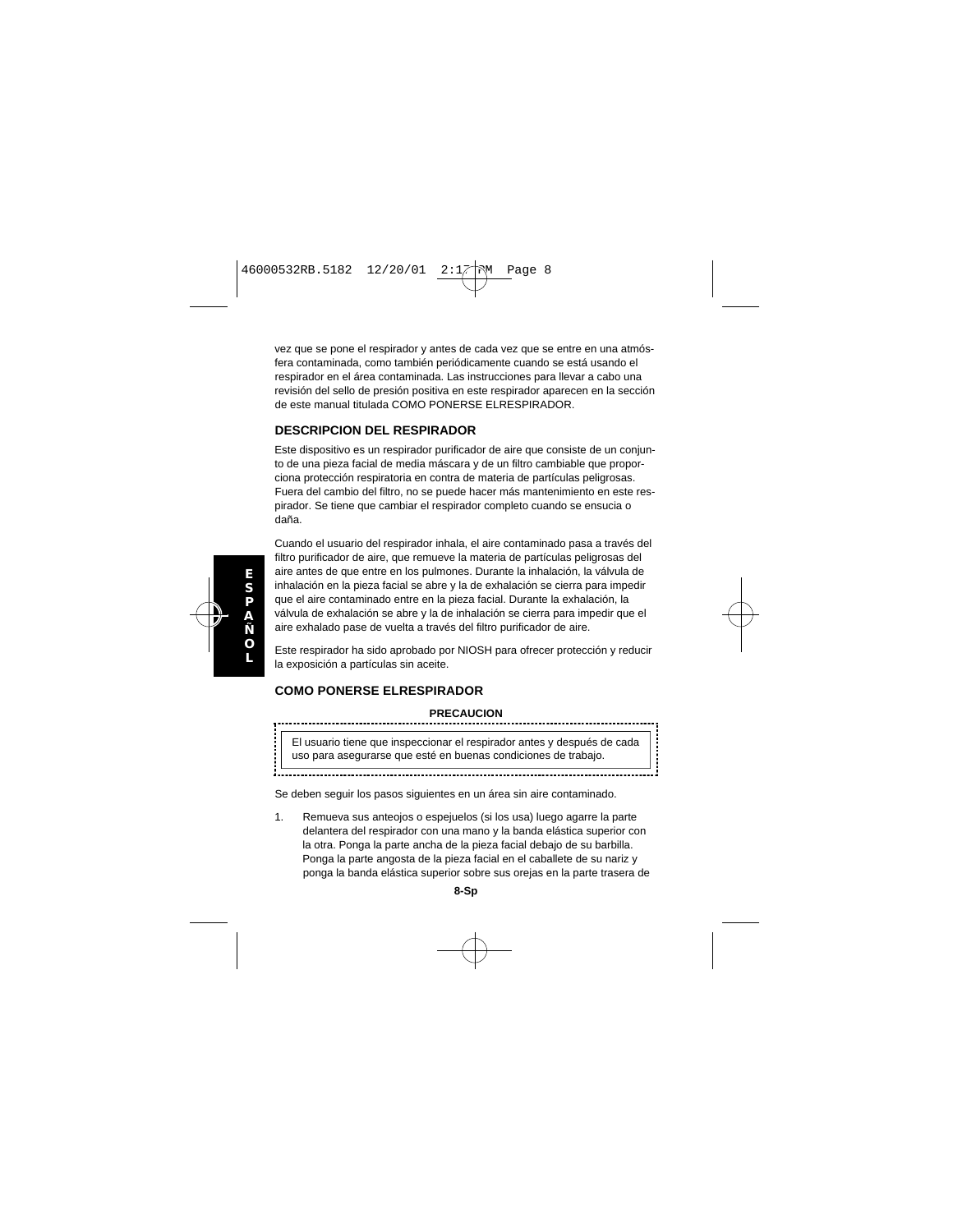su cabeza. Ponga la banda elástica inferior detrás de su cuello, debajo de las orejas, y ajuste la posición de la pieza facial en su cara para obtener el mejor ajuste y la mayor comodidad. (Vea la Figura 1.)



# **FIGURA1 Cómo Ponerse el Respirador**

- 2. Las longitudes de las bandas elásticas son ajustables. Puede apretar el ajuste sujetando el cuerpo del respirador con una mano y tirando el material elástico en la dirección apropiada con su otra mano. Para soltarlas, empuje hacia afuera la lengüeta de retención con un dedo de una mano y tire el material elástico hacia atrás a través de la ranura con la otra mano.
- 3. Ponga la pieza facial de modo que la sección de la nariz descanse, tan bajo como sea posible, en el caballete de la nariz para que quede cómoda y ajuste la banda elástica superior en cada lado para que quede justo lo suficientemente apretada de modo que el respirador no se deslice





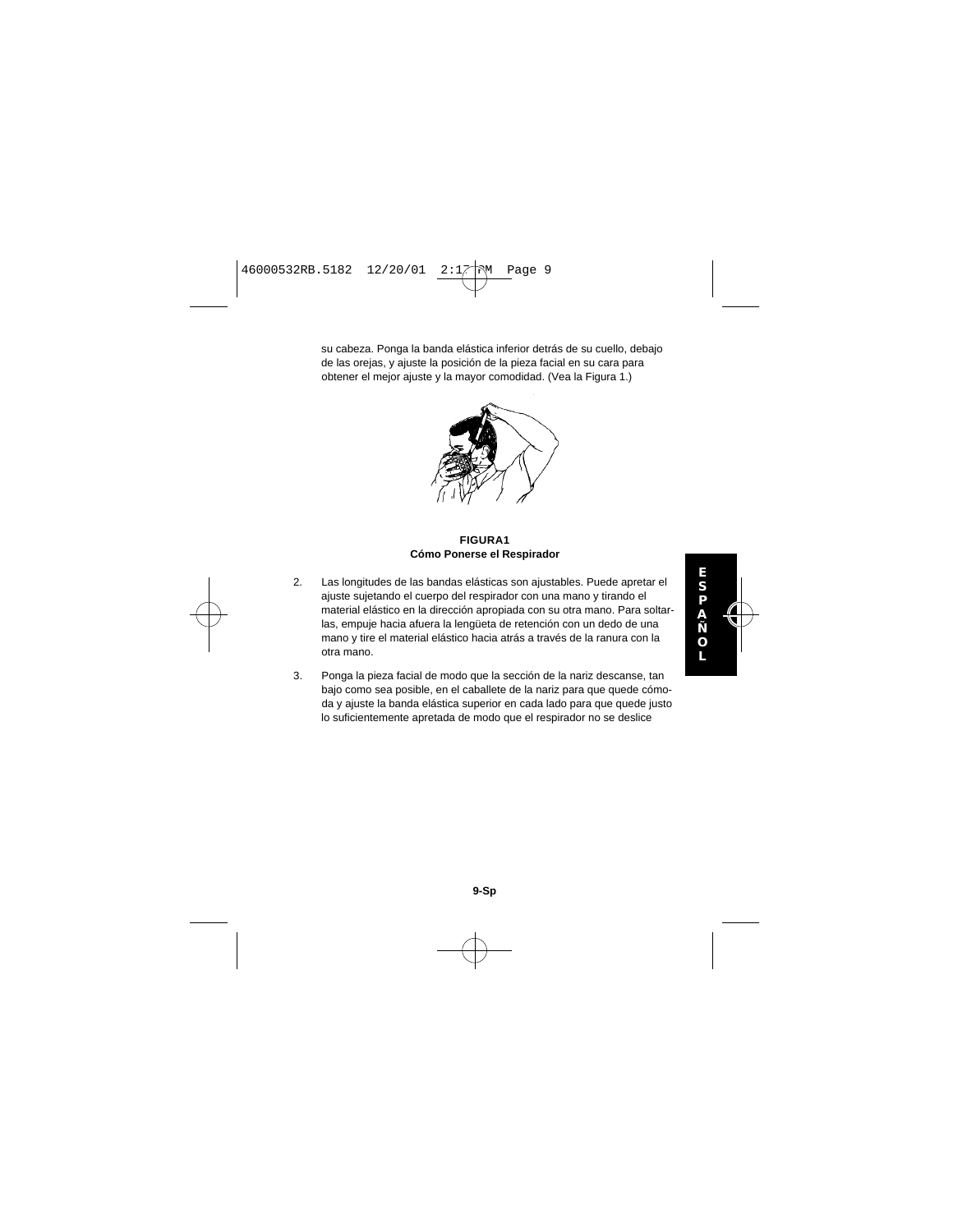hacia abajo en su nariz. No lo apriete demasiado. Si el respirador pellizca su nariz, suelte la banda elástica superior un poco. Ajuste la banda elástica inferior en cada lado justo lo suficiente como para asegurar el respirador debajo de su barbilla. (Vea la Figura 2.)





**FIGURA2 Cómo Ajustar la Banda Elástica**

### **AVISO**

Para obtener la posición correcta y comodidad, las bandas elásticas se tienen que ajustar igual en ambos lados del respirador, la banda elástica superior se tiene que ajustar primero, luego la inferior.

- 4. Si antes se sacó los anteojos o espejuelos, póngaselos de nuevo en este momento.
- 5. Lleve a cabo una revisión del ajuste de presión positiva o negativa según lo siguiente:

Para llevar a cabo una revisión del sello de presión positiva, bloquee la abertura de la protección de la válvula de exhalación usando la palma de su mano y exhale un poco. Si la pieza facial se infla y no se detecta una fuga de aire entre la pieza facial y su cara, se ha logrado un ajuste efectivo. Si se detecta aire fugándose hacia afuera entre la pieza facial y su cara, vuelva a colocar la



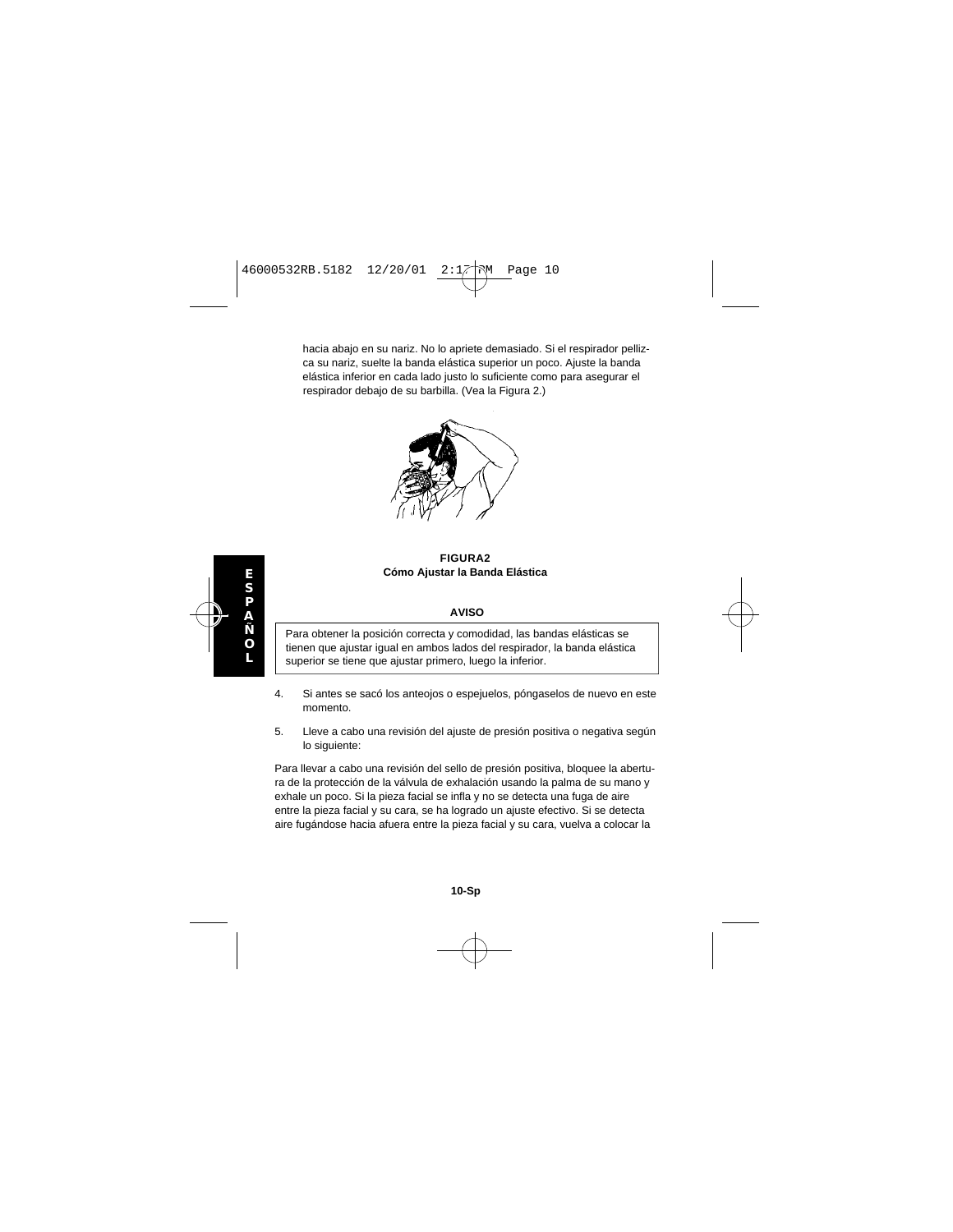pieza facial en su cara y/o vuelva a ajustar la tensión de las bandas elásticas para eliminar las fugas. Esta revisión tiene que repetirse hasta que se obtenga un sello efectivo entre la pieza facial y su cara. (Vea la Figura 3.)



**FIGURA3 Revisión del Ajuste de Presión Positiva**

# **4 USO**

Ahora está listo para entrar en el ambiente en él que se debe usar el respirador.



Inmediatamente salga del área de trabajo y cambie el respirador si:

**ADVERTENCIA** 

- i) se dificulta la respiración;
- ii) se produce mareo u otra clase de angustia;
- iii) se huele, se siente el sabor o la irritación debido a los contaminantes en el área de trabajo; o
- iv) se daña el respirador.

Si sucede cualquiera de los eventos anteriores y se queda en el área de trabajo contaminada, se arriesga a exponerse a cantidades peligrosas del contaminante del aire, lo que puede producir lesiones o enfermedades graves.

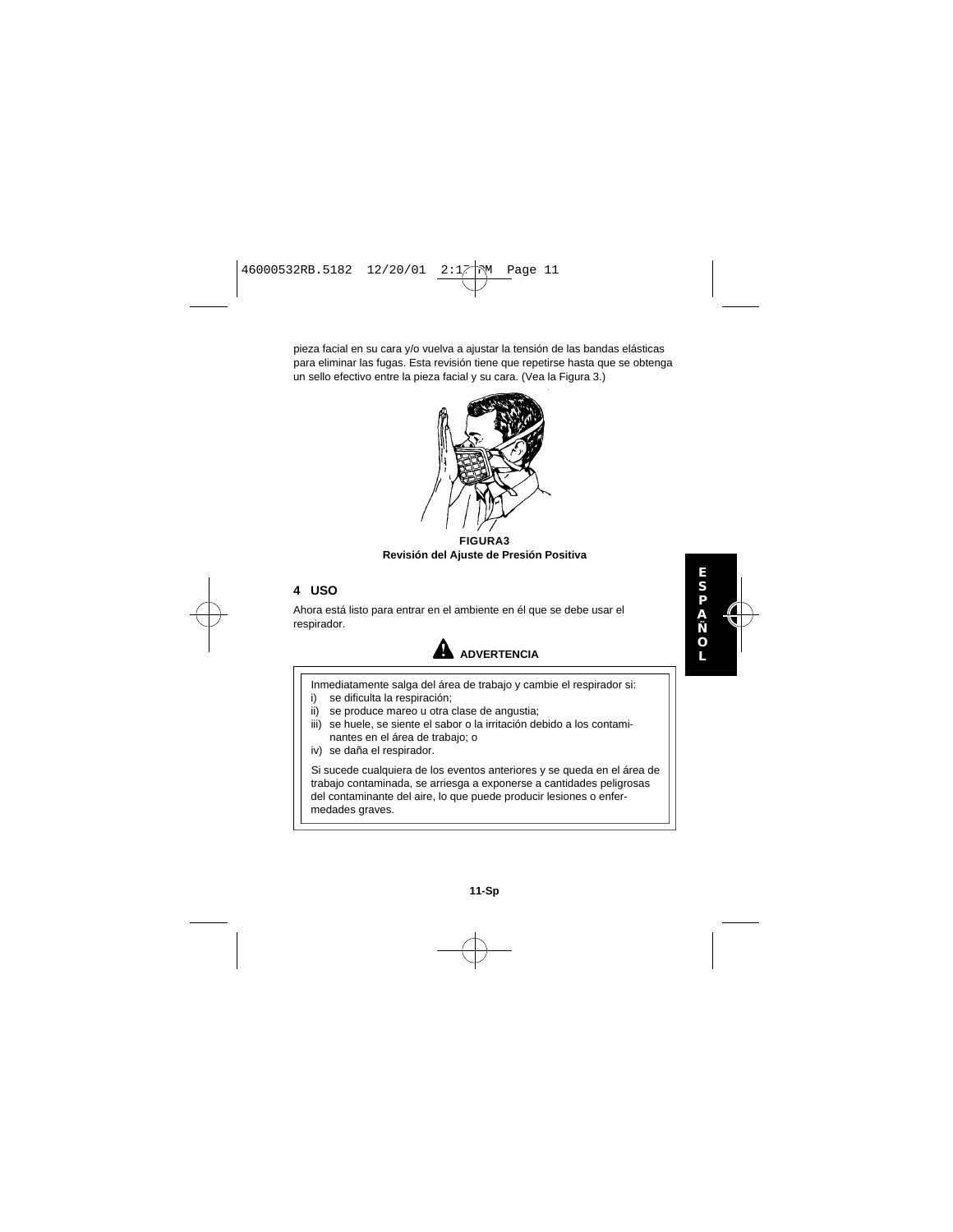# **4.1 VIDADE SERVICIO**

La vida de servicio del respirador va a variar dependiendo del ambiente de trabajo.

Cambie el filtro después de ocho horas de uso, o con más frecuencia si se usa en un ambiente sucio o si se dificulta la respiración.

Se tiene que cambiar el respirador completo cuando se ensucia o se daña.

# **COMO SACARSE EL RESPIRADOR**

Vaya a una área con aire respirable no contaminado.

Suelte las bandas elásticas y sáquese la pieza facial.

# **REVISIONES PERIODICAS**

-----------------------------------

Un personal capacitado debe revisar el respirador después de cada vez que se use.



La pieza facial del respirador se tiene que limpiar con una almohadilla de limpieza del respirador, North 7002, para remover los aceites faciales y las partículas sueltas.

Si se usa por ocho horas se tiene que cambiar el filtro. (Vea CAMBIO DEL FILTRO.)

# **PRECAUCION**

----------------------------------

j

No trate de reparar o de desmontar el respirador excepto para cambiar el filtro. El respirador tiene que desecharse cuando se desgaste, se ensucie o se dañe. Todo otro mantenimiento o sustitución de partes anula la aprobación de NIOSH y todas las garantías de North.



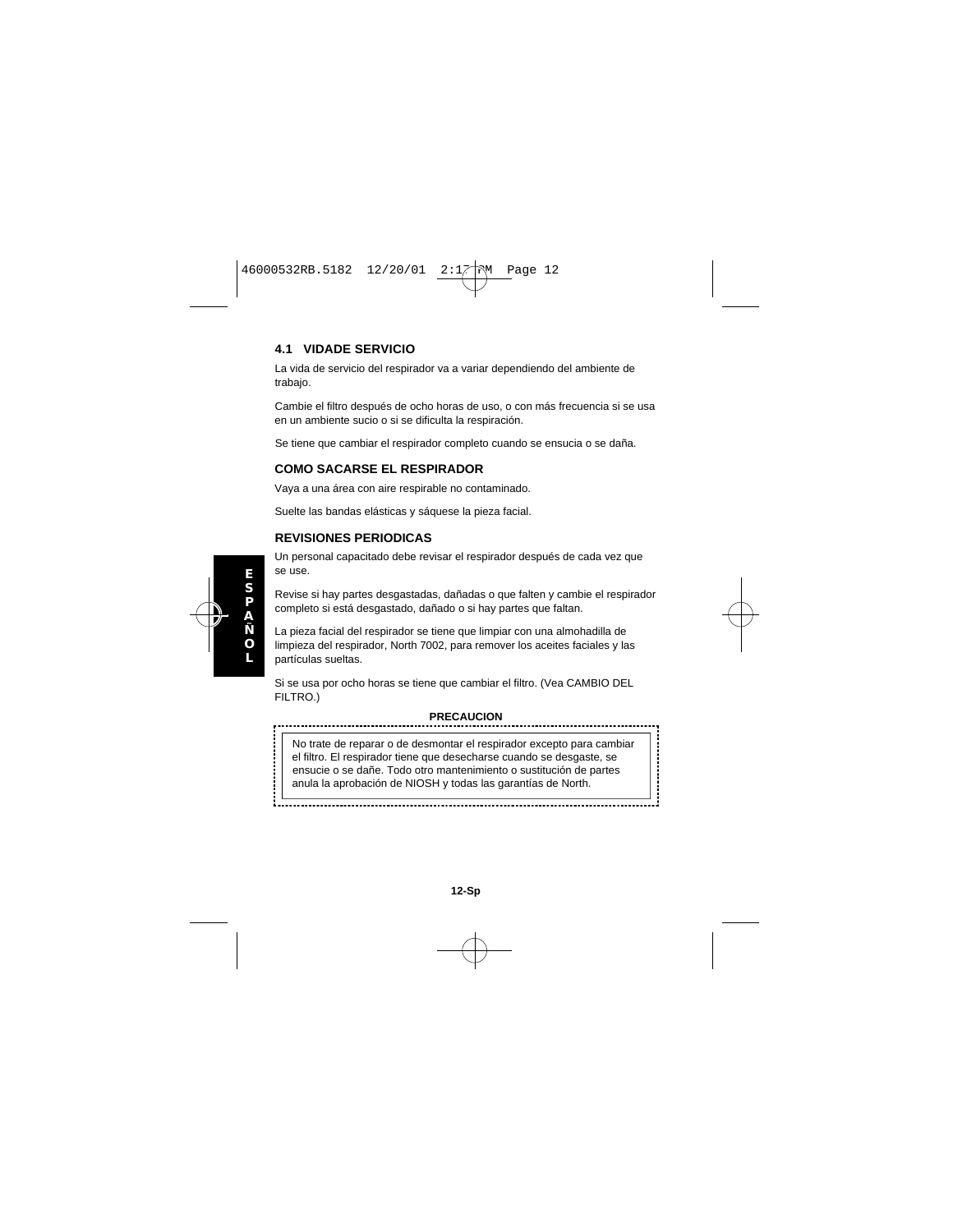# **CAMBIO DELFILTRO**

# **AVISO**

El filtro se tiene que cambiar en una área segura que contenga aire respirable no contaminado.

1. Remueva el filtro usado del respirador, despegando la cubierta del filtro del portafiltro. El lado izquierdo y el derecho de la cubierta del filtro cuentan con lengüetas para retener el portafiltro. El respirador se puede desmontar palanqueando suavemente las lengüetas de retención hacia afuera, desde el borde del portafiltro. (Vea la Figura 4.)







**FIGURA4 Cómo Desmontar el Respirador**

- 2. Deseche el filtro contaminado.
- 3. Inspeccione la cubierta del filtro y el portafiltro para verificar si hay partes rotas o que faltan. Deseche el respirador si alguna parece dañada o falta.

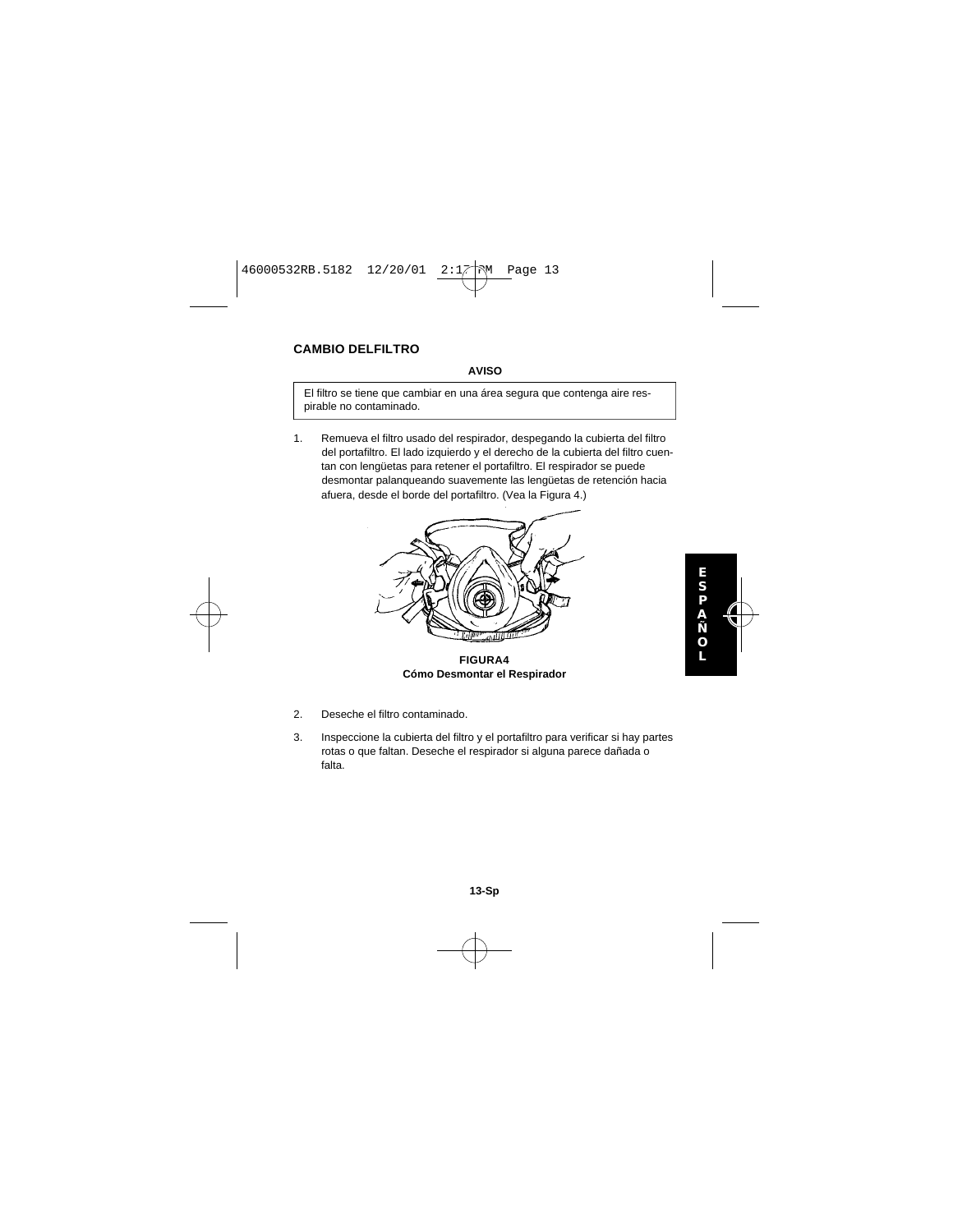4. Ponga el filtro en forma pareja en la rejilla, en la cubierta del filtro, con el lado impreso hacia la rejilla. Alinee el agujero en el filtro con la saliente del centro de la cubierta del filtro. Ajuste el filtro de modo que cubra toda la cubierta del filtro y que quede metido debajo de las lengüetas en cada extremo de la cubierta. (Vea la Figura 5.)





**FIGURA5 Cómo Colocar el Filtro**

5. Ponga el portafiltro en la cubierta del filtro de tal manera que el conjunto del filtro quede entre el portafiltro y la cubierta. Cuando el respirador está orientado correctamente, el logo North debe quedar con el lado correcto hacia arriba.



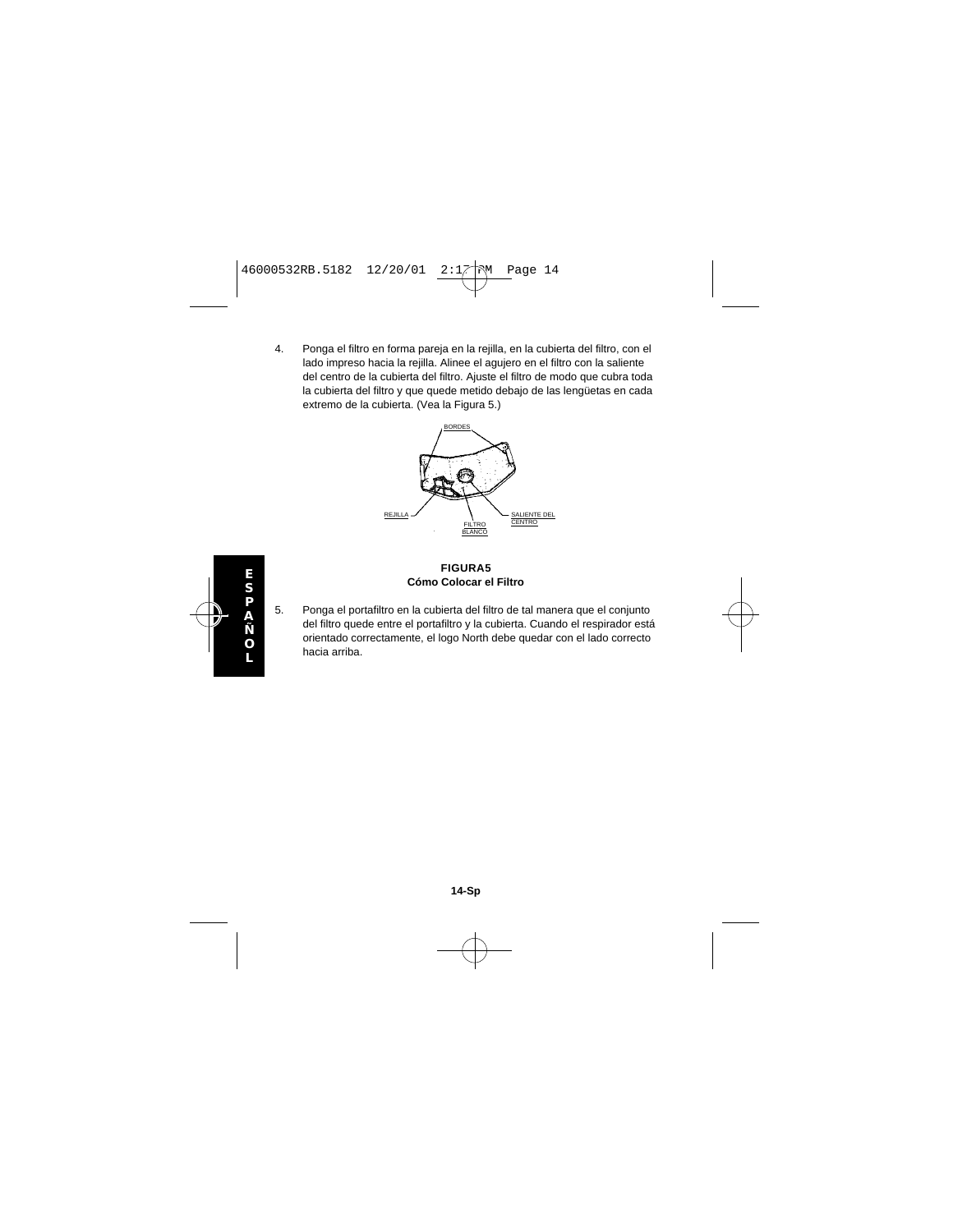6. Capte ambos lados del portafiltro debajo de las lengüetas en la cubierta del filtro. Preocúpese de que el filtro quede presionado entre el portafiltro y la cubierta, alrededor de toda la periferia del filtro. (Vea la Figura 6.)



# **FIGURA6 Cómo Montar la Cubierta**

7. Mire a través de la cubierta del filtro para verificar que el filtro esté presionado alrededor de toda la periferia. Si no lo está, remueva su cubierta, vuelva a ajustar el filtro y vuélvalo a montar.



Guárdelo en una área seca y limpia.

# **PRECAUCION**

Las partes elastoméricas **tienen** que almacenarse de una manera que no se deformen. **No** exponga este respirador durante el almacenamiento a calor excesivo (sobre 60°C/140°F), a aceite o a partículas transportadas por aire. El calor excesivo puede distorsionar la pieza facial impidiendo un ajuste correcto. El aire contaminado puede dañar el filtro. Cualquiera de estas condiciones expondrá al usuario al riesgo de lesiones o enfermedades graves. 

# **FILTRO DE REPUESTO**

Use solamente filtro de repuesto North 7190-9N99.





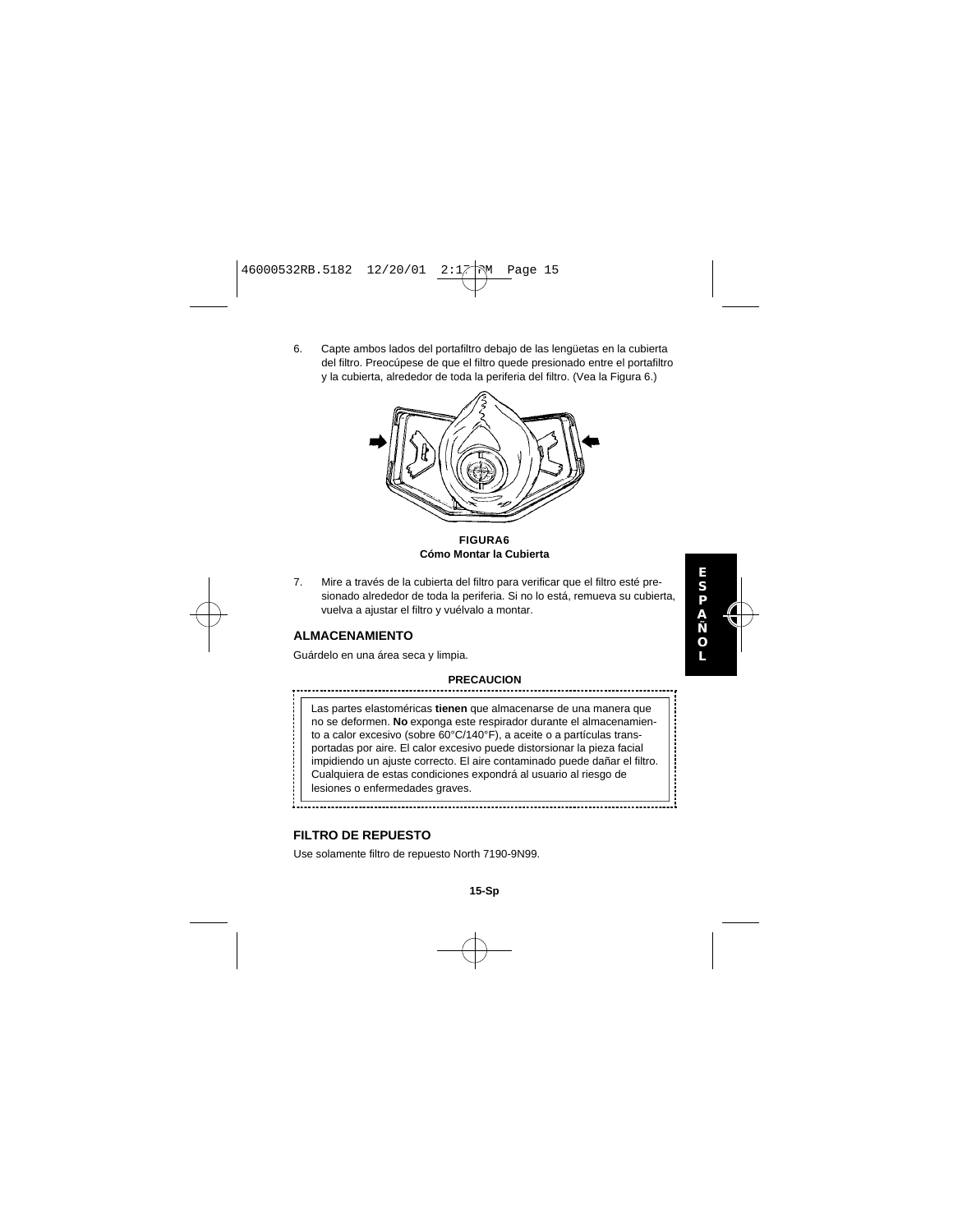# **ETIQUETADE APROBACION DE NIOSH**







ESTE RESPIRADOR HASIDO APROBADO SOLAMENTE EN LACONFIGURACIÓN SIGUIENTE:

| Componentes del respirador |                         |         |         |             |                                 |                           |
|----------------------------|-------------------------|---------|---------|-------------|---------------------------------|---------------------------|
| TC -                       | Protección <sup>1</sup> | Modelo  | Máscara | Filtro      | Adaptador<br>de filtro          | Precauciones y            |
|                            |                         |         |         | 9<br>9<br>9 | 9<br>$\Omega$<br>$\overline{2}$ | Limitaciones <sup>2</sup> |
| 84A-2460                   | N99                     | 7190N99 | x       | x           | x                               | ABCJLMNOP                 |
| 1. Protección              |                         |         |         |             |                                 |                           |



N99 - El filtro de partículas (nivel de eficiencia del filtro de 99%) es efectivo contra los aerosoles de partículas sin aceites; pueden aplicarse restricciones de tiempo de uso

**2. Precauciones y Limitaciones**

A No se debe usar en atmósferas que contengan menos de 19,5% de oxígeno.

- B No se debe usar en atmósferas que sean inmediatamente peligrosas para la vida o la salud.
- C No exceda las concentraciones de uso máximo establecidas por los estándares reglamentarios.
- J El mal uso y mal mantenimiento de este producto pueden traer como consecuencia lesiones graves o hasta la muerte.
- L Siga las instrucciones del usuario para cambiar los cartuchos, los canisters y/o filtros.
- M Todos los respiradores aprobados se deben seleccionar, ajustar, usar y mantener de acuerdo con las regulaciones de MSHA, OSHA, y otras regulaciones aplicables.
- N Nunca substituya, modifique, añada u omita partes. Use exactamente las partes de repuesto indicadas en la configuración, como lo especifica el fabricante.
- O Consulte las instrucciones del usuario y/o a los manuales de mantenimiento para obten-er la información sobre el uso y mantenimiento de estos respiradores.
- P NIOSHno evalúa los respiradores como mascarillas de uso quirúrgico.



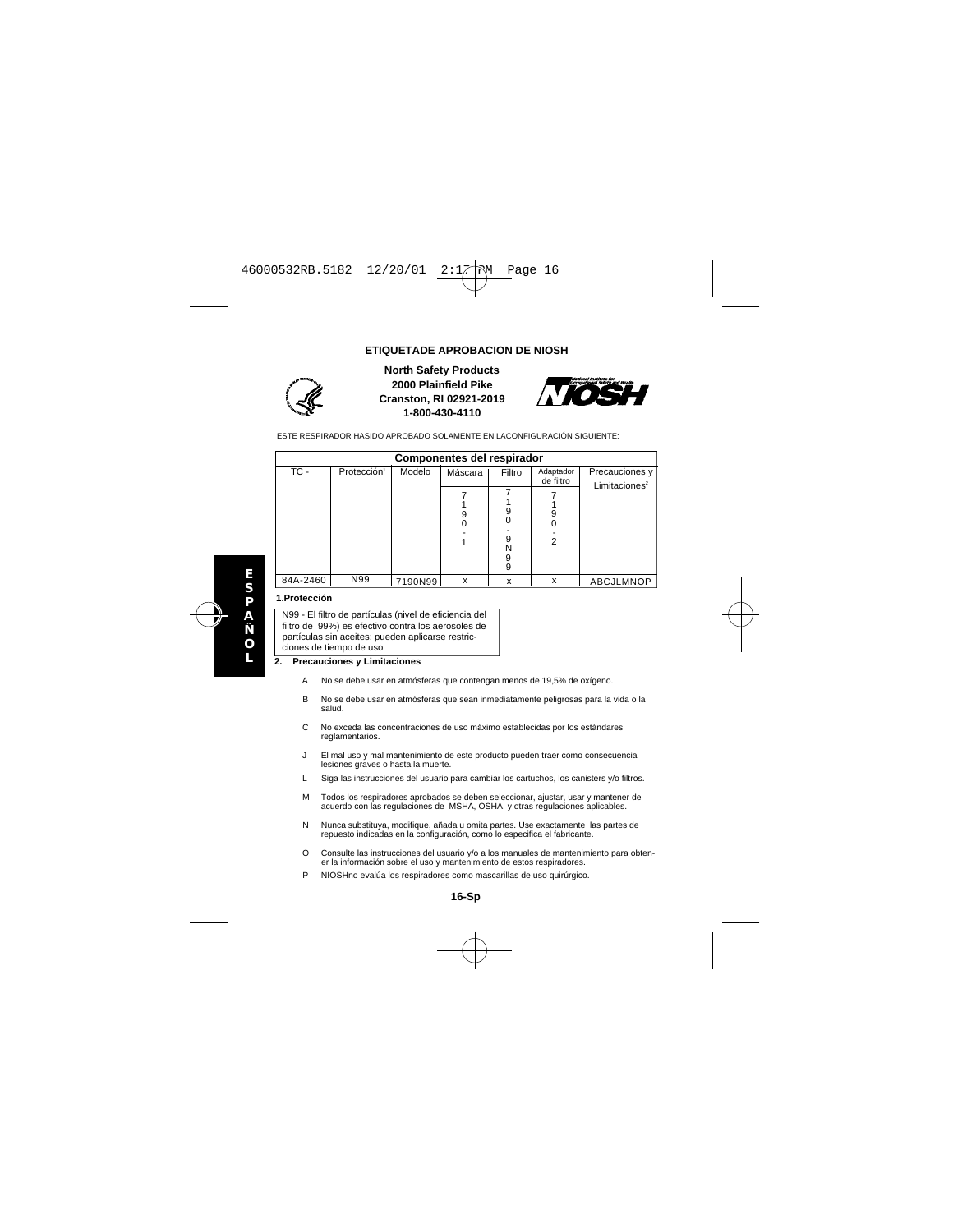

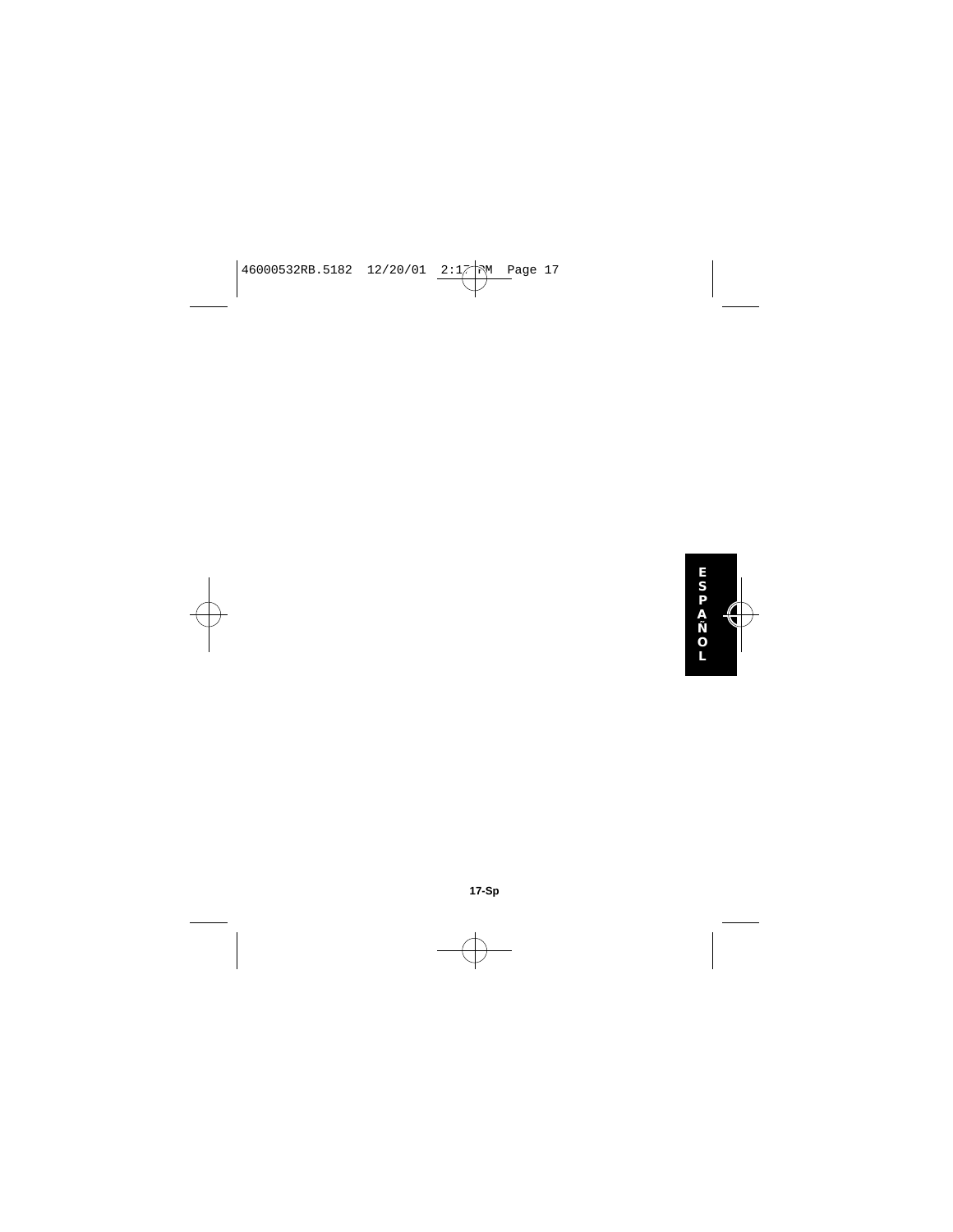

# Respirateur à

# masque bucco-nasal

à filtration d'air



# **Modèle 7 1 9 0 N 9 9**

Guide d'utilisation et d'entretien

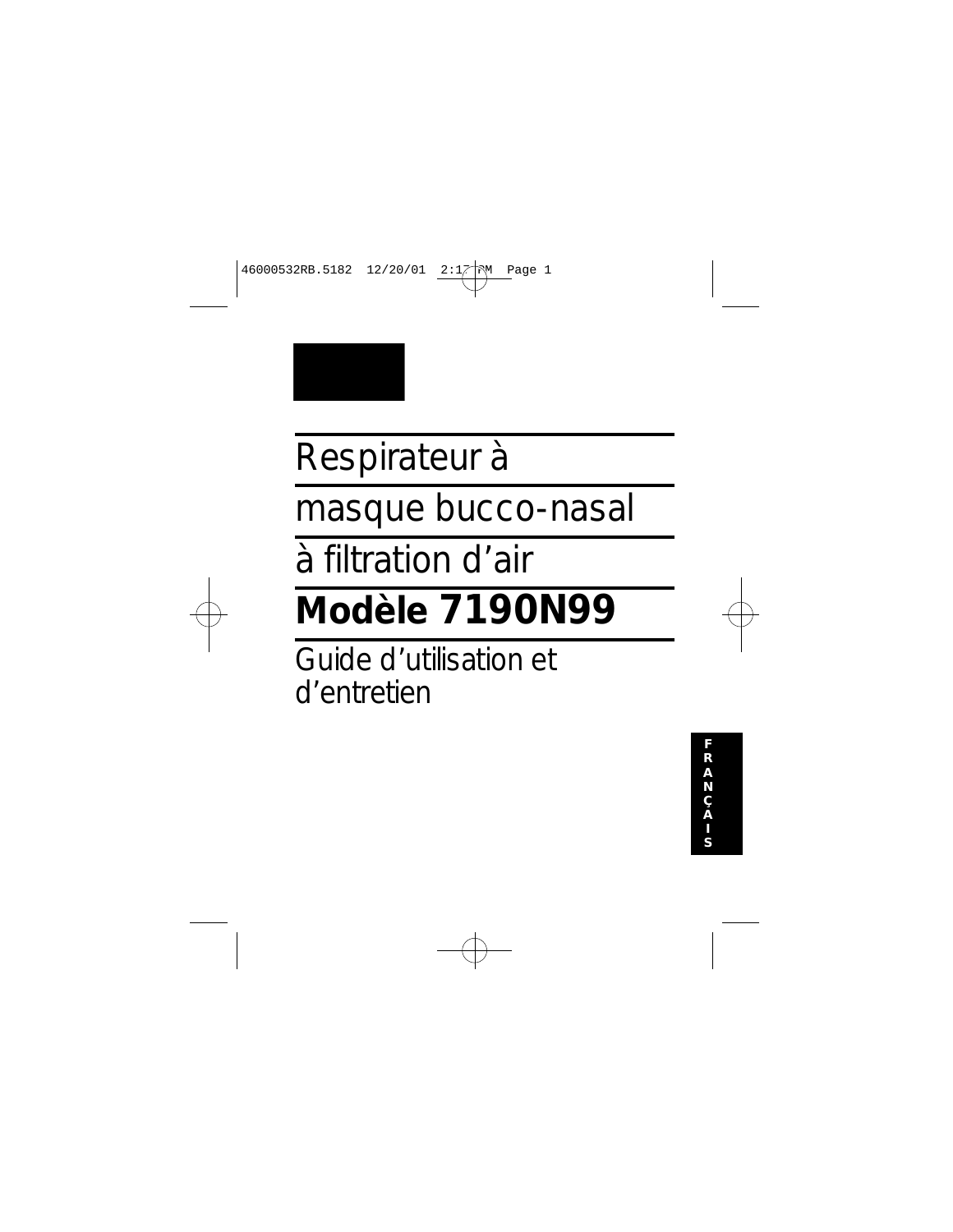# **TABLE DES MATIÈRES PAGE**

| 11<br>111<br>1.1.2<br>2<br>2.1 | INFORMATIONS IMPORTANTES 3<br>AVERTISSEMENTS GÉNÉRAUX 4<br>CONDITIONS IMPOSÉES À L'UTILISATEUR  6 |  |
|--------------------------------|---------------------------------------------------------------------------------------------------|--|
| 2.2                            |                                                                                                   |  |
| 2.3                            | VERIFICATION DE L'ADAPTATION AU VISAGE                                                            |  |
| 2.4                            | DESCRIPTION DU RESPIRATEUR 8                                                                      |  |
| 3                              | MISE EN PLACE DU RESPIRATEUR 8                                                                    |  |
| 4                              |                                                                                                   |  |
| 41                             |                                                                                                   |  |
| 4.1.1                          | ENLÈVEMENTDU RESPIRATEUR  12                                                                      |  |
| 4.1.2                          | VÉRIFICATIONS APRÈS CHAQUE UTILISATION 12                                                         |  |
| 4.2                            | REMPLACEMENTDU FILTRE 13                                                                          |  |
| 4.3                            |                                                                                                   |  |
| 4.4                            |                                                                                                   |  |
| 4.5                            | ETIQUETTE D'HOMOLOGATION DU NIOSH 16                                                              |  |
|                                |                                                                                                   |  |



**North Safety Products**<br>2000 Plainfield Pike<br>Cranston, RI 02921<br>USA

**North Safety Products** 10550 Parkway Blvd. Anjou, Quebec Canada H1J2K4

Telephone 401 943 4400 Facsimile 401 942 9360



Telephone 888-212-7233 Facsimile 514-355-7233

**www.northsafety.com**

©2001 North Safety Products Imprimé aux E.U.

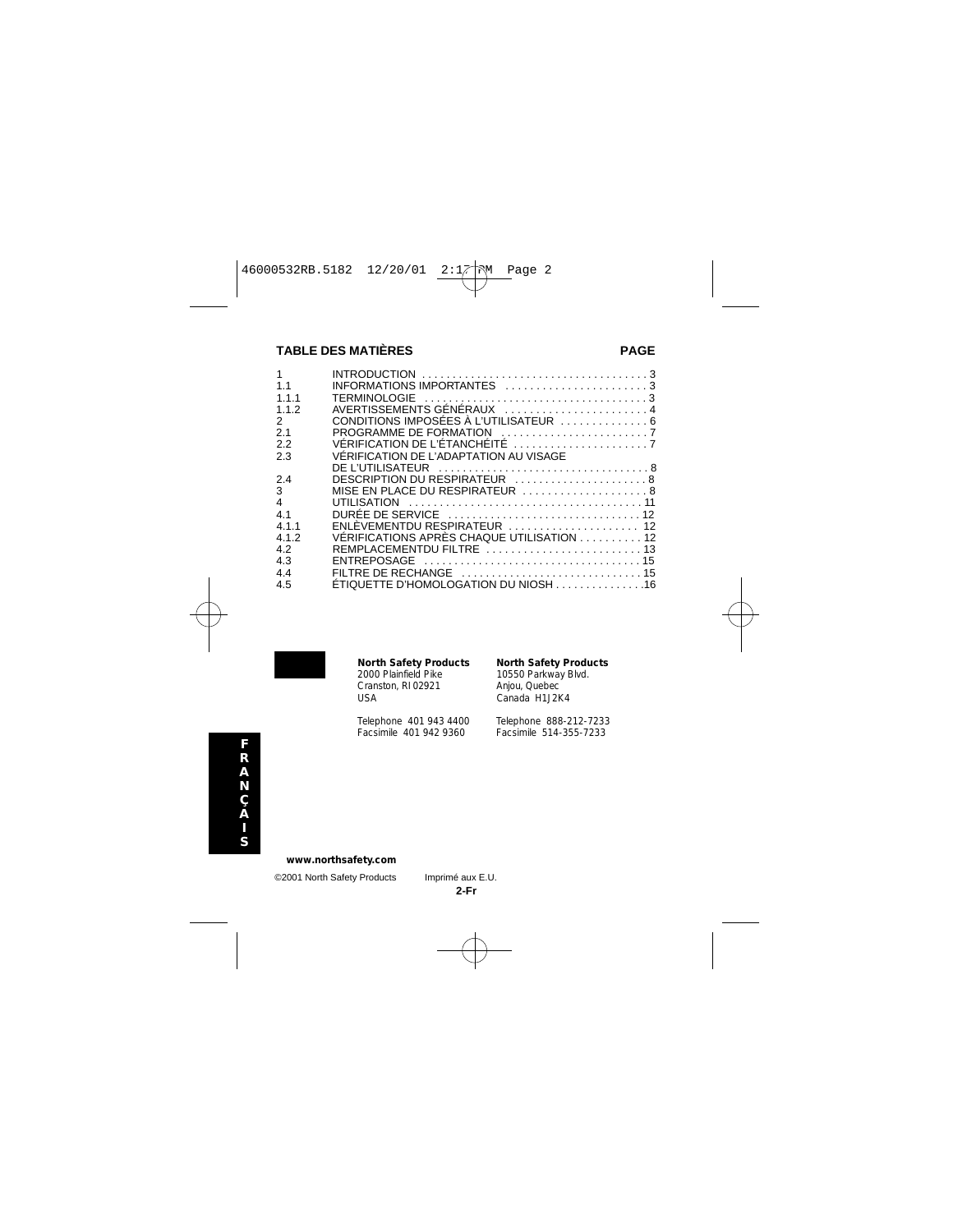# **1 INTRODUCTION**

Le respirateur à masque bucco-nasal North modèle 7190N99 est un respirateur plat à filtration d'air, prévu pour assurer une protection respiratoire contre les contaminants qui ne contiennent pas d'huile.

Le modèle 7190N99 est équipé d'un filtre largement dimensionné pour ne pas gêner la respiration. Le système à soupapes coaxiales empêche l'expiration à travers le filtre, ce qui prolonge la durée utile de celui-ci.

# **1.1 INFORMATIONS IMPORTANTES**

Le présent guide donne des informations importantes. Toutes les personnes susceptibles d'utiliser ou d'entretenir ce respirateur doivent lire ce guide en entier et veiller à bien le comprendre.

Les respirateurs North doivent être utilisés ou entretenus uniquement par des personnes familiarisées avec les instructions données dans le présent guide.

# **1.1.1 TERMINOLOGIE**

Les Avertissements, Attentions et Remarques figurant dans le guide ont la signification suivante :



# **REMARQUE ATTENTION**

Procédés et techniques considérées comme étant suffisamment importantes pour être mises en évidence.

Procédés et techniques qui, si elles ne sont pas appliquées à la lettre, entraîneront des

avaries du matériel. 



Procédés et techniques qui, si elles ne sont pas appliquées à la lettre, exposeront l'utilisateur à des risques de blessures graves, de maladie, ou de mort.

**3-Fr**



# **F R A N Ç A I**

**S**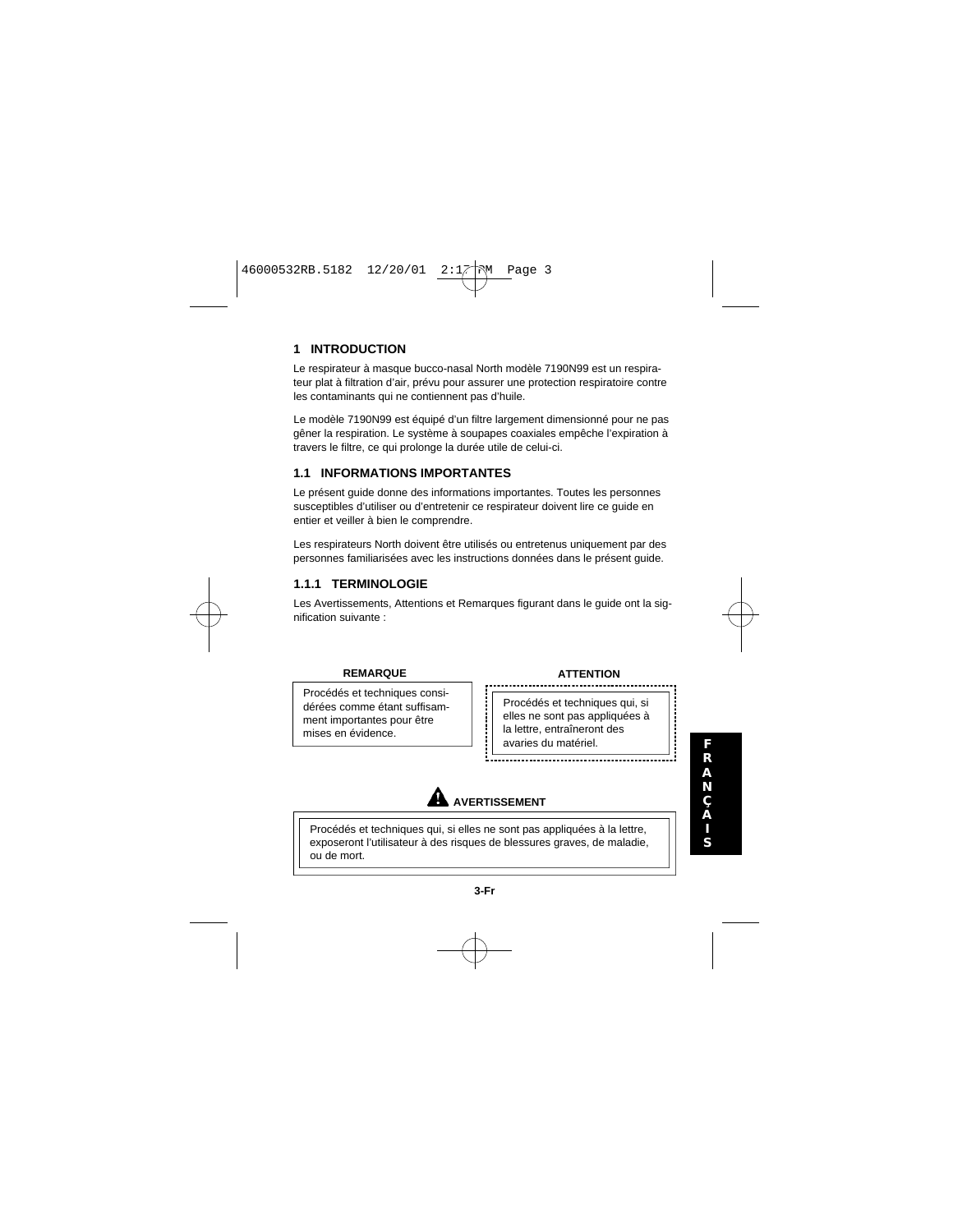# **AVERTISSEMENTS GÉNÉRAUX**

# **AVERTISSEMENT**

- 1. Le choix d'un respirateur qui n'est pas adapté à tous les contaminants contre lesquels une protection est nécessaire ni à leurs concentrations, ou l'inobservation des instructions et avertissements donnés par North, ainsi que des conseils de prudence et limitations figurant sur l'étiquette d'homologation du NIOSH qui est reproduite à la fin du présent guide, peuvent entraîner une exposition à des matières dangereuses faisant courir à l'utilisateur des risques de blessures graves, voire mortelles, ou de maladie.
- 2. N'utiliser ce respirateur dans **AUCUNE** des circonstances suivantes :
	- Protection contre des particules contenant de l'huile.
	- Protection contre l'arsenic, l'amiante ou le plomb, quelle qu'en soit la concentration.
	- Protection contre les gaz ou vapeurs, ou contre des contaminants inconnus.
	- Travail dans des atmosphères dans lesquelles la concentration des contaminants dépasse la concentration maximum d'utilisation du respirateur, c'est-à-dire 10 fois la limite admissible d'exposition au contaminant établie par la réglementation applicable de l'OSHAou d'autres règlements administratifs.
	- Exécution ou observation de travaux de décapage au sable.
	- Travail dans des atmosphères pauvres en oxygène (toute atmosphère dans laquelle la concentration d'oxygène est inférieure à 19,5% par volume au niveau de la mer).
	- Travail dans des atmosphères dans lesquelles les concentrations de contaminants sont inconnues ou mettent directement en danger la vie ou la santé. Une telle atmosphère est toute atmosphère caractérisée par une concentration de toute substance toxique, corrosive ou asphyxiante mettant directement la vie en danger, susceptible d'avoir des effets débilitants sur la santé ou risquant d'entraver l'évacuation de lieux dont l'atmosphère est dangereuse.





**F R A N Ç A I**

**S**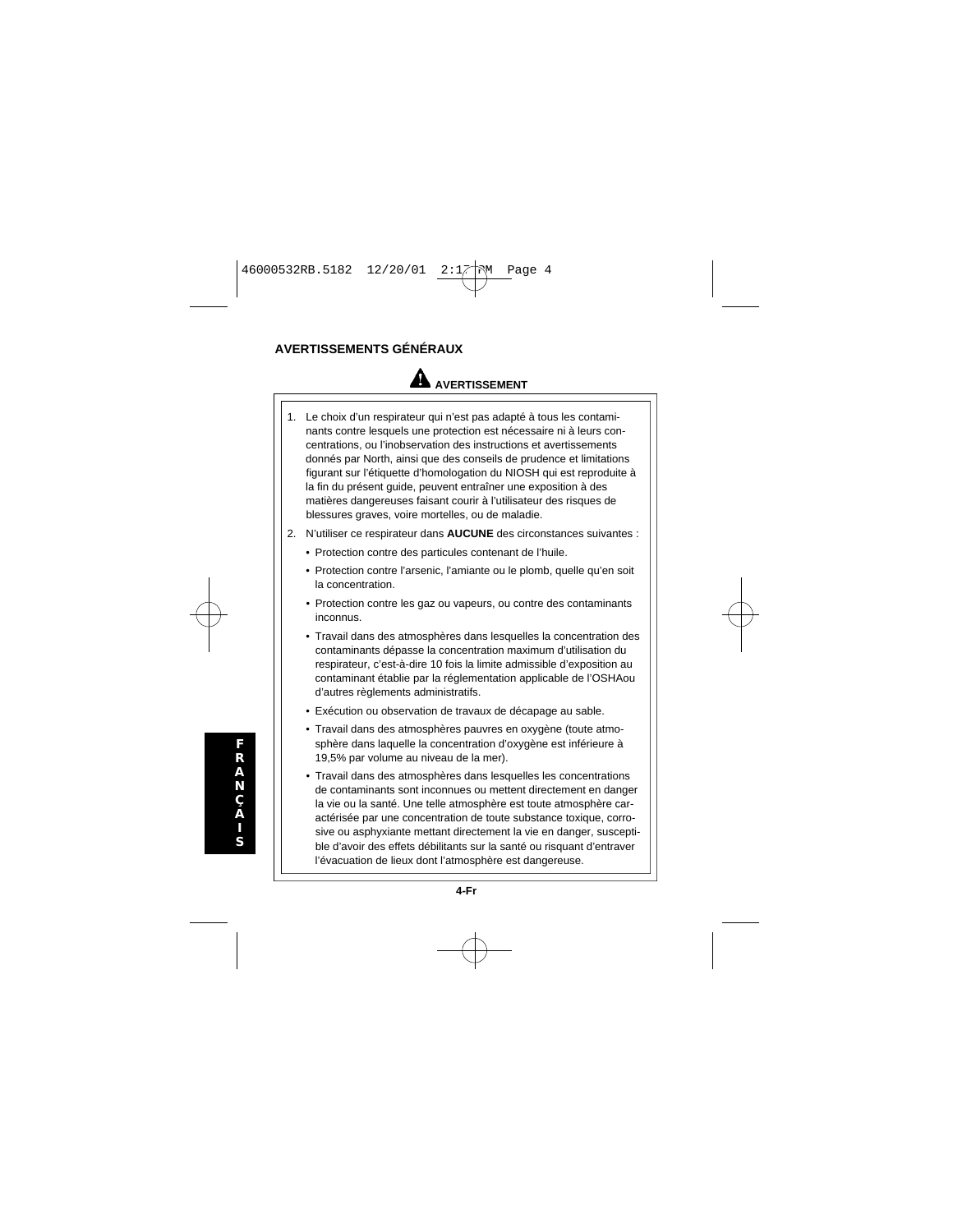# **AVERTISSEMENT (SUITE)**

- Travail dans endroits restreints tels que réservoirs, petites pièces, tunnels ou cuves, sauf si l'endroit en question est bien aéré et si la concentration de contaminants toxiques est connue comme étant, et devant rester, inférieure à la concentration maximum d'utilisation recommandée pour ce respirateur.
- Lutte contre l'incendie.
- 3. Ne **PAS** utiliser ce respirateur lorsque certaines conditions empêchent de l'appliquer de façon parfaitement étanche sur le visage. De telles conditions sont, par exemple :
	- i) le port d'une barbe, de moustaches ou de favoris qui s'insinuent entre la zone d'étanchéité du masque et le visage ;
	- ii) le port de lunettes correctrices ou de protection, ou d'autres articles gênant la mise en place du respirateur ;
	- iii)le port d'une coiffure ou d'un masque de protection dont le matériau s'insinue entre la zone d'étanchéité du masque et le visage et
	- iv)une dentition incomplète ou inexistante, sans port d'un dentier, une difformité du visage ou la présence de cicatrices profondes.
- 4. Quitter immédiatement la zone contaminée en cas de :
	- i) difficultés à respirer ;
	- ii) vertiges ou autres malaises ;
	- iii)irritation par l'odeur ou le goût des contaminants ou par contact avec ceux-ci ; ou
	- iv)dommages subis par le respirateur.
- 5. Tout respirateur à filtration de l'air, lorsqu'il est sélectionné et ajusté correctement, réduit de façon significative, sans toutefois l'éliminer complètement, l'inspiration du ou des contaminants par la personne portant le respirateur. Lorsque celle-ci travaille dans des atmosphères contenant des substances signalées comme provoquant le cancer à des concentrations inférieures à leur limite d'exposition



**F R A N Ç A I S**



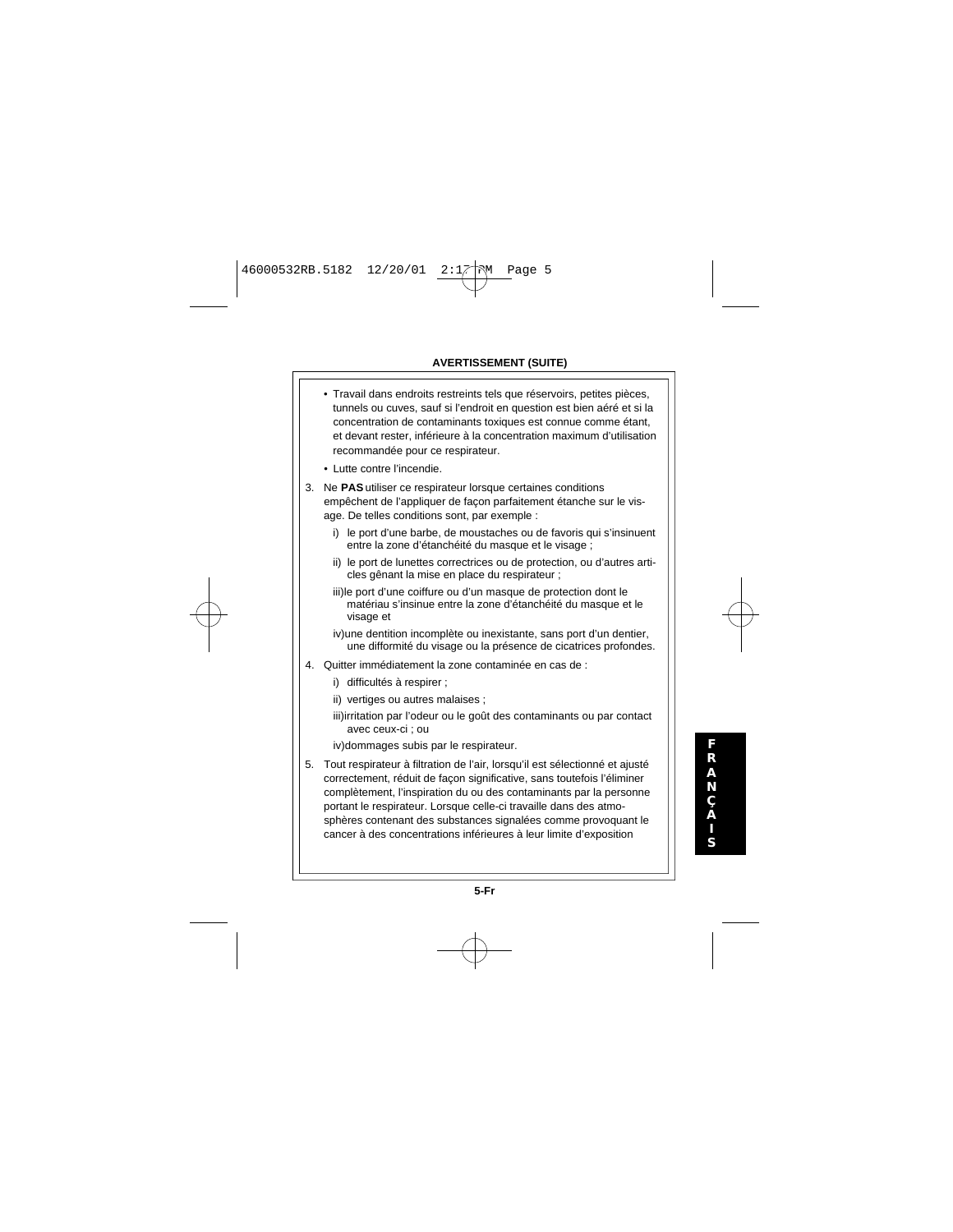# **AVERTISSEMENT (SUITE)**

admissible, elle obtiendra une meilleure protection d'un respirateur à adduction constante d'air ou à air sous pression positive, ou d'un appareil respiratoire autonome.

6. Ce respirateur n'offre aucune protection aux parties exposées du corps. Si l'atmosphère contaminée contient des vapeurs, gaz ou particules en suspension dans l'air susceptibles d'irriter ou de brûler la peau ou d'être absorbés par le corps par pénétration de la peau, l'utilisation d'un équipement protecteur spécialisé des yeux, des mains et/ou du corps peut s'avérer nécessaire.

# **1.1.3 CONDITIONS IMPOSÉES À L'UTILISATEUR**

Pour utiliser ce respirateur, il est nécessaire de savoir :

- 1) Quels sont les contaminants et leurs concentrations. (Se renseigner auprès du responsable de la sécurité ou d'un hygiéniste du travail, ou suivre les directives de détermination des risques indiquées au paragraphe 7.2.2.1 de la norme Z88.2-1992 de American National Standards Institute (ANSI), *American National Standard for Respiratory Protection*.)
- 2) Qu'il s'agit du respirateur homologué pour être utilisé avec ces contaminants et à ces concentrations. (Lire attentivement l'étiquette d'homologation du NIOSH à la fin du présent guide.) En cas de doute quelconque, consulter un hygiéniste du travail ou appeler le département du service après-vente de North Safety Products au 1-800-430-4110 ou au 1-401- 943-4400 aux États-Unis ou au 1-888-212-7233 ou au 1-514-351-7233 au Canada.
- **F R A N Ç A I S**
- 3) Que l'atmosphère ne met pas directement en danger la vie ni la santé. Pour une définition d'une atmosphère présentant un tel danger, voir plus haut l'Avertissement No. 2 de la liste des Avertissements généraux.
- 4) Que le respirateur est bien ajusté. (Voir plus haut l'Avertissement No. 3 de la liste des Avertissements généraux et la Vérification de l'étanchéité.)



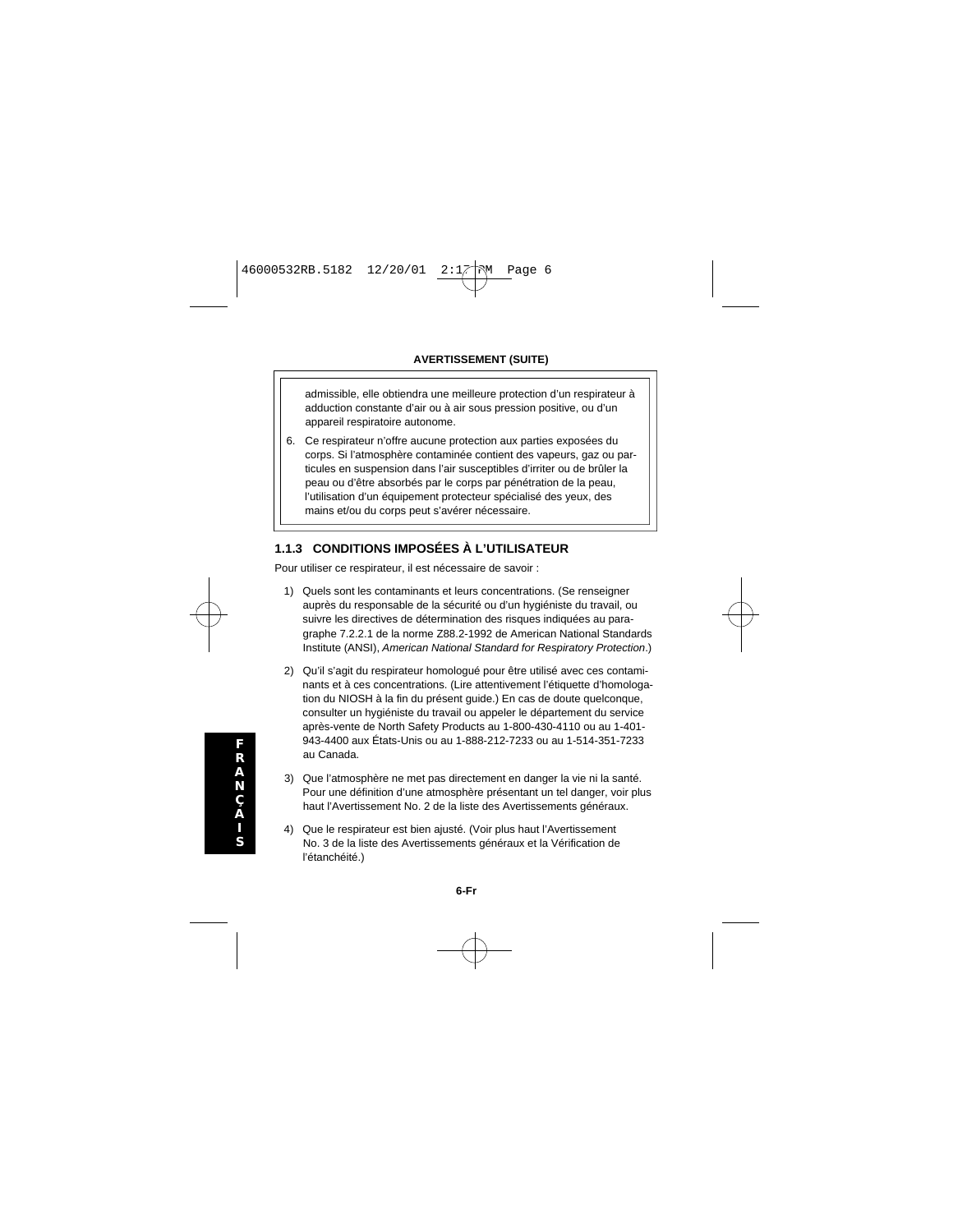5) Que l'on ne souffre d'aucune incapacité physique ou maladie excluant l'utilisation de ce respirateur ou risquant d'être aggravée par des diffi cultés à respirer. (Consulter le responsable de la sécurité ou un médecin.)

**Il est recommandé de ne pas pénétrer dans une atmosphère susceptible d'être contaminée avant de s'être assuré que les conditions précédentes sont remplies.**

# **1.1.4 PROGRAMME DE FORMATION**

Ces brèves instructions écrites ne sauraient se substituer à un programme de formation en bonne et due forme. Une telle formation doit offrir au futur utilisateur la possibilité de manipuler le respirateur, d'apprendre à l'examiner, de le faire ajuster, de vérifier l'étanchéité du masque sur le visage, de le porter dans une atmosphère normale pendant une période prolongée pour se familiariser avec et enfin de le porter dans une atmosphère test. Le programme de formation doit être basé sur la norme ANSI Z88.2-1992 et il convient de se familiariser avec le règlement 29CFR, Section 1910.134, de l'OSHAet avec les autres règlements promulgués par les diverses autorités compétentes.

# **1.1.5 VÉRIFICATION DE L'ÉTANCHÉITÉ**

Personne ne doit recevoir un respirateur avant de s'être soumis à une vérification qualitative et quantitative de l'étanchéité que les résultats de cette vérification n'indiquent pas que le masque du respirateur s'ajuste parfaitement.

Il convient de vérifier l'étanchéité du masque au moins une fois par an, voire plus souvent si des facteurs tels qu'un changement de corpulence ou une intervention de chirurgie dentaire affectent l'adaptation du masque au visage.

Les instructions concernant les vérifications qualitative et quantitative d'étanchéité sont données dans des publications telles que la norme ANSI Z88.2-1992, ainsi que dans les guides applicables aux respirateurs que publient des organismes gouvernementaux tels que le NIOSH, l'ERDAet la NRC.



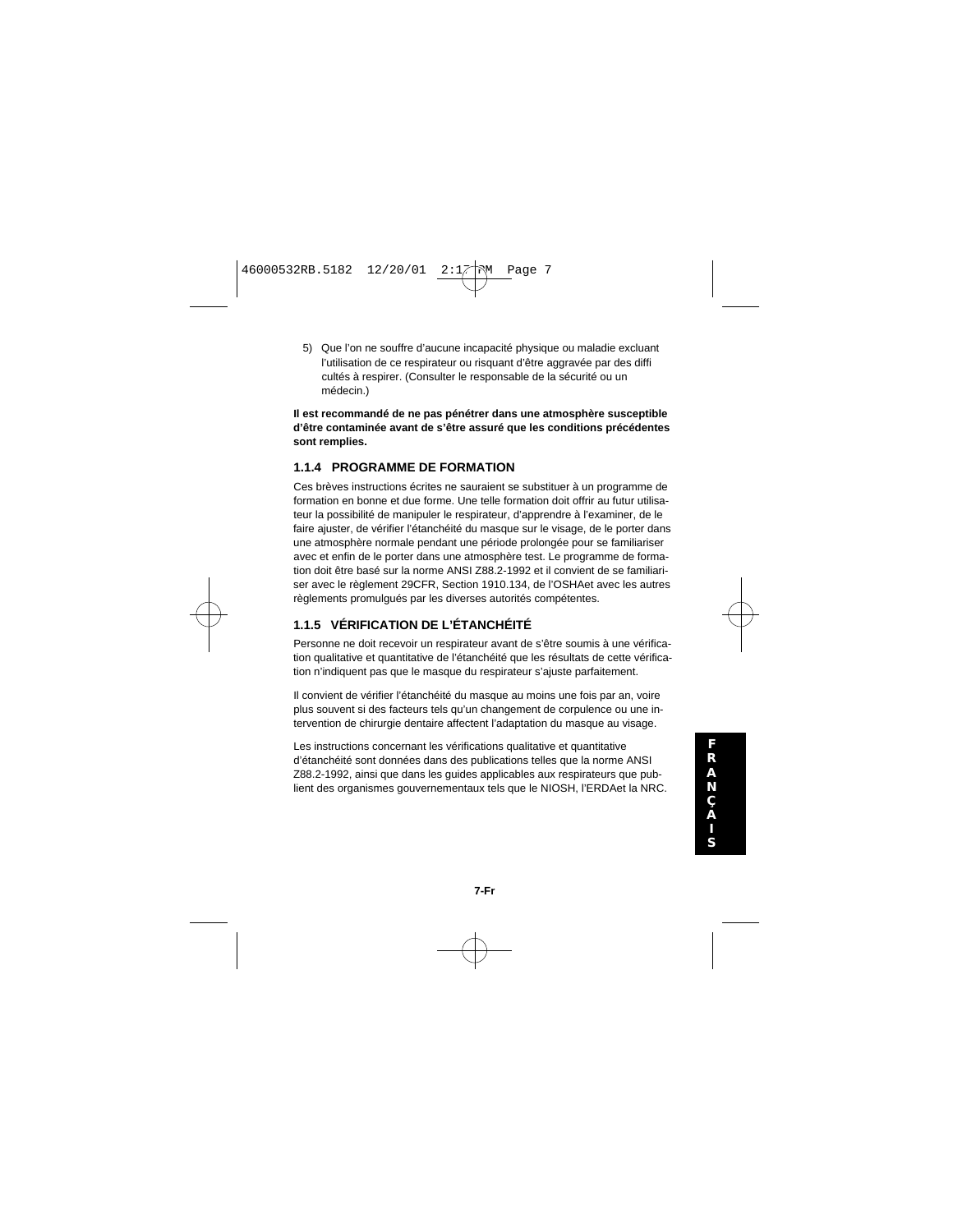# **VÉRIFICATION DE L'ADAPTATION AU VISAGE DE L'UTILISATEUR**

Le porteur du respirateur doit vérifier l'étanchéité du masque sur son visage en effectuant une vérification d'étanchéité par pression positive chaque fois qu'il met le respirateur avant de pénétrer dans un endroit dont l'atmosphère est dangereuse et périodiquement, lorsqu'il le porte dans une zone contaminée. Des instructions portant sur l'exécution de ces contrôles sont données dans la section du présent guide intitulée MISE EN PLACE DU RESPIRATEUR.

# **DESCRIPTION DU RESPIRATEUR**

Cet appareil est un respirateur à filtration d'air consistant en un bucco-nasal et un filtre remplaçable qui offrent une protection respiratoire contre les particules dangereuses. Ce respirateur ne peut faire l'objet d'aucun entretien autre que le remplacement du filtre. L'ensemble du respirateur doit être jeté lorsqu'il est encrassé ou endommagé.

Lorsque le porteur du respirateur aspire, l'air vicié est attiré dans le filtre à air, qui élimine les particules dangereuses de l'air avant que celui-ci ne pénètre dans les poumons. Lors de l'inspiration, la soupape d'inspiration qui se trouve dans le masque s'ouvre et celle d'expiration se ferme pour empêcher l'air vicié de pénétrer dans le masque. Lors de l'expiration, la soupape d'expiration s'ouvre et celle d'inspiration se ferme pour empêcher l'air expiré de revenir par le filtre à air.

Ce respirateur est homologué par le NIOSH pour protéger contre les particules ne contenant pas d'huile et réduire l'exposition à ces particules.

# **MISE EN PLACE DU RESPIRATEUR**

**F R A N Ç A I S**

Un respirateur doit être examiné par la personne qui le porte avant et après chaque utilisation pour garantir qu'il est en bon état de marche. **ATTENTION**



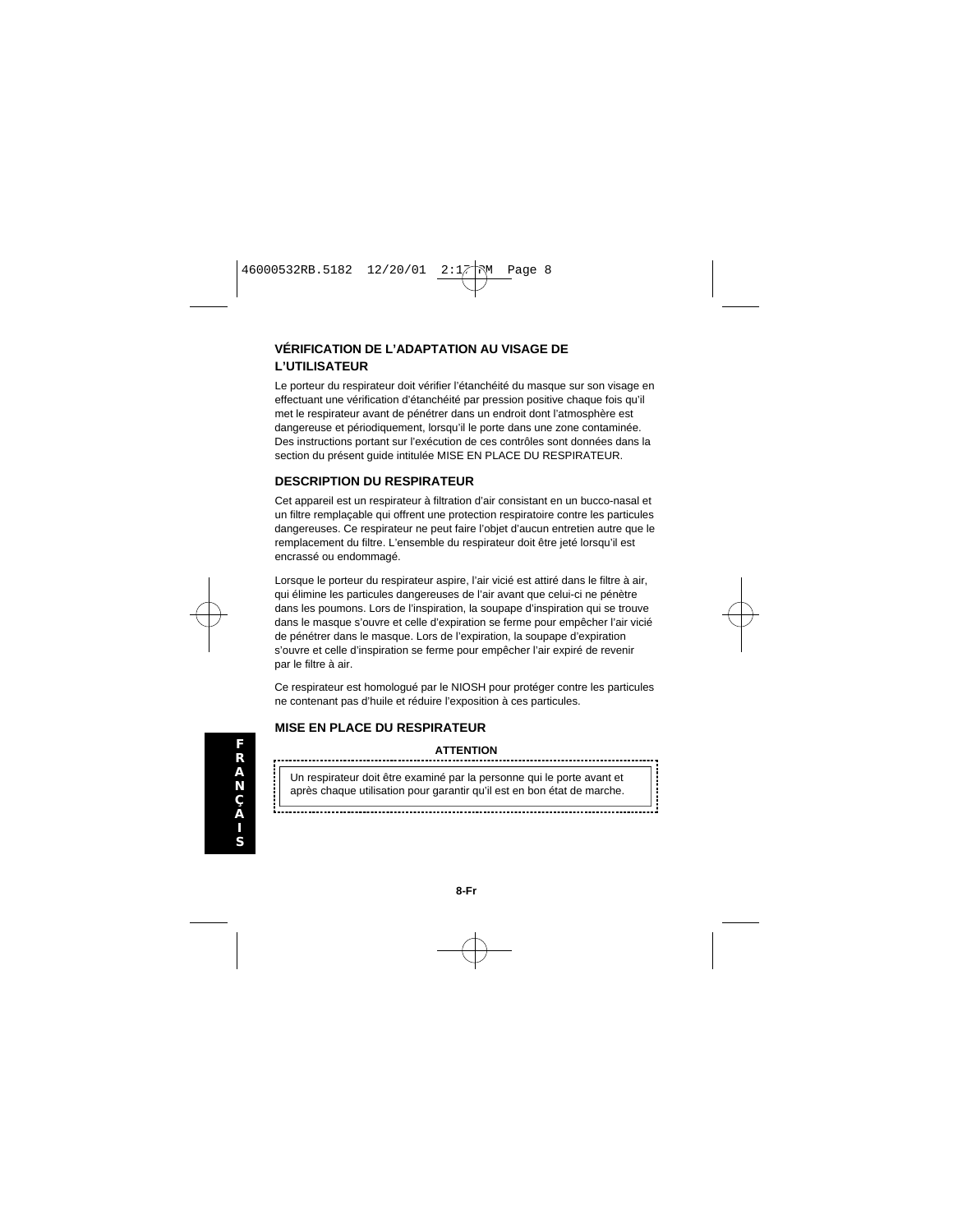Les opérations suivantes doivent être effectuées dans un endroit dans lequel l'air n'est pas vicié.

1. Retirer les lunettes (le cas échéant), puis saisir le devant du respirateur d'une main et la sangle supérieure de l'autre. Placer la partie la plus large du masque sous le menton et la partie la plus étroite sur l'arête du nez, puis la sangle supérieure au-dessus des oreilles, derrière la tête. Placer la sangle inférieure derrière le cou, en-dessous des oreilles, et régler la position du masque sur le visage pour maximiser l'étanchéité et le confort. (Voir Figure 1.)



# **FIGURE 1 Mise en place du respirateur**

- 2. La longueur des sangles est réglable. Il est possible de plus serrer le respirateur sur le visage en le tenant d'une main et en tirant de l'autre main sur la sangle élastique dans le sens approprié. Pour le desserrer, tirer la languette de retenue vers l'extérieur d'une main et tirer de l'autre main la sangle élastique pour la faire repasser par la fente.
- 3. Positionner le masque de façon à ce que la partie couvrant le nez repose aussi bas que possible sur l'arête du nez sans compromettre le confort, puis serrez la sangle supérieure des deux côtés, juste assez pour



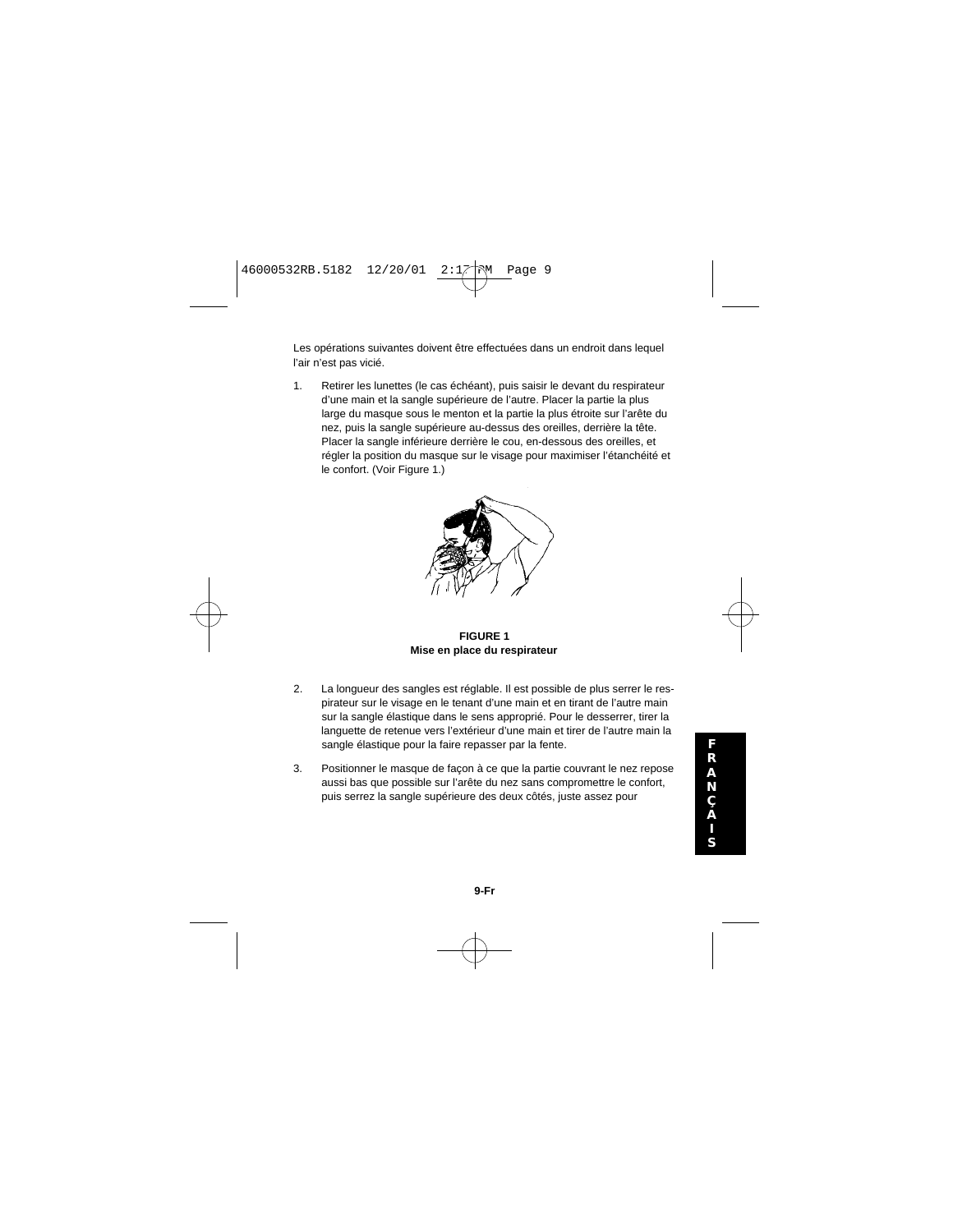empêcher le respirateur de glisser sur le nez. Ne pas trop serrer. Si le respirateur pince le nez, desserrez légèrement la sangle supérieure. Serrez ensuite la sangle inférieure des deux côtés juste assez pour immobiliser le respirateur sous le menton. (Voir Figure 2.)



# **FIGURE 2 Réglage du sangle**

# **REMARQUE**

Pour obtenir un positionnement et un confort appropriés, les sangles supérieure et inférieure doivent être réglées d'une façon identique des deux côtés du respirateur, en commençant par la sangle supérieure.

4. Si l'utilisateur a précédemment retiré ses lunettes, il peut alors les remettre.





Pour effectuer une vérification d'étanchéité par pression positive, obstruer l'ouverture du butoir de clapet de la soupape d'expiration avec la paume de la main et expirer doucement. Si le masque se renfle légèrement et qu'aucune fuite d'air entre le masque et le visage n'est détectée, une bonne étanchéité a été obtenue. Si une fuite d'air est détectée, repositionner le masque sur le

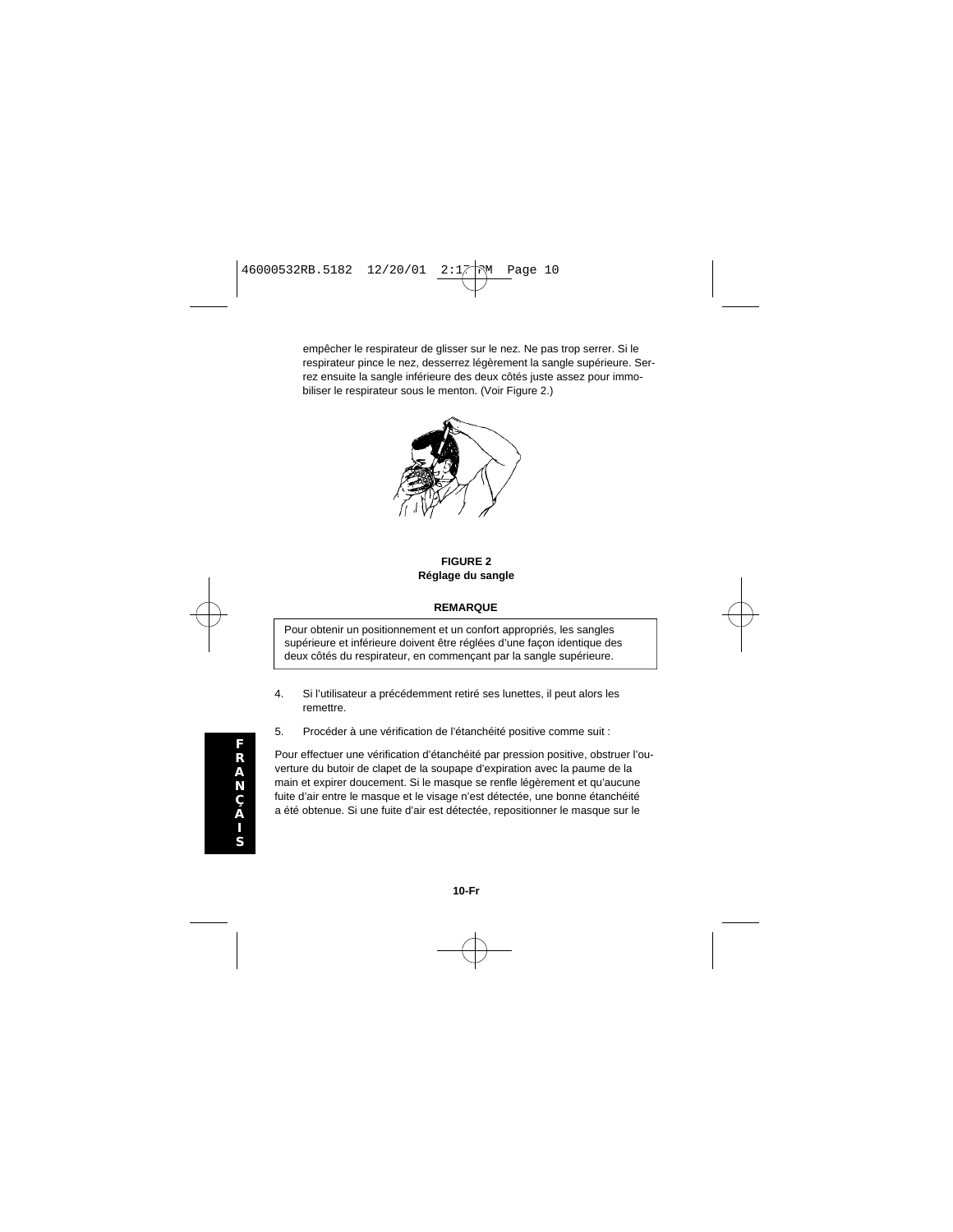visage et/ou rerégler la tension des sangles pour éliminer cette fuite. Cette vérification doit être répétée jusqu'à ce qu'une bonne étanchéité du masque sur le visage soit obtenue. (Voir Figure 3.)



**FIGURE 3 Une vérification de l'étahéité par pression positive**

# **4 UTILISATION**

L'utilisateur est alors prêt à pénétrer dans le milieu pour lequel le respirateur est conçu.





Quitter immédiatement le lieu de travail et remplacer le respirateur en cas de :

- i) difficultés à respirer ;
- ii) vertiges ou autres malaises ;
- iii) irritation par l'odeur ou le goût des contaminants présents dans la zone de travail ou par contact avec ceux-ci ; ou
- iv) dommages subis par le respirateur.

Dans l'une quelconque de ces situations, l'utilisateur risque, s'il reste dans la zone de travail, d'être exposé à des quantités dangereuses de contaminants de l'air, ce qui peut entraîner des blessures graves, une maladie, ou la mort.



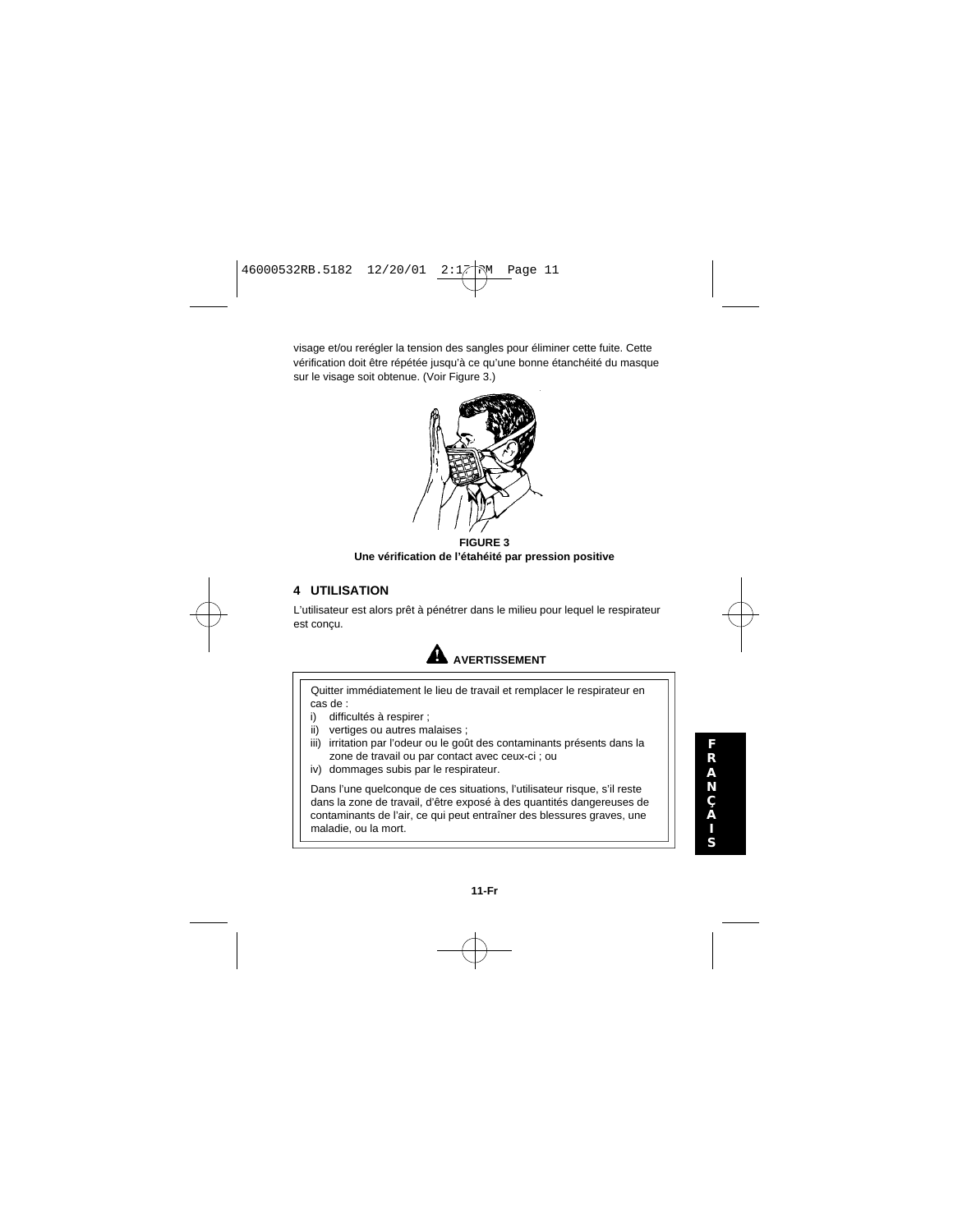# **4.1 DURÉE DE SERVICE**

La durée de service de ce respirateur varie en fonction du milieu d'utilisation.

Remplacer le filtre au bout de huit heures d'utilisation, ou plus fréquemment si cette utilisation s'effectue dans un endroit très sale ou si la respiration devient difficile.

L'ensemble du respirateur doit être remplacé lorsqu'il est encrassé ou endommagé.

# **ENLÈVEMENT DU RESPIRATEUR**

Se rendre dans un endroit dans lequel l'air respirable n'est pas vicié.

Desserrer les sangles et enlever le masque.

# **VÉRIFICATIONS APRÈS CHAQUE UTILISATION**

Après chaque utilisation, le respirateur doit être examiné par du personnel formé à cet effet.

Rechercher toute pièce usée, endommagée ou manquante et remplacer l'ensemble du respirateur si une telle pièce est identifiée.

Le masque du respirateur doit être essuyé avec un tampon North 7002 conçu à cet effet pour enlever les huiles faciales et particules qui s'y sont déposées.

Le filtre doit être remplacé s'il a été utilisé pendant huit heures. (Voir REM-PLACEMENTDU FILTRE.)



# **ATTENTION**

Ne pas essayer de réparer ni de démonter le respirateur, sauf pour remplacer le filtre. Le respirateur est prévu pour être mis au rebut lorsqu'il devient usé, souillé ou endommagé. Tout autre entreien ou substitution de pièces annule l'homologation du NIOSH et toutes les garanties de North.

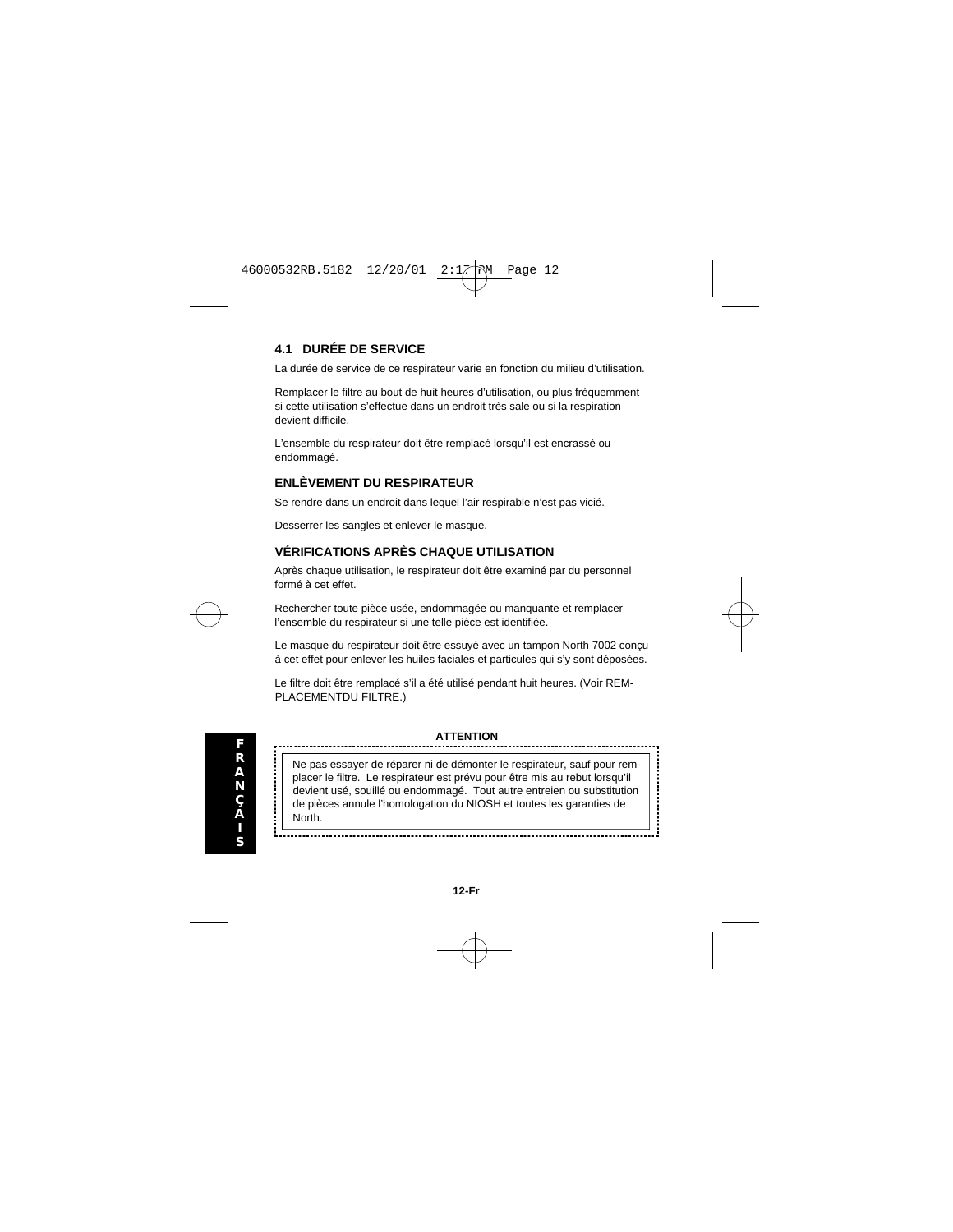# **REMPLACEMENT DU FILTRE**

# **REMARQUE**

Le remplacement du filtre doit être effectué dans un endroit sûr, dans lequel l'air respirable n'est pas vicié.

1. Retirer le filtre usagé du respirateur en déboîtant le couvercle du porte-filtre. Le couvercle comporte des languettes de retenue de porte-filtre sur ses côtés gauche et droit. Il est possible de démonter le respirateur en écartant sans forcer les languettes du bord du porte-filtre. (Voir Figure 4.)





**FIGURE 4 Démontage du respirateur**

- 2. Jeter le filtre encrassé.
- 3. Examiner le couvercle de filtre et le porte-filtre pour rechercher toute pièce cassée ou manquante. Jeter le respirateur si de telles pièces sont identifiées. **F**



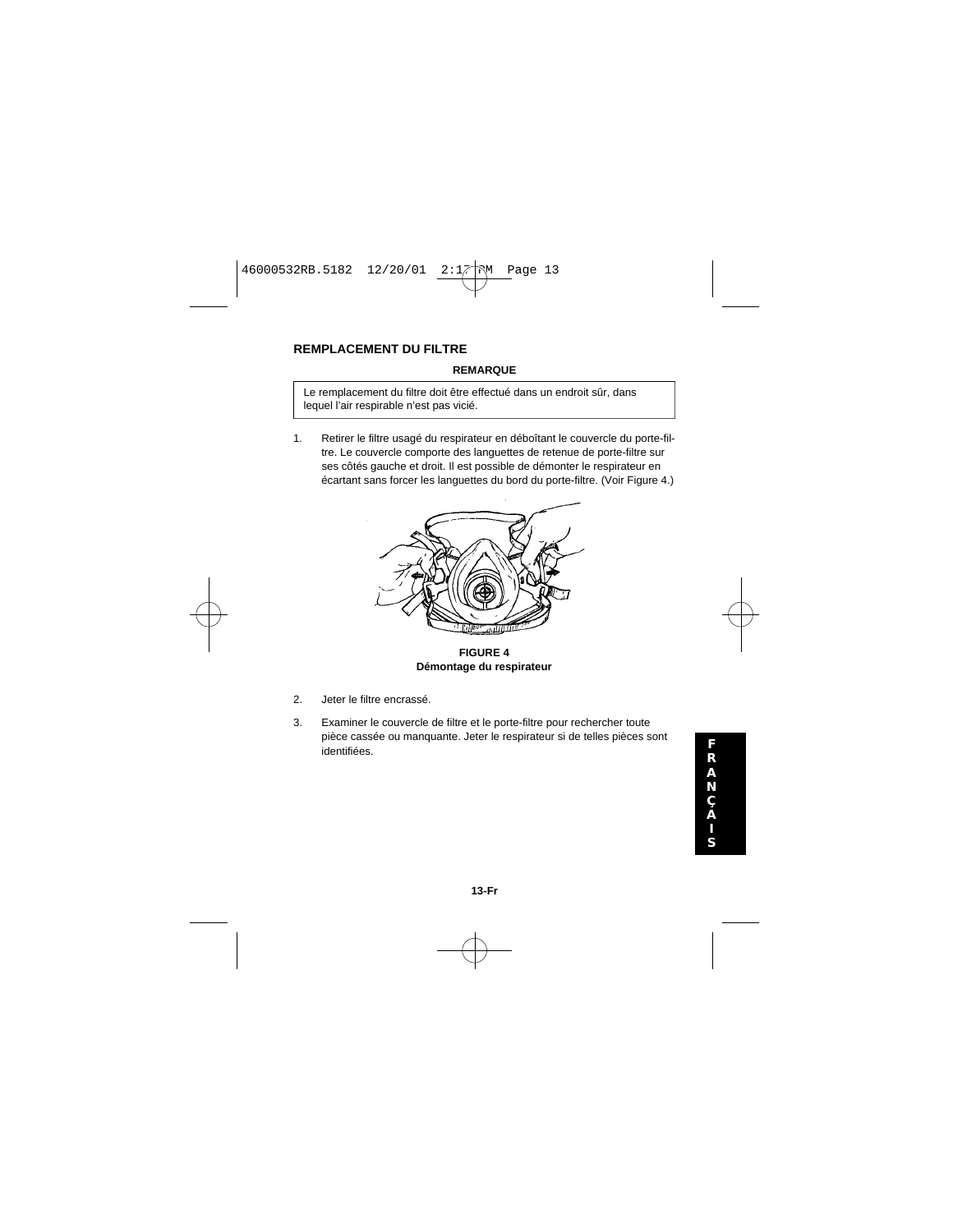4. Poser le filtre à plat contre la grille qui se trouve dans le couvercle du filtre, en tournant le côté imprimé vers la grille. Aligner le trou du filtre et la saillie centrale du couvercle. Régler le filtre de façon à ce qu'il recouvre entièrement le couvercle et soit replié sous les languettes qui se trouvent de chaque côté de celui-ci. (Voir Figure 5.)



# **FIGURE 5 Mise en place du filtre**

5. Placer le porte-filtre dans le couvercle de filtre de façon à ce que ce dernier soit prisonnier entre les deux. Lorsque le respirateur est orienté correctement, le logo North doit être visible.



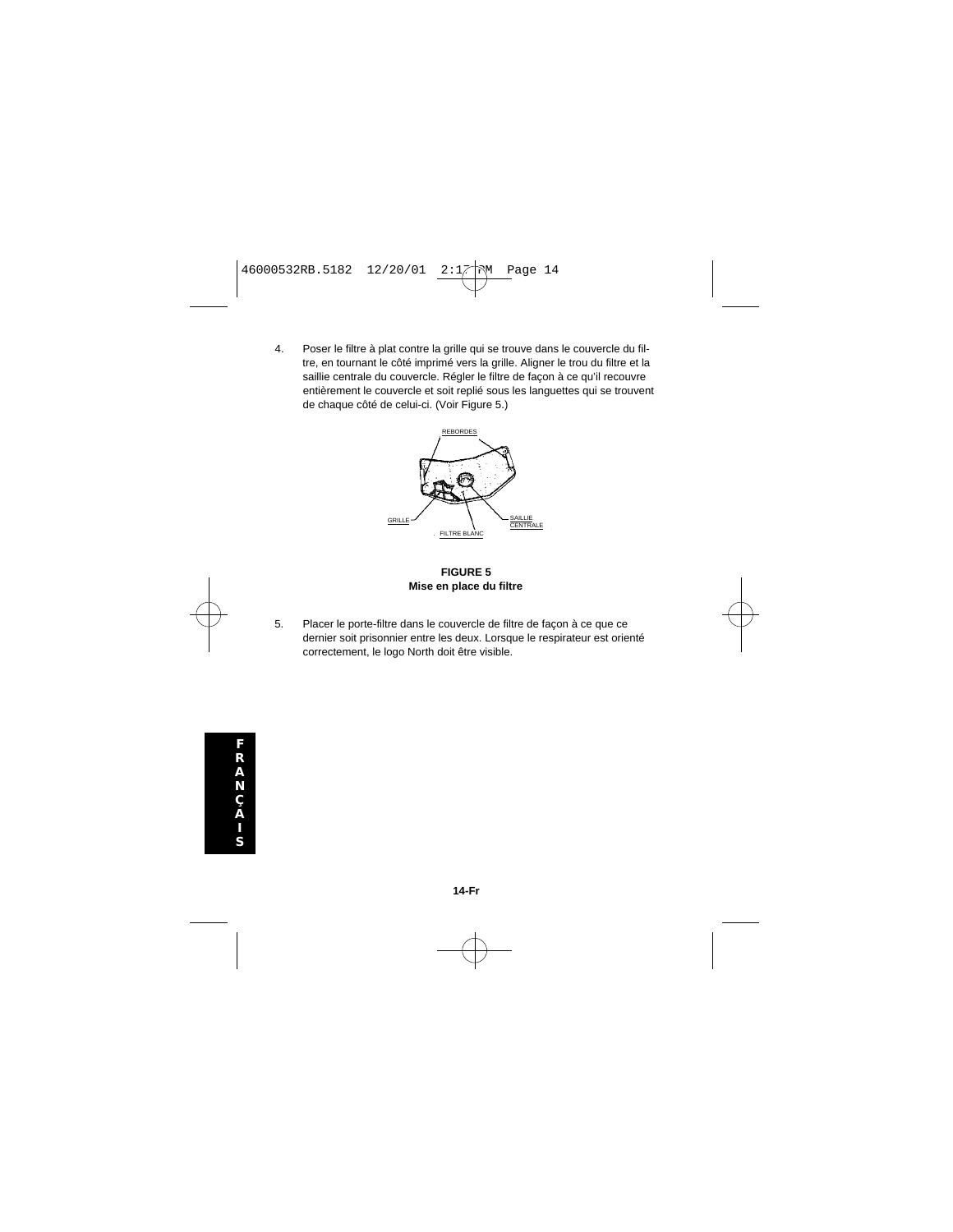6. Emboîter les deux côtés du porte-filtre sous les languettes du couvercle de filtre. Veiller à coincer le filtre entre le porte-filtre et le couvercle sur tout son périmètre. (Voir Figure 6.)



**Montage du couvercle**

7. Regarder par le couvercle de filtre pour vérifier que ce dernier est coincé sur tout son périmètre. Si ce n'est pas le cas, retirer le couvercle, rerégler le filtre et remonter l'ensemble.



**F R A N Ç A I S**

# **ENTREPOSAGE**

Entreposer l'appareil dans un endroit propre et sec.

# **ATTENTION**

Les pièces en élastomère **doivent** être entreposées de façon à éviter qu'elles durcissent trop. Ne **pas** exposer le respirateur pendant son entreposage à une chaleur excessive (supérieure à 60°C/140°F), à l'huile ni aux particules en suspension dans l'air. Une chaleur excessive risque de déformer le masque, ce qui empêche d'ajuster celui-ci correctement. L'air vicié peut endommager le filtre. L'une ou l'autre de ces situations exposera le porteur du respirateur aux risques de blessures graves ou de maladie.



N'utiliser que des filtres de rechange North 7190-9N99.



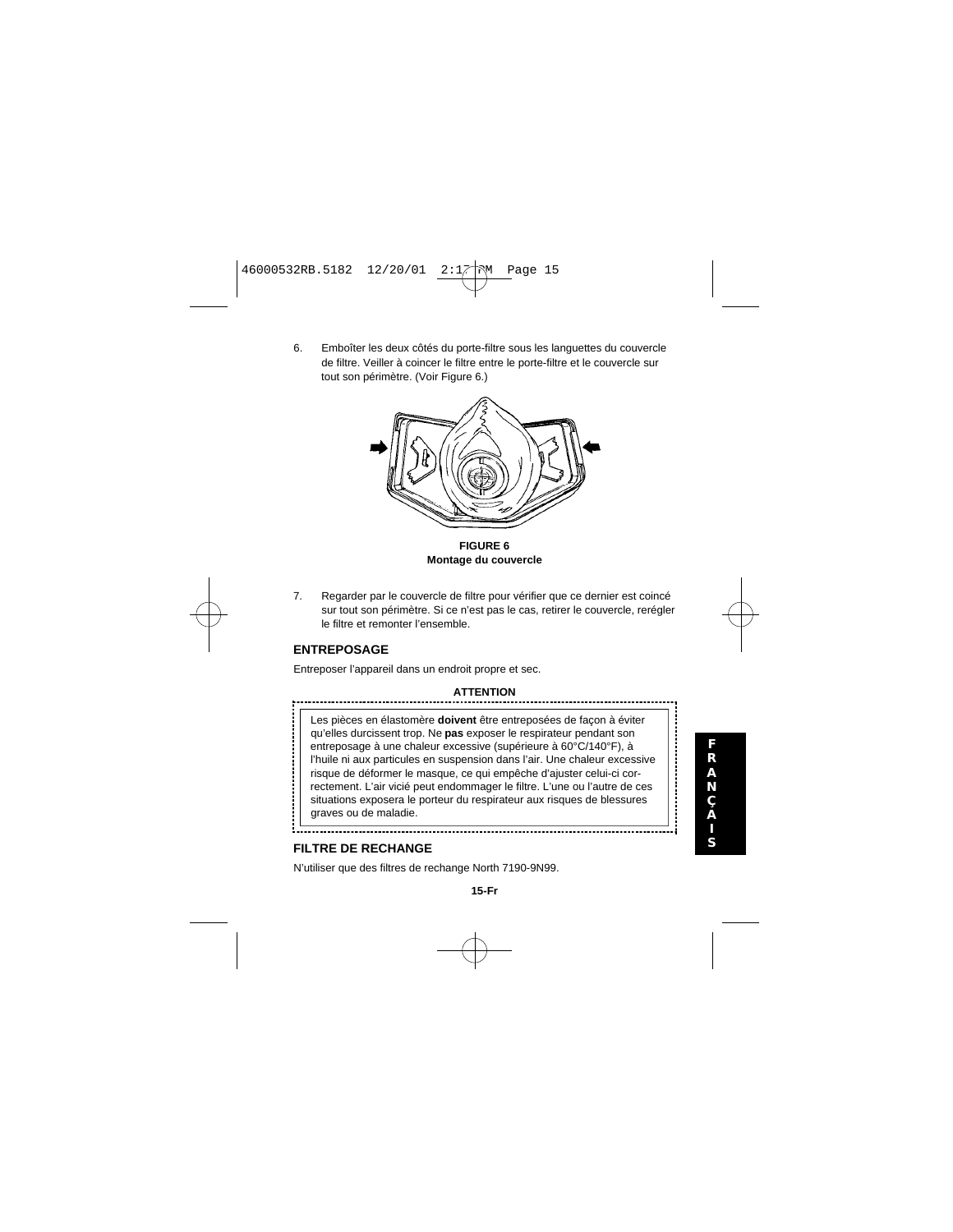# **ÉTIQUETTE D'HOMOLOGATION DU NIOSH**







CE RESPIRATEUR N'ESTHOMOLOGUÉ QUE DAN LACONFIGURATION SUIVANTE :

| ÉLÉMENTS DU RESPIRATEUR |                         |         |                      |                                   |                        |                            |  |
|-------------------------|-------------------------|---------|----------------------|-----------------------------------|------------------------|----------------------------|--|
| TC -                    | Protection <sup>1</sup> | Modèle  | L'ensemble<br>Masque | Filtre                            | Adapter<br>Pour Filtre | Conseils de<br>prudence et |  |
|                         |                         |         | 9                    | 9<br>$\Omega$<br>9<br>N<br>9<br>9 | $\mathfrak{p}$         | limitations <sup>2</sup>   |  |
| 84A-2460                | N99                     | 7190N99 | x                    | x                                 | X                      | ABCJLMNOP                  |  |

### **1 .Protection**

N99 - Filtre pour particules (taux de filtrage minimal

99%) efficace contre les aérosols de particules

sans huile; des restrictions de durée d'utilisation peuvent s'appliquer

# **2. Conseils de prudence et limitation**

- A Ne pas utiliser dans les atmosphères contenant moins de 19.5% d'oxygène. B Ne pas utiliser dans les atmosphères comportant un danger immédiat pour la vie ou la
- santé.
- C Ne pas dépasser les concentrations maximales d'utilisation établies par les normes réglementaires.
- J Une mauvaise utisation de ce produit puet entraîner des blessures graves,voire
- mortelles. L Suivre les instructions d'utilisation pour remplacer les cartouches, les boîtiers filtrants
- et/ou les filtres. M Tous les respirateurs homologués doivent être sélectionnés, ajustés, utilisés et
- entretenus conformément à MSHA,OSHA, et autres règlements applicables.
- N Ne jamais remplacer, modifier, ajouter ni omettre de pièces. N'utiliser que des pièces de
- rechange recommandées par le fabricant selon la configuration spécifiée. O Se référer aux instructions d'utilisation et/ou manuel d'entretien pour l'utilisation et l'entretien de ces respirateurs.
- P NIOSHne évaluer pas des respirateurs pour une utilisation comme des masques de chirurgie.





**F R A N Ç A I S**